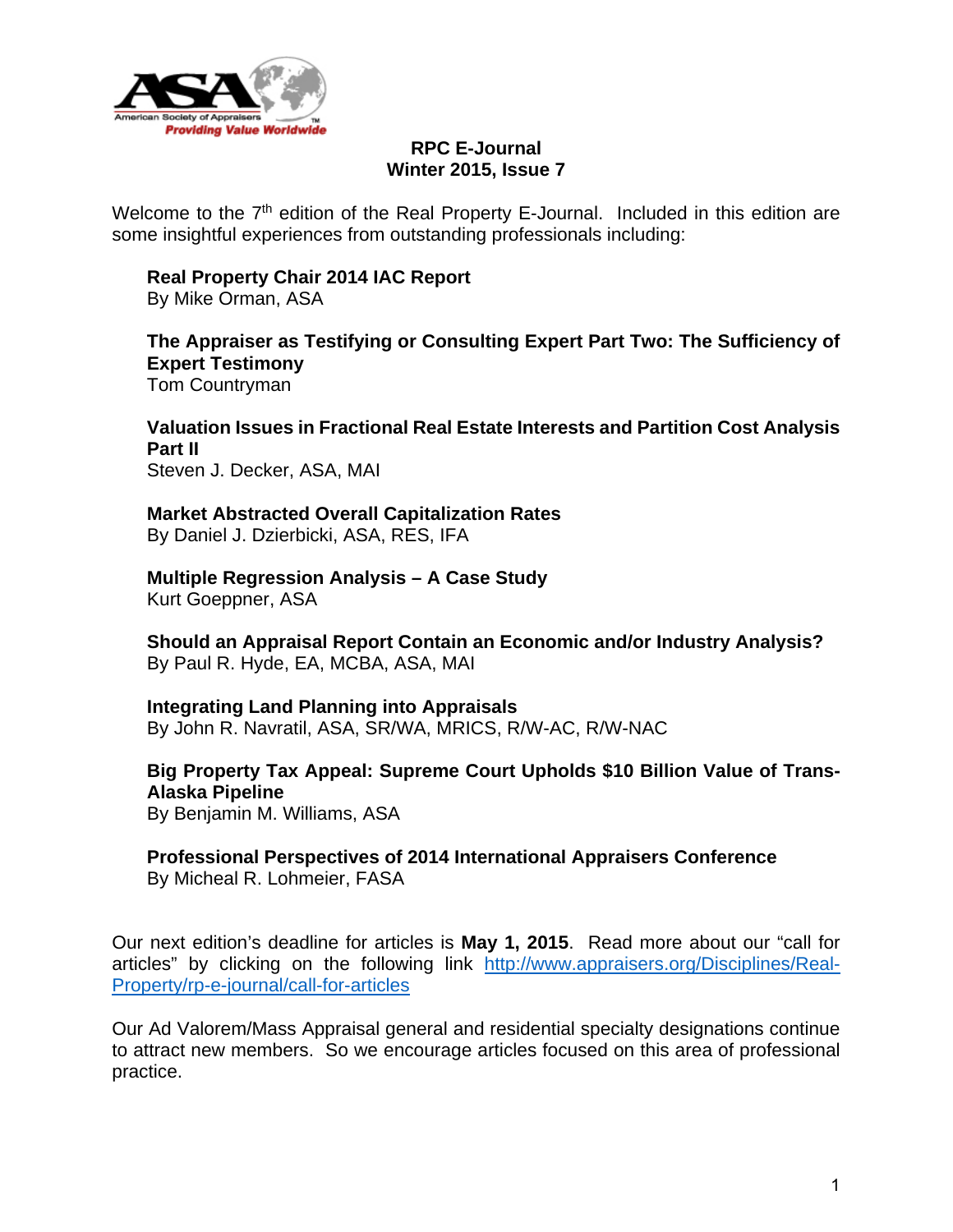

We would also like to see you all attend or 2015 International Appraisers Conference which is scheduled for **October 18-21, 2015** at the **Mirage Hotel and Casino** in **Las Vegas, Nevada**. More information is to follow but the proposed line-up for this event is nothing less than **\*\*Spectacular\*\*!!!** 

Please share this publication with anyone you believe would benefit from its contents.

Thank you for your continued interest and support of the RP E-Journal and we hope you enjoy the articles contained herein.

**Micheal R. Lohmeier, FASA, Senior Editor**  Office (direct): 248.364.6811 Email: mlohmeie@auburnhills.org

# **About the American Society of Appraisers**

The American Society of Appraisers is the oldest appraisal society in the United States. ASA has been training professional appraisers since its precursor, the American Society of Technical Appraisers, began in 1936. Today, ASA is still the country's only multidisciplinary appraisal society, providing its members the most solid grounding in the appraisal principles that underlie all classes of property: real, personal, tangible and intangible.

In a word, that's lineage. Because ASA is a non-profit professional society, we explore the principles of valuation as they evolve from basic economic theory and legal precedent in an atmosphere of collegiality and exploration, with instructors who are leaders in the profession.

ASA is the acknowledged leader in real property (RP) appraising and includes members who perform appraisals for various purposes such as sale, acquisition, ad valorem tax, eminent domain, insurance and forecasting. Real Property members specialize in the following appraisal specialties: Ad Valorem/Mass Appraisal (General and Residential), Timber and Timberland, Residential, Rural and other Real Property.

Our titleholders (Accredited Members and Accredited Senior Appraisers) are among those that consumers trust the most. Three-quarters of a century in appraisal education count when you want the finest service in RP appraising. Contact one of our accredited appraisers and you'll find out that lineage means…*excellence in real property appraising*.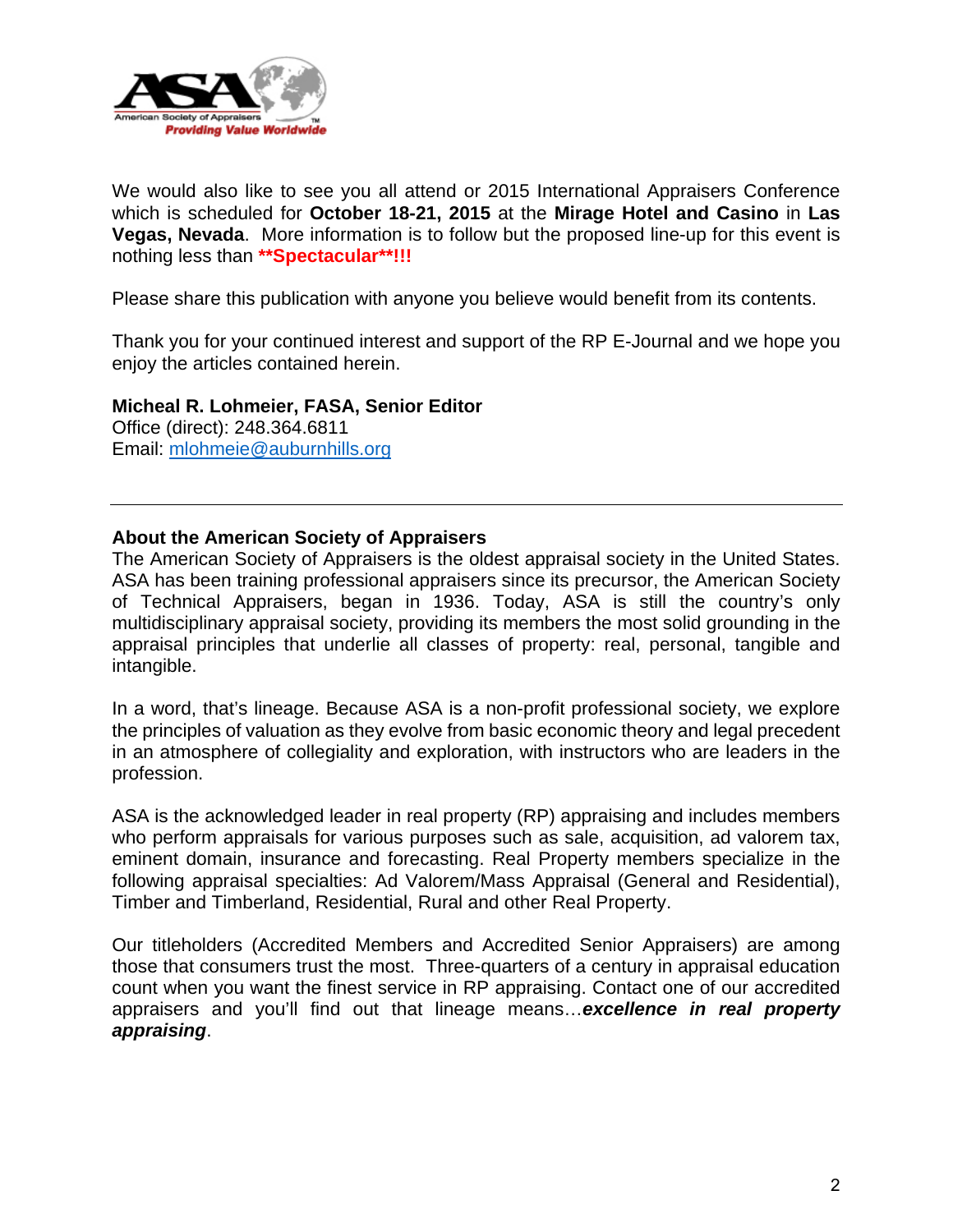

# **About Real Property Valuation**

The American Society of Appraiser's (ASA) Real Property Valuation Professional adheres to the highest industry standards (USPAP) and level of ethical conduct. Every ASA Real Property appraiser must meet meticulous requirements in education, experience and comprehensive testing before being awarded either the coveted Accredited Member (AM) or Accredited Senior Appraisers (ASA) designation. ASA Real Property Specialty Categories are:

- Ad Valorem/Mass Appraisal-Residential
- Ad Valorem/Mass Appraisal-General
- Real Property (All types)
- Residential
- Rural Agricultural
- Timberland

ASA's Real Property Valuation Professionals provide independent, unbiased opinions of value for all types of real estate and real estate interests and rights. Whether the assignment is to value interests in land and improvements and/or the related air rights, sub-surface rights or water rights, or to value an owner's partial interest or a tenant's leasehold interest, the ASA Real Property Professional is qualified and capable of doing the job appropriately, fairly, ethically and to the complete satisfaction of their client.

Designated ASA Real Property appraisers have demonstrated their commitment to the highest standards. In addition to having met rigorous education requirements, they have also completed at least 10,000 hours of full-time real property valuation experience.

ASA Real Property Valuation Professionals provide appraisal services for buy/sell agreements, financing, insurance issues, tax assessment, tax appeals, litigation and litigation support, partnership/family dissolution, just compensation for eminent domain/condemnation, equitable distribution of marital assets, highest and best use studies, marketability studies, and much more.

Moving forward, ASA's Real Property Discipline will continue its pursuit in promoting designated members and providing a collective voice for real property appraisers in government relations and profession related issues, leading accreditation programs and relevant continuing professional education courses.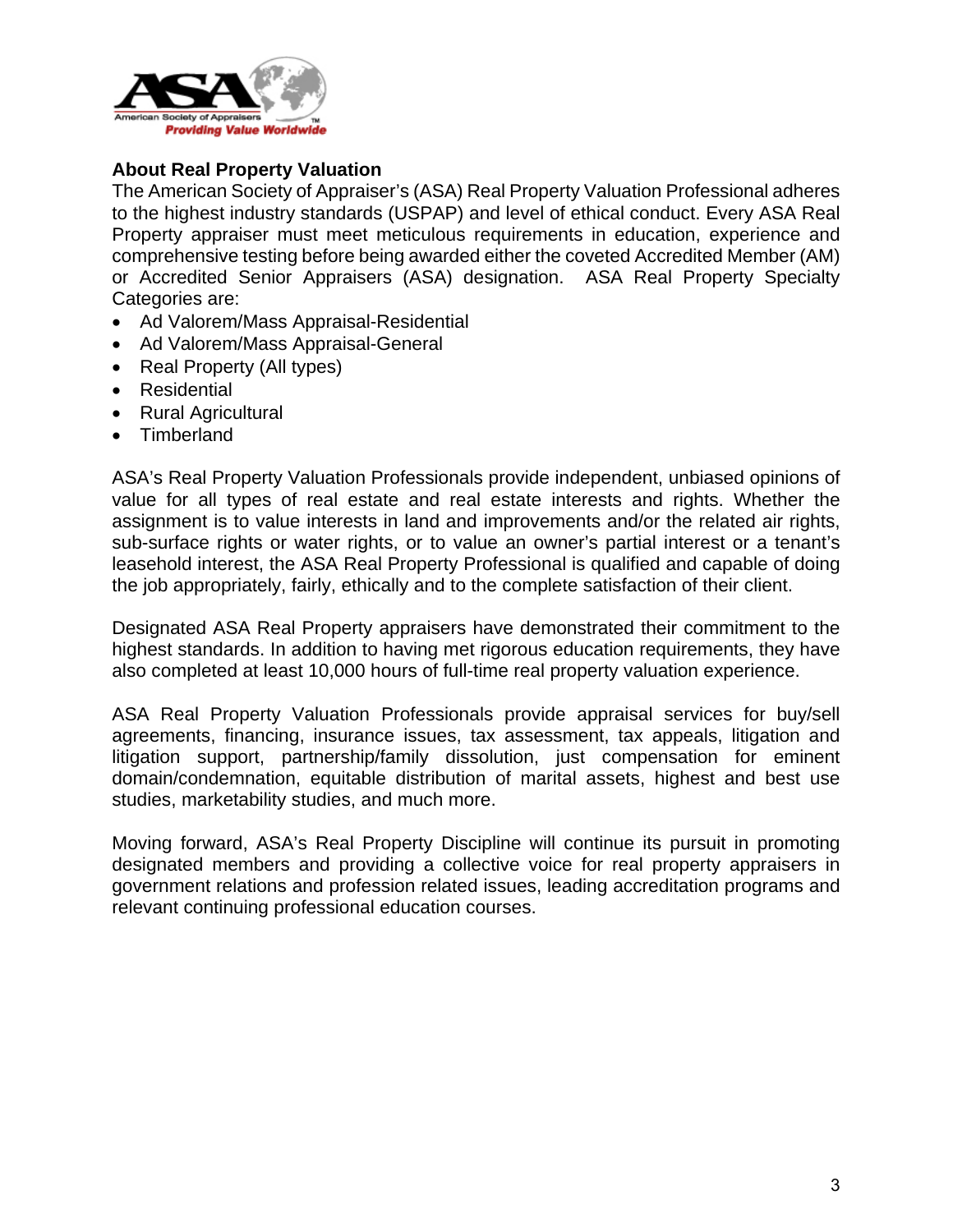

# **Real Property Chair 2014 International Appraisers Conference Report**

September 2, 2014

Gary L. Smith, ASA, MGA International President American Society of Appraisers 11107 Sunset Hills Road Reston, Virginia 20190

RE: Real Property Discipline Committee Chairman's Report

Dear Mr. President:

This report covers the activities of the Real Property Discipline Committee since the last report dated March 2014, to the present. The Real Property Discipline Governors' Report will be submitted separately by the Governors.

## **RPC Financial Status:**

The Real Property Committee financial status, as of this writing that status hasn't changed by any significant amount. Our issues are still the same, and we are in need of looking for positive ways to raise revenues.

Since our last report in March the RPC has moved forward with the RP401 Going Concern course and has presented webinars that will be further discussed in this report.

The RP committee realizes how crucial it is to develop income via educational offerings. Our goal is to continually look at ways to generate revenue, while providing a member or potential members a benefit and would result in a much more healthy discipline. The added bonus of educational offerings would be the potential increase of membership and increased exposure of ASA.

Karen Mann, ASA, has been the RP committee treasurer until she had to recently resign, and has provided the following report.

Prior to the January, 2014 B&F meeting Karen Mann and Joe Noselli put their heads together to formulate a budget for an Education loan to RP to deliver the newly developed RP-401 course. Our member Deane Wilson developed this course, wrote a book (also available on Amazon) and provided the aforementioned to BV for their approval and backing. The loan was originally supposed to be funded by the Educational Trust; however, Joe Noselli explained to us that it would need to be approved by the BOG not a loan via Educational Trust; as it was supposedly coming out of the same pot. Since I had not put together such a proposal for ASA before, I asked for guidance from the CFO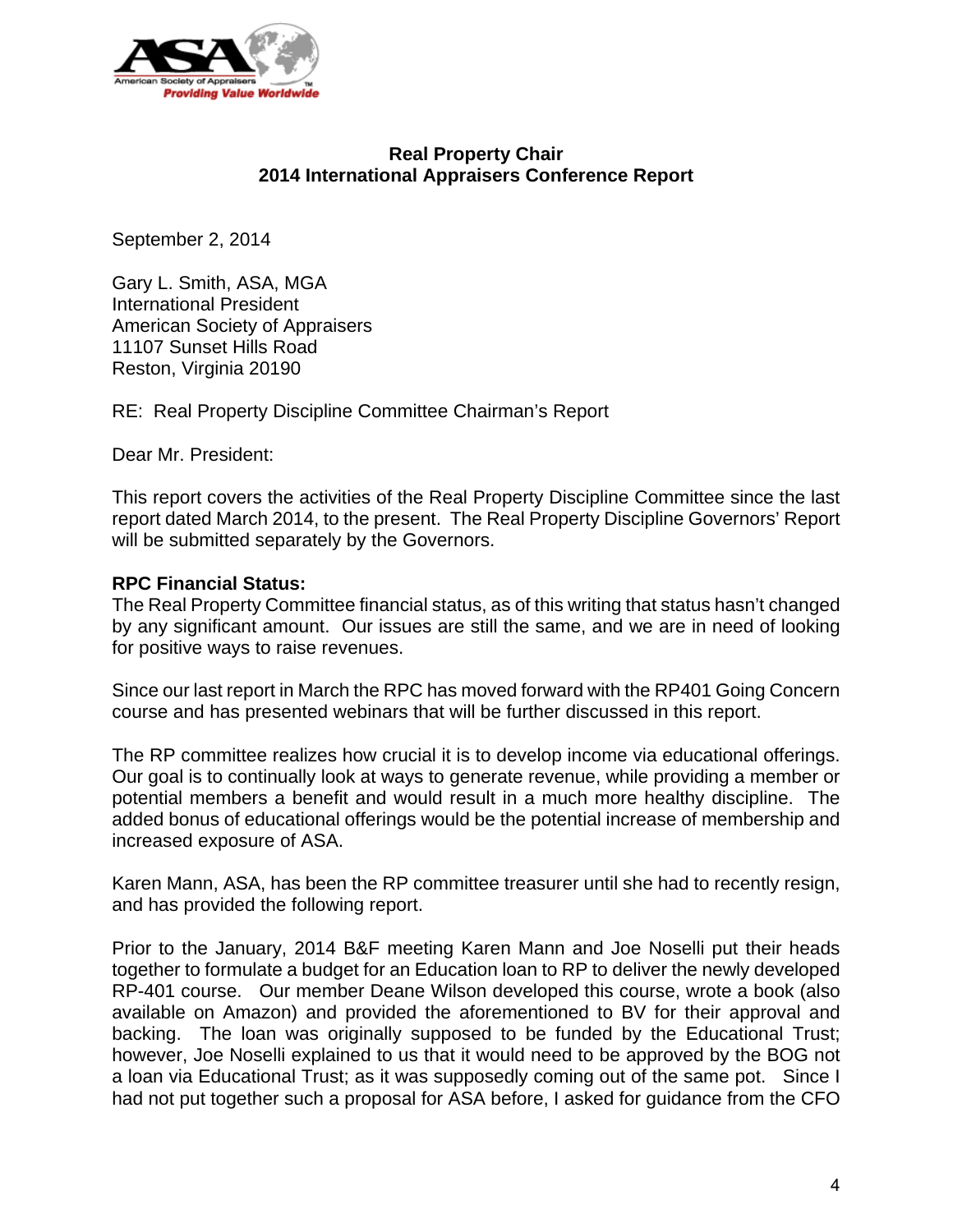

Joe Noselli. He was great and really seemed to buy in the concept and assisted the plan. At the January B&F meeting I made the presentation, after several days, we obtained approval from the board based on what I submitted.

During the last eight months, I've been encouraged with the fast track for MAIs to obtain the ASA designation and the number of people to actually attend the classes. I personally was keeping track of the locations and the number of attendees to see if our projections were close – and the attendance was certainly getting more encouraging.

Imagine my surprise to read last month's B&F report where RP showed a \$3,000+ loss (in red) based on RP-401. Apparently, no one thought to advise us/me, that the Staff hours would be assessed to that course – to the tune of more than \$5,000. I did bring up that question, and was told that we made a mistake in our template and we should have anticipated the cost of staff attributable to this class. I was stunned…and not pleased.

Karen also represented ASA at the IAAO conference in Sacramento last week, in hopes of expanding our membership. Since her efforts were to solicit members which in turn affect our budget, I have included her report under this heading.

Last week, I represented ASA at the IAAO Conference in Sacramento (850 attendees) in hopes of expanding our membership. Staff did a great job in sending pens and a handout regarding reciprocity of designations and qualifications. Michael Lohmeier was in attendance, he queried me about the glossy brochure which was made for Assessing officers, appraisers, and their fast track method of obtaining an ASA designation. Unfortunately I did not receive those brochures to distribute. However, I did distribute over 500 sheets (which I made a copy of) thanks to Ron Pratt sending me an overview with the appropriate links. More than 250 people were VERY interested – 200 where somewhat interested and the rest were mildly interested in ASA designations. The two people who were slated to assist me were unable to attend at the last minute- but it worked out find – I had more than 20lbs of bite size candy (which I distributed over the two days) and was able to fine tune my "elevator pitch" to less than 20 seconds. On the volunteer side, I am embarrassed to say that the ASA chapter president and members of the (my) Northern California Chapter chose not to participate. I had a great time and felt like it was effective marketing for ASA. Wish I had applications to pass to prospective folks this time.

As I noted earlier, Karen has had to resign from her secretary/treasurer position on the RPC. I cannot start to express the gratitude I have for her service to the committee. While she has stepped down from her leadership role she does plan to remain active with the committee.

# **RPC Education:**

I earlier mentioned that we have and are now providing educational offerings. Gary Snowdon, ASA, RP's education sub-committee chair has provided the following report education report.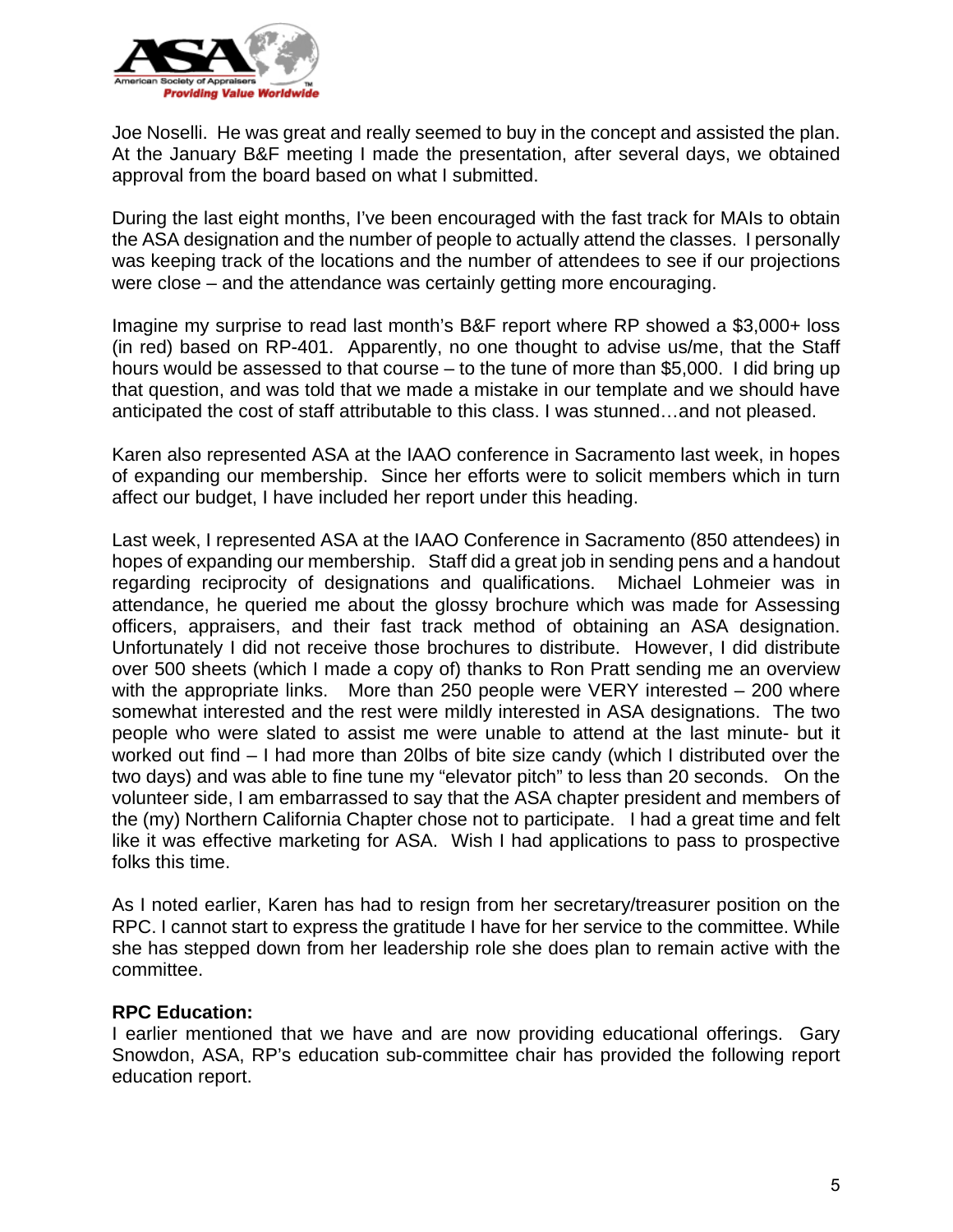

Gary has had the formidable task to manage our floundering education and I appreciate all he does with what little he has to work with.

#### **Webinars**

We have just about filled the remainder of our webinar slots for this year. Upcoming webinars will include a panel discussion on International Appraisal, Probability of a Zone Change, The Effect of Energy Efficiency Measures on Value, and three others that are in the works.

Real Property webinars attract few attendees because state CE is not, and should not be (due to the expense of applying to 50 states), offered. RP members tend to spend their education time on courses which will result in state CE credits. One idea for reversing this trend would be to offer real property webinars that would be of interest to non-real property members, such as tax appeals, how we collect data, etc.

#### **Live Courses**

We are currently offering the Allocating Value Components of a Going Concern through National. This has been rife with problems for the last two years, specifically the issue of state CE, but has had several successful offerings. It is important to continue offering this course so we can pay back the loan we took to present it.

It should be noted that these course offerings have resulted to several new members. While this is encouraging, there is a need to have follow-up education to maintain these member's needs.

Gary is putting together the Chapter Course Catalog (slowly) and will have to resolve some issues, such as high charges from HQ for putting-on Going Concern at the chapter level, even though the chapter would be handling its own marketing, CE application, venue, instructor, etc. This has brought to light HQ's practice of basing their fee on a percentage of the expense of doing marketing, CE application, venue, instructor, etc. It should be based on a percentage of the net, so all would be rewarded for getting as many participants registered as possible.

#### **International Courses**

We are planning to present the Ethics course and POV 201 in Mexico City in the next few months. If successful, POV 202, 203, and 204 should follow. Dave Lewis and Lary Cowart have volunteered to present. We'll start Ethics and POV 201 with Dave Lewis.

I have made contact with Dr. Sopon Pornchokchai, President of the Thai Appraisal Foundation, about using our International Courses, and he is interested.

# **College Affiliation - POV**

I have started a conversation with Empire College (State University of New York) about providing distance learning POV courses as QE. The conservation has stalled as Empire shifts staff, but until we can get our domestic POV courses together it is a moot discussion.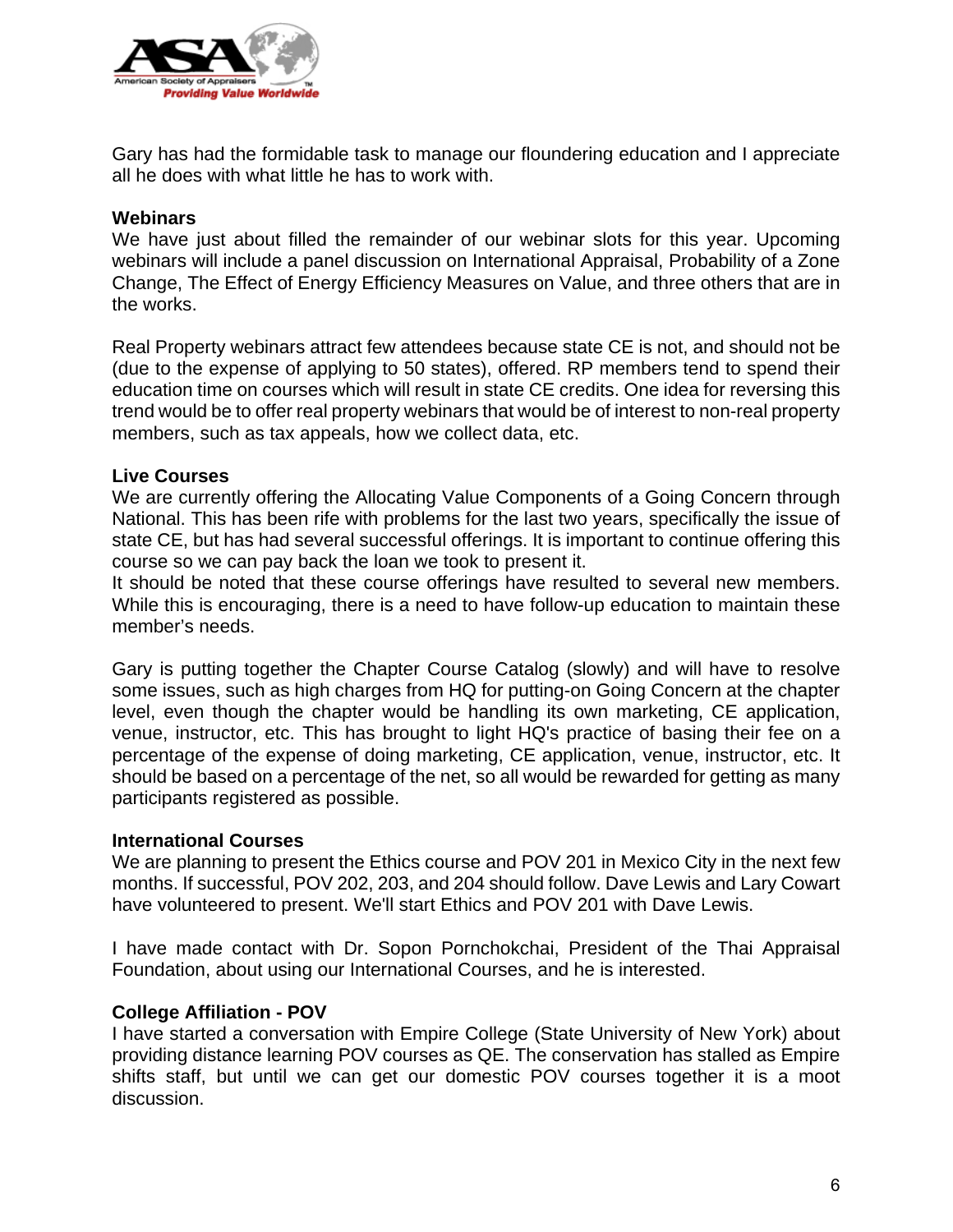

## **New Courses**

The writing of the Self-Storage course proceeds (again, slowly) and is now in the SSA authors' hands. My own one-and two-day Excel workshop is on the back burner for now.

The Alliance for Valuation Education (AVE) is nearing completion of its first course offering: *Understanding & Using Comparable Transactions*. To that end, the Alliance invited sponsoring organizations to attend a presentation of the current draft of the class in Chicago on August  $20<sup>th</sup>$ , with feedback to be given the morning of August  $21<sup>st</sup>$ . It is my hope that this course will be available by the end of the year and can be aggressively presented to our members.

#### **Needs**

As always, we need course developers and presenters. We also need to acknowledge that if Education is our revenue generator, then we need a budget for course development, state CE application, and related tasks.

Finding existing course materials is almost impossible and if the materials are at HQ, we have not been successful in getting anyone there to locate them. We also need volunteers to edit International POV courses.

Our relationship with HQ continues to be strained with our requests deflected regularly and with staff work passed-on to me. Confusion reigns in the state approval arena, even with outside employees doing the work (ie: applications being sent twice). The IEC Training Guide has been approved (appointed Chair broke a tie vote) and gives HQ staff much more responsibility.

# **Governmental Affairs:**

Peter Barash and John Russell have been quite attentive to the RP segment of ASA. We as a team addressed the issue relating to the need for physical inspections by appraisers for manufactured homes; the continuing effects and modifications to Frank-Dodd; the modifications to AMC requirements; as the key issues. The importance of representation on Capitol Hill has been paramount. In the spring we had a day to meet your representative and explain some of the ASA issues were promoted by John Russell. The current Government Affairs Committee meets as needed in an informal email and/or phone conversation. No we have not been able to develop new legislation more favorable to appraisers, but ASA RP appraisers are well represented.

We are still working in collaboration with NAIFA. This working relationship has allowed each association to speak in a louder more unified voice.

#### **2014 International Conference Sub-Committee:**

Samuel F. Luceno, M.S., FASA, RPC Conference Committee Chair, has provided the following report.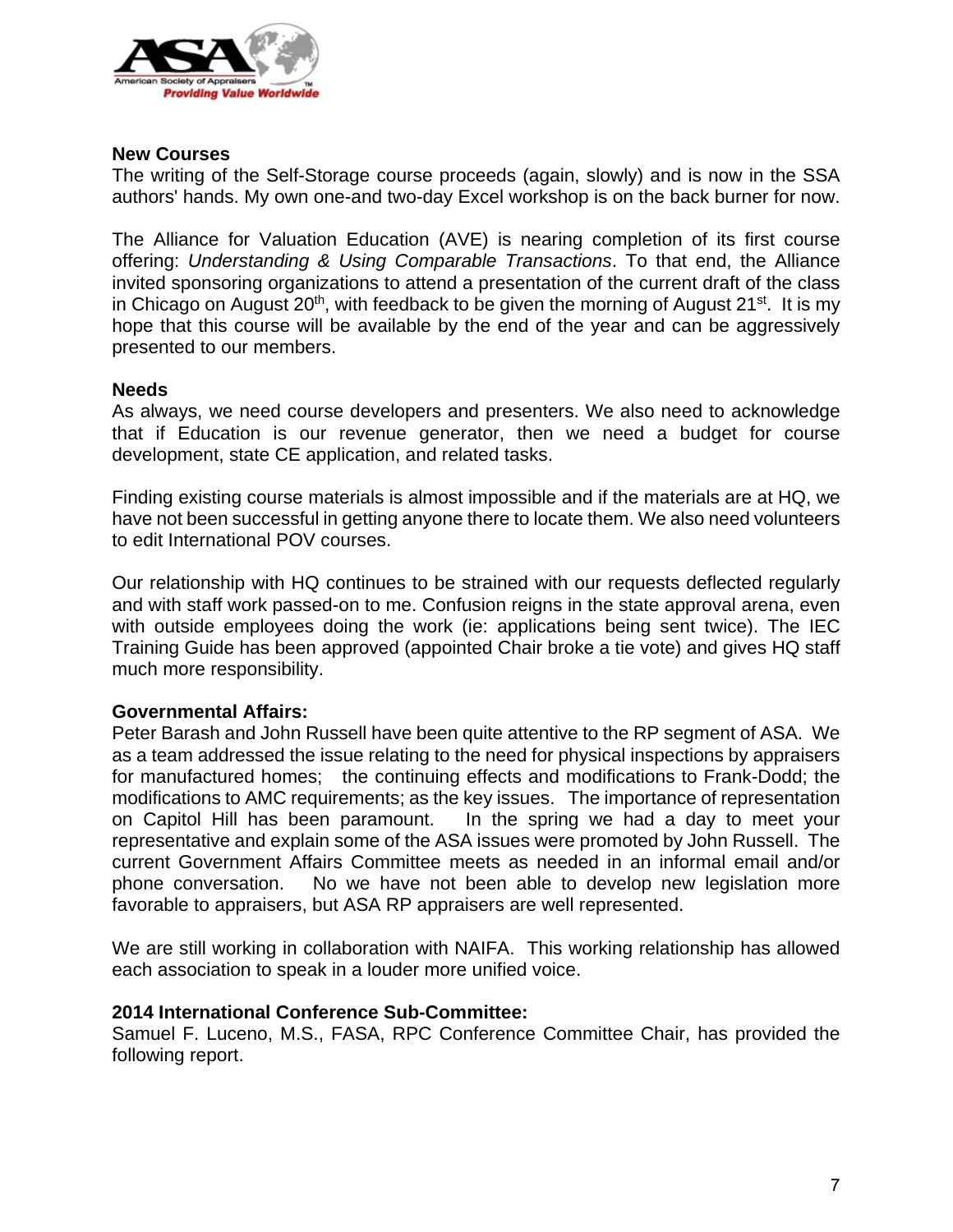

The RPC Conference Committee Members include: Ernie Demba, FASA; Bill Wilson, FASA; Micheal Lohmeier, FASA; Ron Prat, ASA; Sam Luceno, FASA. The first meeting was conducted at the end of the 2013 Annual Conference in San Antonio, TX. During that meeting a list of alternative presentation topics and possible speakers was developed and specific duties were assigned to each of the various committee members. By the time our first ASA International Conference Committee Meeting was held, the RPC Conference Committee had selected specific and back-up presentation topics and speakers for each of the slots to be filled. We all realized that early preparation was necessary in order to ensure ASA Headquarters Staff would have sufficient time to submit the applications and documents necessary to secure approvals for the AQB and various state Continuing Education Credits. The 2014 Real Property segment of the ASA Annual Conference is as follows:

#### MONDAY

9:35 AM to 12:05 Noon > 2 Hours: Best Practices for the Appraisal Professional. Presenter - Ernie Demba, FASA

1:35 to 5:35 PM > 4 Hours: Appraisal Report Review

Presenter - Roger Durkin, J.D., M.S., FASA

#### **TUESDAY**

8:00 AM to 5:05 PM > 7 Hours: "Allocating Components in Going Concern Appraisals". Presenters - L. Deane Wilson, M.A., ASA (Real Property); Rob Schlegel, FASA (Business Valuation); Larry L. Perdue, ASA (Machinery & Equipment)

#### **WEDNESDAY**

8:00 AM to 11:50 AM > 4 Hours: Ad Valorem/Mass Appraisal Issues Symposium and Conservation Easements component and "The Appraiser as Testifying Expert: Preparing and Presenting Expert Valuation Testimony"

Presenters - Micheal Lohmeier, FASA, MAI; Paul Bidwell, ASA, MAI; Thomas Countryman, Esq.

Securing state approvals for RP Continuing Education (CE) is a long process. For this reason we began this process earlier than any previous year. Applications have been submitted to 18 states: FL, NC, SC, GA, TN, AL, PA, CA, TX, OK, NY, NJ, MO, IL, MA, MI, VA, & VT. To date, in addition to the AQB approval, we have received 18 hours of Continuing Education approvals from IL, MA, NJ, OK, PA, SC, TN, & VT. North Carolina would only allow 16 hours CE credits (reason unknown). Although we don't anticipate any rejections, the other states are pending approval and there is always a possibility of an unforeseen rejection.

Lastly, discussions are in progress with the National Association of Independent Appraisers (NAIFA) to join the 2015 ASA International Conference. Several hurdles have been identified and are being addressed in the hope that this effort can come to fruition. Many NAIFA Members are very interested in learning more about the other appraisal disciplines within ASA.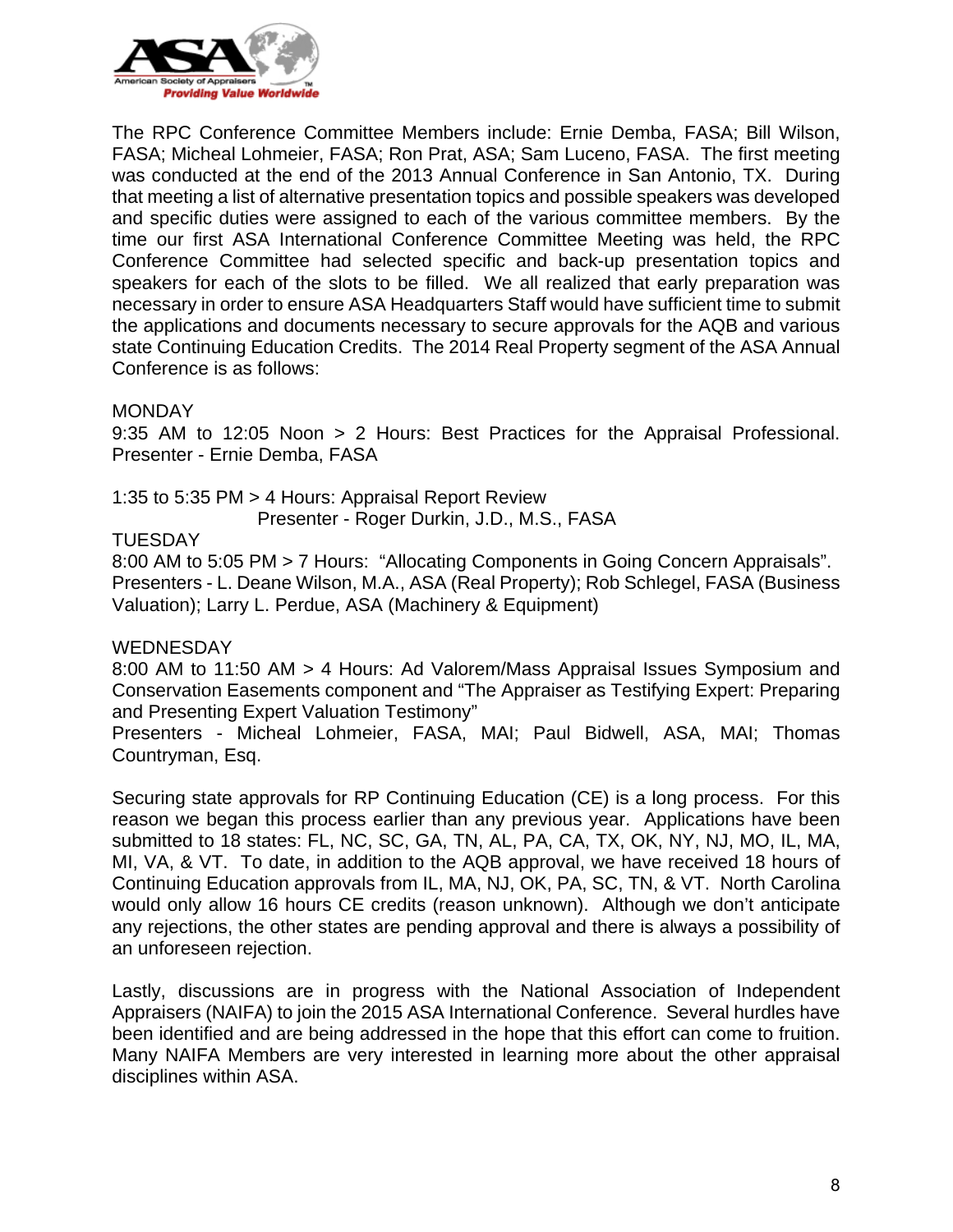

I am proud of the RP team. I could not ask for a better group of individuals who donate a tremendous amount of time and effort to ensure we are moving in the right direction. I would like say "Thank You" to all the members of the RPC. Being volunteers, their time and efforts are truly appreciated

Respectfully Submitted,

Michael T. Orman, ASA RPC Chair PC: RP Committee RP Liaison (John Russell)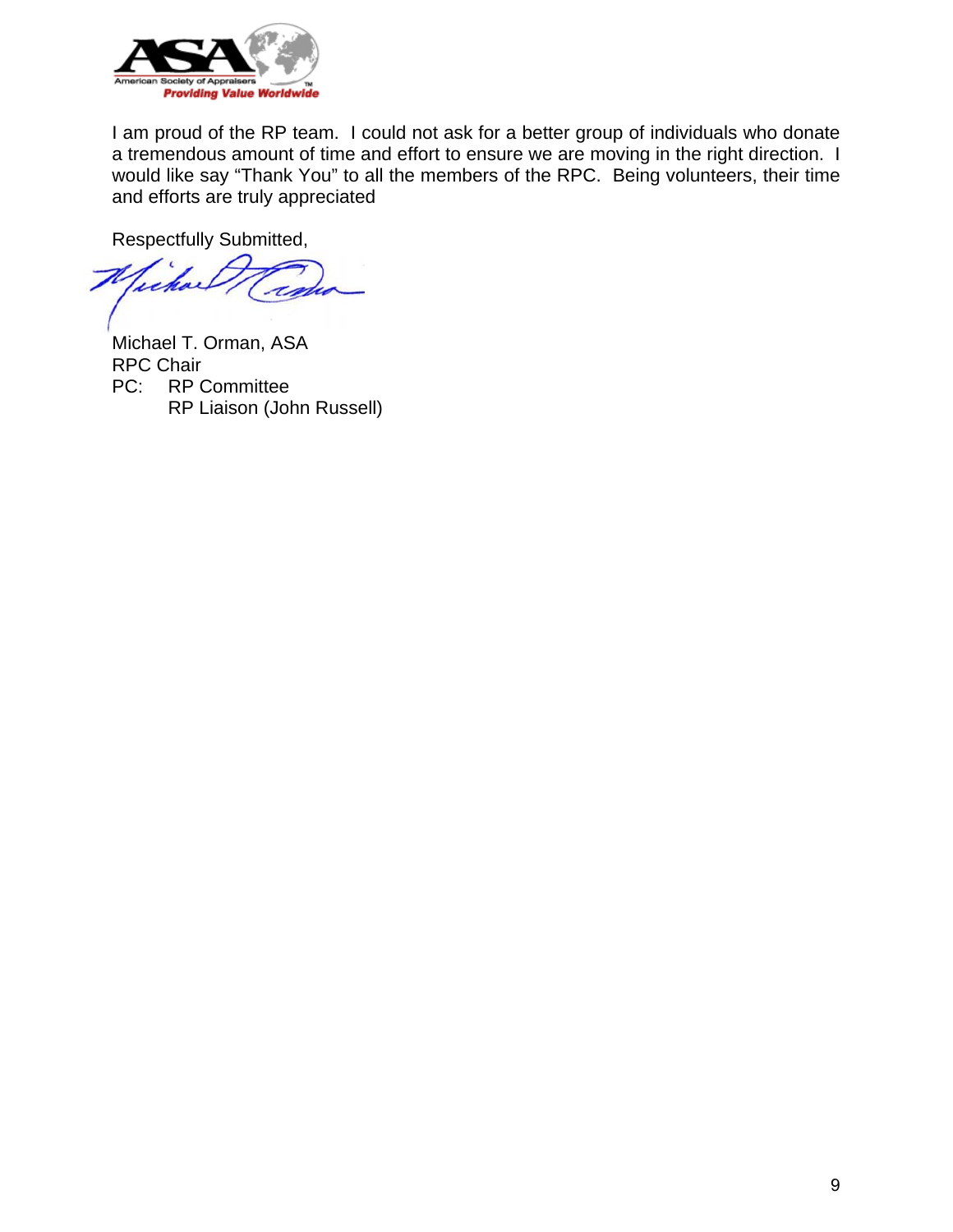

# The Appraiser As Testifying or Consulting Expert

# *Part Two – The Sufficiency of Expert Testimony*

 In the first part of this series, we looked briefly at the importance and selection of appraisers as formal and informal expert witnesses, in and out of court. This article explores in more detail the legal elements of "expertise" and how they may be practically applied and evaluated. Initially, however, one caveat bears repeating: an appraiser may satisfy the legal requirements of an expert and still make a lousy witness. Appearance, ability to communicate effectively, general jury appeal and overall credibility cannot be ignored, even if the appraiser (or any potential witness) is a genuine expert. One simple, practical reality must inform the selection of any expert: even the greatest product in the world (in this case, an appraisal) is worthless if its creator cannot convince anyone to buy it.

# *A CLOSER LOOK AT THE FINAL TWO* **DAUBERT** *CRITERIA*

 To review, the so-called "*Daubert*" criteria (or some derivatives thereof) are used by most courts to initially to determine whether or not an individual truly qualifies as an expert from a legal perspective. Those criteria require that the expert's work product be:

*Qualified* – *Provided by one qualified to state the opinion offered. Reliable* – *Grounded in an accepted technical method. Relevant* – *Sufficiently tied to the facts of the case. See, e.g., Daubert v. Merrill Dow Pharmaceuticals, Inc.,* 509 U.S. 579 (1993).

# **RELIABILITY**

 Having addressed qualifications in Part One, we look now at reliability's two elements: (1) valid data; and (2) sound methodology. Data validity requires little explanation. An expert must confirm the accuracy of the information relied on and show a connection between that data and the opinion offered. *See, e.g., Volkswagen v. Ramirez,* 159 S.W.3d 897 (Tex. 2004). Now, no true expert would deliberately use false or invalid data. That said, mistakes and misunderstandings do happen, and there is never any excuse for not checking one's sources and verifying all calculations. As, if not more, important, many experts and other professionals have learned from sad experience that best practice suggests one never completely trust the client. Truth testing is essential. Accepting facts without considered analysis typically leaves any expert – *especially* appraisers – dangerously blind and vulnerable.

 As for methodology, given the overall recognized confines of the cost, income and sales comparison approaches under USPAP, most *Daubert* appraisal challenges are aimed not at the expert's particular choice of approach(es) but at the more detailed, specific *application* and *interpretation* of those approaches to the related facts. Every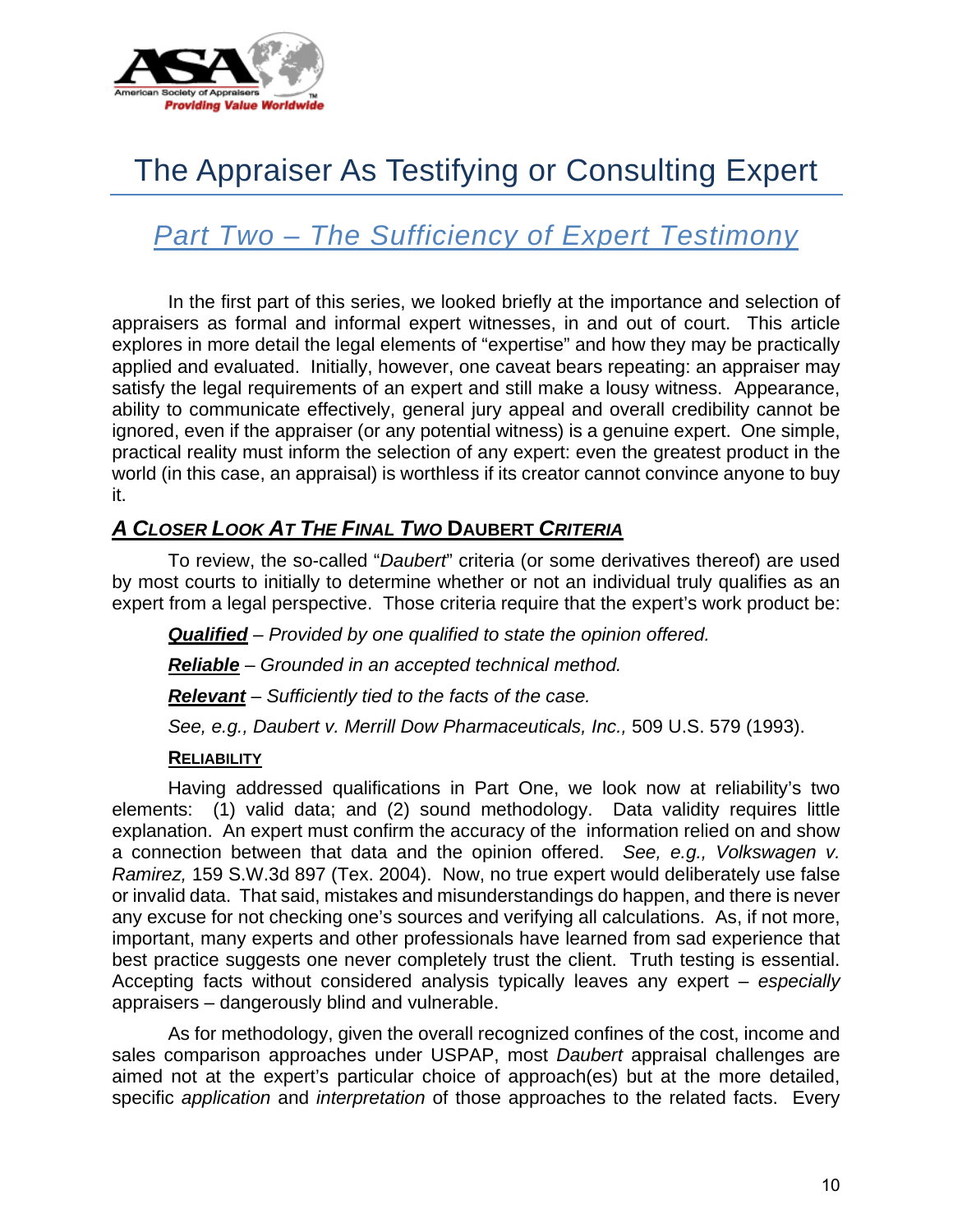

appraiser knows there are times when professional appraisal judgment and creativity regarding methodology are required. However, there is no determinative checklist which guarantees a court will accept an expert's methodology, especially where, as in appraisal, determination of "truth" is to some extent both subjective and fact and issue dependent. *See, e.g., Volkswagen v. Ramirez,* 159 S.W.3d 879 (Tex. 2004). Case law nevertheless is clear there must be *some* basis for affirmatively establishing the reliability of an expert's methodology, *id*., so the following standards typically are recognized collectively as a fairly good starting point for evaluating a methodology's reliability:

- 1. The extent to which the methodology has been or can be tested;
- 2. The extent to which the methodology relies upon the subjective interpretation of the expert;
- 3. Whether the methodology has been subjected to peer review and/or publication;
- 4. The methodology's potential rate of error;
- 5. Whether the underlying methodology has been generally accepted as valid by the relevant technical community; and
- 6. The non-judicial uses which have been made of the methodology (*i.e*., generally, the methodology needs to have been used in "real life," not just created for litigation).

 *See, e.g., E.I. DuPont de Nemours v. Robinson*, 923 S.W.2d 549 (Tex. 1995).

 Even the reliability of generally accepted appraisal methodologies may be questioned in specific applications. For example, with complex commercial properties including the power plants with which I primarily work - mass appraisal techniques are often insufficient to ensure an accurate appraisal. Also, in these and other cases, adjustments have to be made which, in many cases, are neither published, objective nor free from the possibility of significant error. Thankfully, the law is not blind to these more "custom" circumstances and amplifies on the *Daubert* criteria where additional creativity must be added to a generally accepted approach so that the approach best fits the specific facts at hand. The first question relative thereto asked of the expert appraiser is whether the technique ultimately used is, in fact, "legitimate." Such legitimacy depends essentially on whether the "creative" or unproven technique or procedure appears in both name and description to provide some definitive truth which the expert needs only to accurately recognize and relay to the fact finder. *See, e.g., People v. Stoll,* 49 Cal.3d 1136, 1156 (Cal. 1989). Even if the answer to this question is "yes," the expert still must be able to establish that the technique, as subjective as it may be, has "gained general acceptance in the particular field in which it belongs." *Id*. An expert simply cannot pull a unique methodology out of thin air, no matter how unique the circumstances. "General acceptance" requires a consensus drawn from a typical cross section of the relevant, qualified technical community. *Id*.

 In other words, regardless of the need or uniqueness of the issue, where an expert exercises subjective creativity, she does so at her peril unless her process has a demonstrable basis in, or relation to, some "consensus" in the field. The "consensus" may be established by the credible testimony of the testifying expert herself; however, its absence could mean reversal on appeal.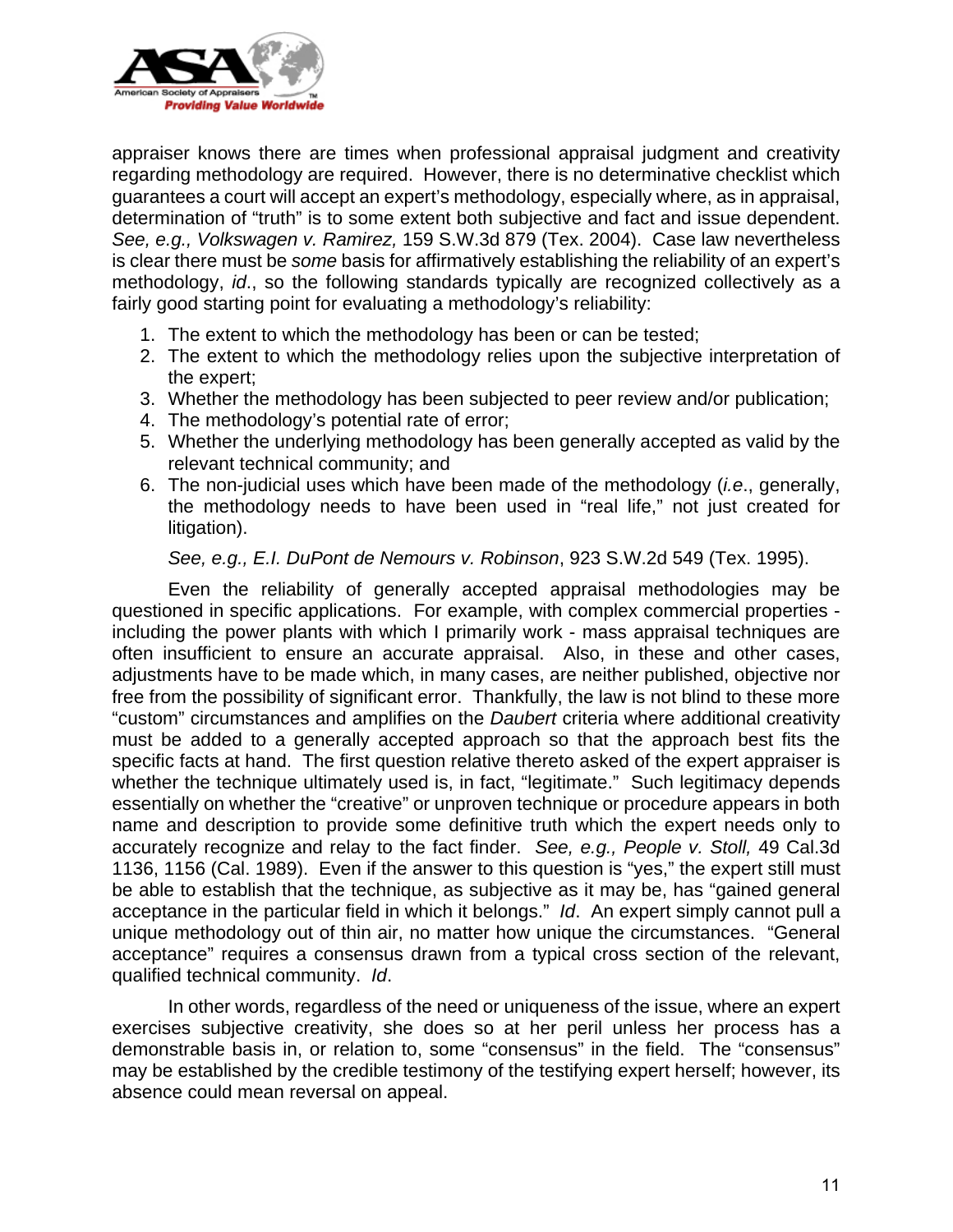

 Further, considerations of reliability can extend far beyond the *Robinson* and *Stoll* factors. Courts are largely free to impose their own requirements of reliability when acting as "gatekeepers" in controlling the admissibility of expert testimony, as long as they are not "arbitrary and capricious." Additional "reliability factors" may include, but not be limited to, the following:

- 1. Whether the expert has extrapolated from an accepted premise to an unfounded conclusion;
- 2. Whether the expert accounted for obvious alternatives;
- 3. Whether the expert applied the same standard of care in the litigation as an expert would normally apply outside of litigation; and
- 4. Whether the expert's field of expertise is known to reach reliable results on the subject of the proffered testimony (or, in other words, whether the expert's "creative thinking" exceeds the bounds of his actual expertise).

# **RELEVANCY**

 It probably goes without saying that an expert's opinions also must be relevant to the actual issues involved in the specific case or controversy at issue. Typically, and for obvious reasons, this is because relevant evidence is generally admissible, but irrelevant evidence – because it distracts and detracts from the focus of the case – is not admissible. *See, e.g.,* TEX. R. EVID. 402. "Relevant evidence" is essentially evidence which tends to make the existence of any material fact more probable or less probable that it would be without the evidence. *See, e.g.,* TEX. R. EVID. 401. To determine relevancy, the court will look at the purpose for offering the evidence and must determine that there is some logical connection either directly or by inference between the fact offered and the fact to be proved. *See, e.g., Regy v. Redic,* 408 S.W.3d 440 (Tex. App. – El Paso 2013, *no pet*.).

 As but one example from the appraisal arena, relevancy is especially important in the sales comparison approach. If an allegedly comparable property is: i) too far away from the subject; 2) too different from the subject; or 3) in other different circumstances from the subject - and not susceptible to adjustments sufficient to establish its relevancy to the subject property - introducing it as an alleged "comparable" at trial could end up injecting reversible error into the case. Thus, the expert appraiser, in consultation with counsel, bears a significant responsibility not to stretch the concept of relevancy (or comparability) beyond what is reasonably credible and acceptable in the subject industry.

 The requirement of relevancy also restricts the admissibility of opinion testimony which is factually unsupported (*i.e.,* simply conclusory) or speculative because it does not tend to make the existence of any material *fact* more or less probable. *See, e.g., Coastal Transportation Company v. Crown Scent Petroleum Corp.*. 136 S.W.3d 227, 232 (Tex. 2004). As important, simple relevancy may not be sufficient to establish admissibility of expert testimony where that testimony's probative value is substantially outweighed by the danger of unfair prejudice, confusion of the issues, misleading of the jury, or by considerations of undue delay or needless presentation of cumulative evidence. *See, e.g.,* TEX. R. EVID. 403.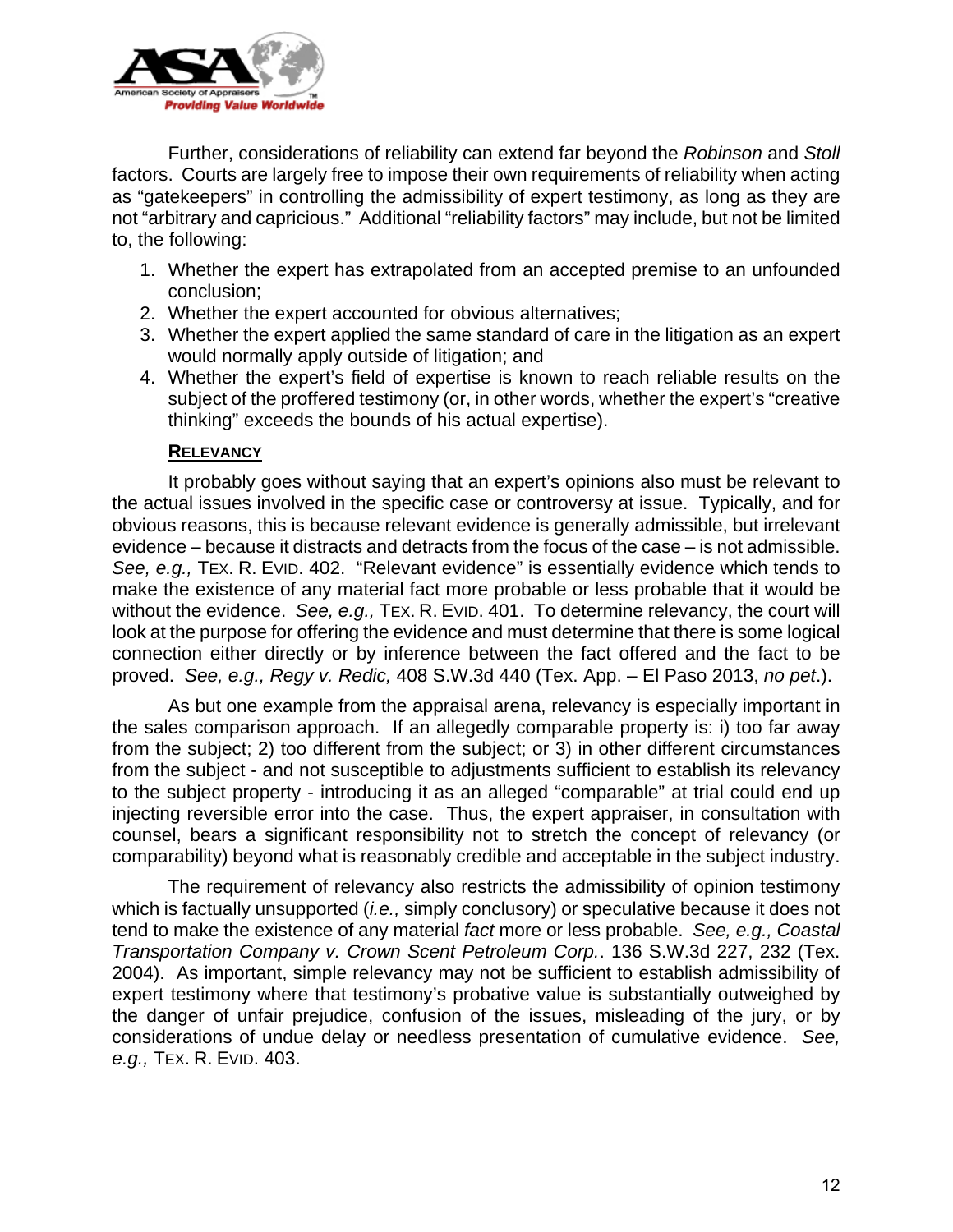

# *LEGAL AND FACTUAL SUFFICIENCY*

 Finally, simply because evidence may be *admissible* in the sense that it is deemed sufficiently relevant and reliable to be *considered* by the finder of fact does not necessarily render the evidence *legally* or *factually* sufficient to support an actual judgment. In other words, as legal scholar Professor McCormick has succinctly put it, "A brick is not a wall." *See e.g., Transportation Insurance v. Moriel*, 879 S.W.2d 10, 24-25 (Tex. 1994). A single bit of evidence, no matter how strong, may not be legally or factually sufficient to support an entire cause of action or legal defense. Thus, from a legal perspective, the overall goal of an expert is to present evidence that *is* both legally and factually sufficient to support a jury verdict (or court decision) in the client's favor.

 To be "legally sufficient," the expert's opinions must provide a sufficient amount of admissible evidence of an asserted fact to at least raise the question of its existence for the finder of fact to determine; otherwise, the entire, related claim(s) or defense(s) will fail as a matter of law (assuming the absence of other legally sufficient evidence). "Legally sufficient" evidence is more than a "scintilla" of evidence – at least enough evidence that reasonable people could disagree about the existence of the fact in dispute. *See, e.g., City of Keller v. Wilson,* 168 S.W.3d 802, 827 (Tex. 2005). This means that if an expert's opinion/evidence does not raise any more than a mere suspicion or surmise of the contested fact, it constitutes no evidence thereof; however, in a legally sufficiency review, a court must credit favorable evidence if a reasonable fact finder could, and disregard contrary evidence unless a reasonable fact finder could not. *Id.*

 When dueling experts both present legally sufficient evidence/opinions, the finder of fact must decide between them. In general, that fact finding will be notoriously difficult to overturn. However, it still remains possible that an appellate court will find that the resulting fact finding was nevertheless *factually* insufficient to support a judgment – *i.e.,*  so against the great weight and preponderance of the evidence as to be manifestly wrong - and so reverse the finding. Typically, this happens when the appellate court determines that either: 1) the underlying data relied on by the expert is not relevant or credible; or 2) if there is too great an "analytical gap" between the data and the expert's conclusions.

In conclusion:

*The value of opinion evidence rests not in the conclusion reached but in the factors considered and the reasoning employed…. Where an expert basis his conclusions upon assumptions which are not supported by the record, upon matters which are not reasonably relied upon by other experts, or upon factors which are speculative, remote, or conjectural, then his conclusion has no evidentiary value…. In those circumstances the expert's opinion cannot rise to the dignity of substantial evidence.* 

*See, e.g., Pacific Gas & Electric Company v. Zuckerman*, 189 Cal. App. 3d 1113, 1136 (1987). In the next part of the series we will begin to look at trial tactics and "The Expert in Court."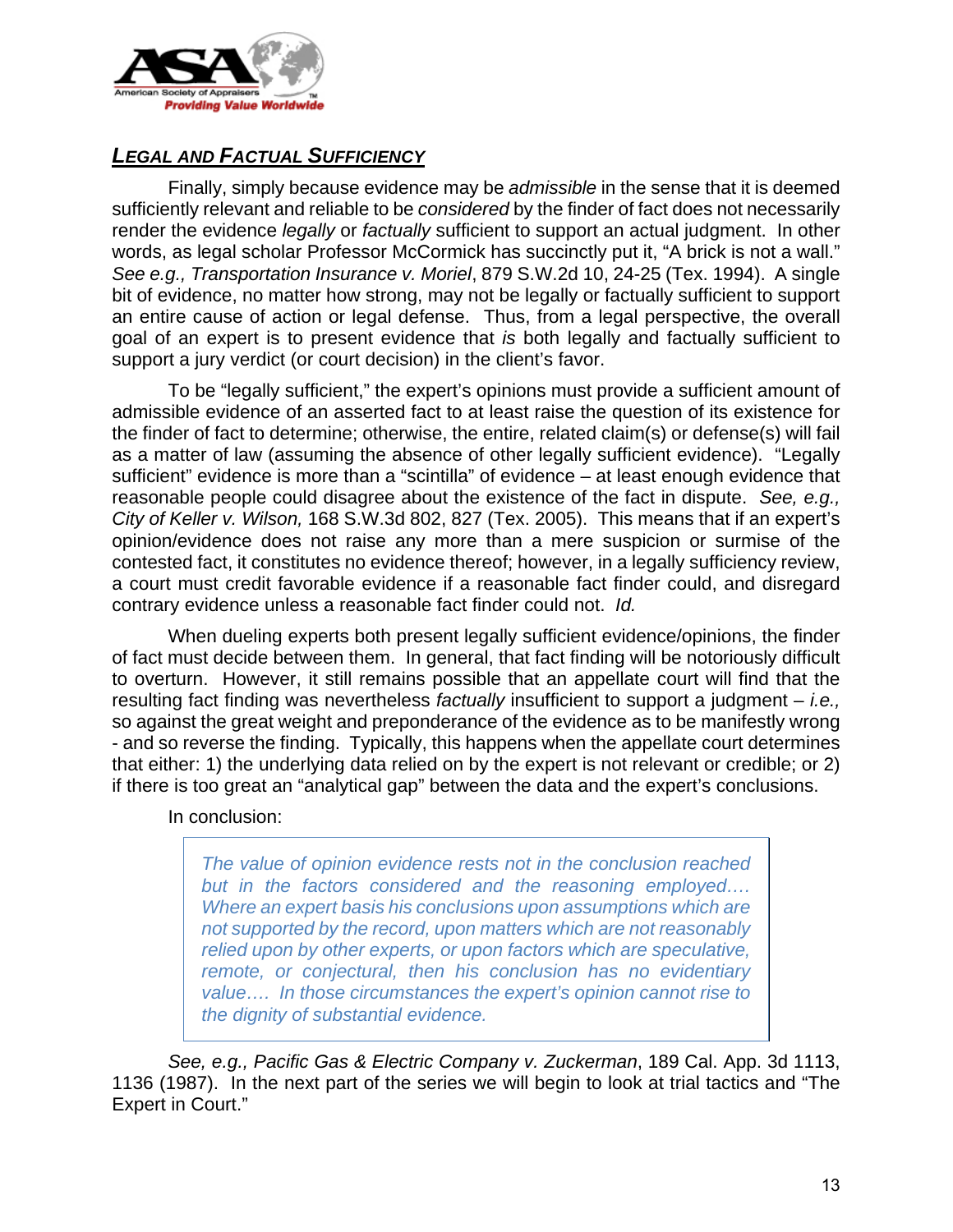



**About the Author:** Tom Countryman, Senior Counsel at Norton Rose Fulbright (Fulbright & Jaworski LLP) in San Antonio, has over 30 years' experience trying complex commercial cases and specializes in the nationwide recruitment, training and use of experts in property tax, energy, financial services and products liability lawsuits. Tom is a member of the Institute of Professionals in Taxation and was named one of "San Antonio's Best Lawyers" (San Antonio Monthly (2007)) and a "Texas Top Rated Lawyer," LexisNexis *Martindale-Hubbell* (1995-2014). **Thomas A. Countryman | Sr. Counsel Fulbright & Jaworski LLP**  300 Convent Street, Suite 2100, San Antonio, Texas 78205

Tel +1 210 270 7121 | Fax +1 210 270 7205 mailto:tom.countryman@nortonrosefulbright.com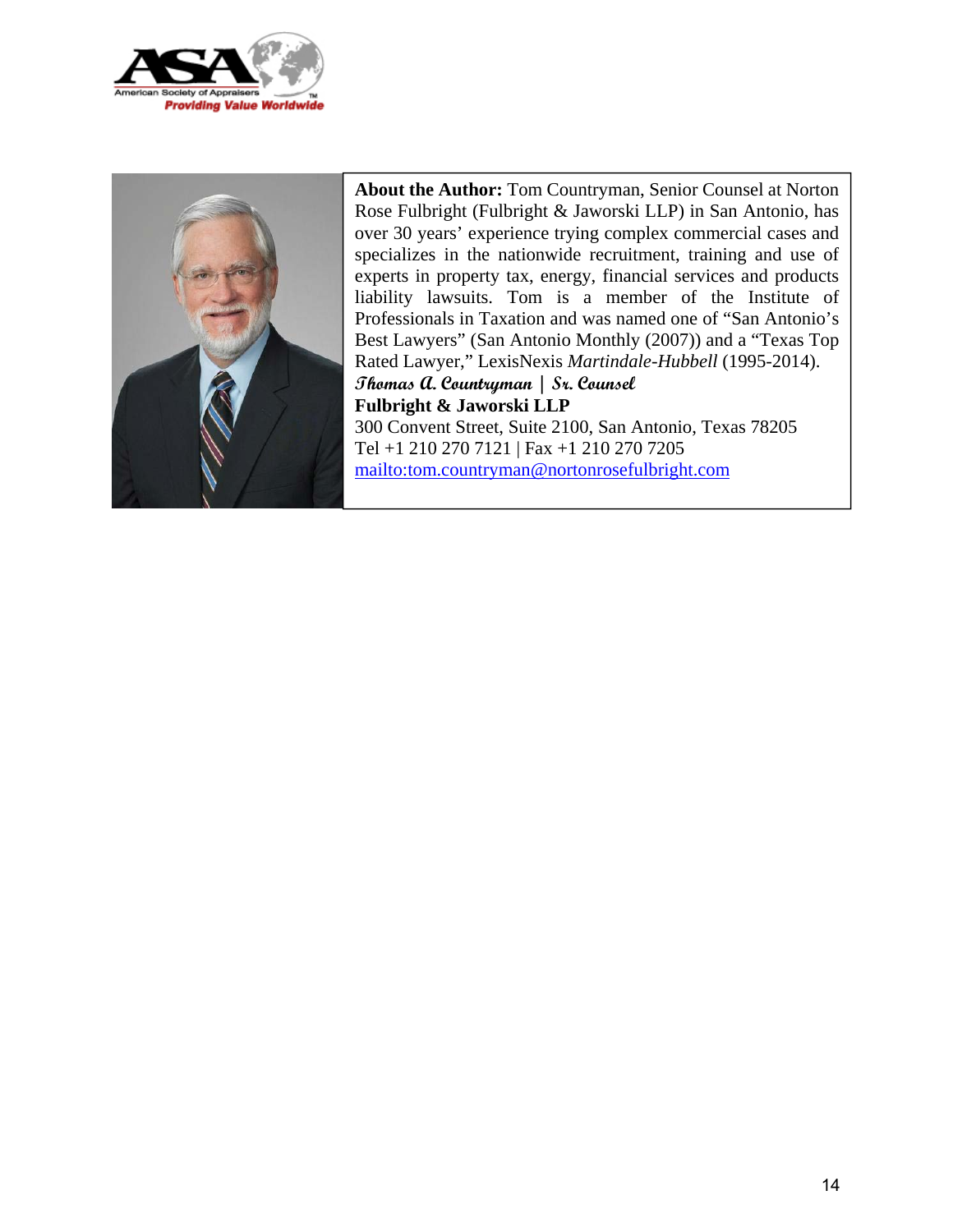

# **VALUATION ISSUES IN FRACTIONAL REAL ESTATE INTERESTS AND PARTITION COST ANALYSIS – PART II**

This article develops a probability weighting methodology for evaluating and supporting an appropriate valuation discount for undivided tenancy in common real estate interests. Traditional cost-of-partition models do not reflect the most probable outcome, but instead the least likely and least profitable outcome for a co-owner seeking a liquidity event. We also develop a supportive methodology for estimates of partition likelihood and discount rates, both of which are also consistent with the issues raised in the *Ludwick*<sup>1</sup> tax court case.

## *Discount Rate via Survey Method*

 $\overline{a}$ 

 The discount rate appropriate for the cost of partition analysis is only tangentially comparable to the time value of money on a related discount rate for several reasons. First, a cash flow applicable to leased real property usually reflects contractual lease income, with arm's-length leases for a typical 10-year period, and coupled with a property reversion. By contrast, a partition action is a hostile action involving recalcitrant coowners, unpredictable attorneys and a judge. Second, the buyer pool for passive investments in leased properties is much larger than that for undivided interests that may require litigation and court testimony. Third, leased real properties typically produce cash flow and can be leveraged with debt, $2$  whereas investments in undivided interests produce negative cash flows (net of litigation expenses) and cannot be financed with conventional lenders.

<sup>1</sup> Ludwick v. Commissioner, T.C. Memo. 2010-104 (May 10, 2010).

<sup>&</sup>lt;sup>2</sup> While the co-owners may encumber a property, a buyer of a fractional interest may not finance his investment without the consent of the non-selling co-owner.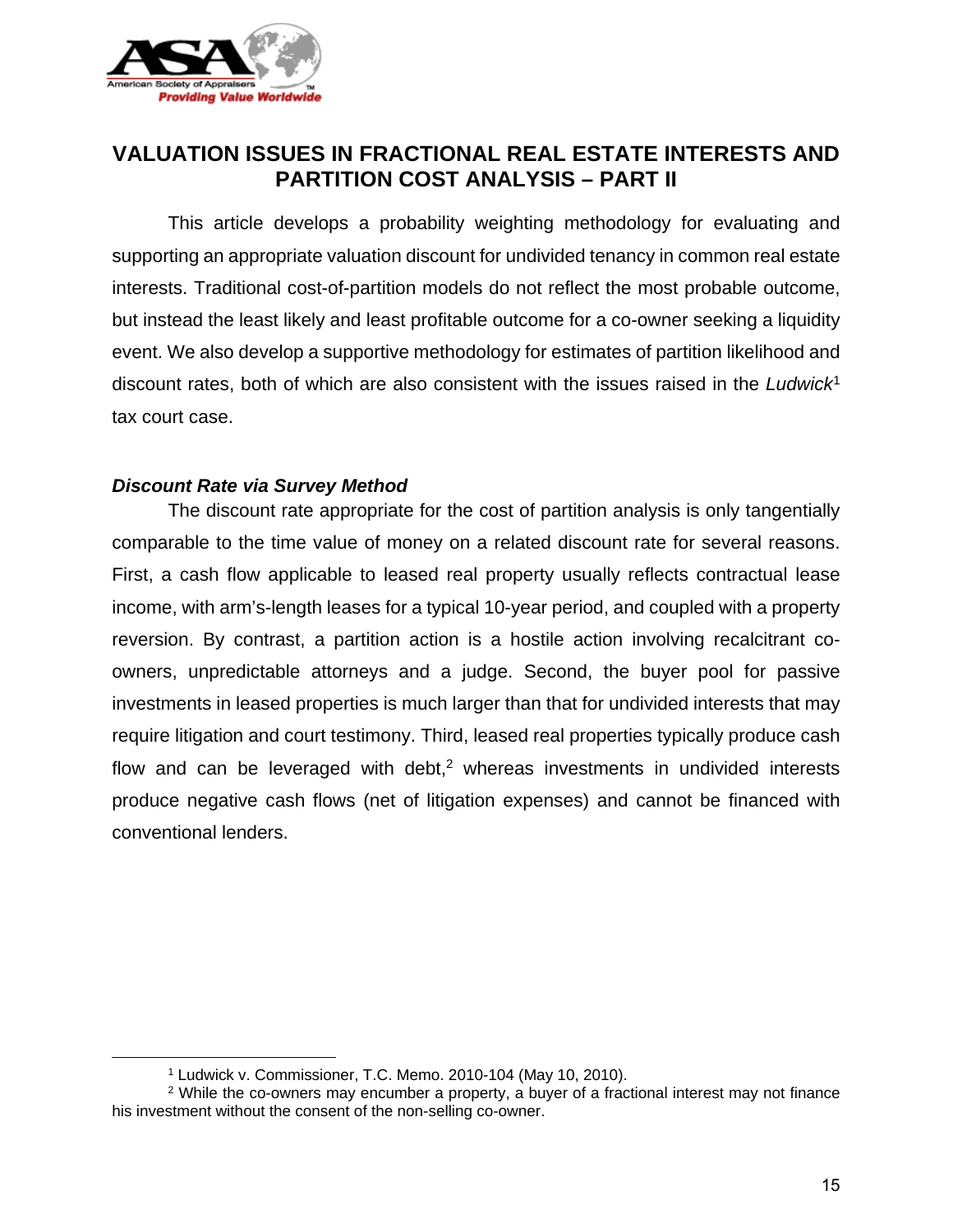In real estate valuation, the least risky properties are real properties leased for over 20 years to a "credit" tenant, while the riskiest are renovation properties or vacant properties that require tenant improvements and leasing. Subdivision developments are also very risky. Moreover, there is survey data available for these development types that could serve as proxies when calculating an appropriate discount rate in a cost-of-partition model.<sup>3</sup>

The riskier property development types command higher discount rates and suffer from many of the same problems as undivided interests, such as scant available financing, poor cash flow, poor buyer appeal, and intensive management requirements.

One investor survey, Realtyrates.com, also provides discount rates obtained from lenders and developers for condominium and co-op subdivisions. Based on a survey of the 1st quarter of 2005, I estimated the appropriate discount rate for the Subject Property at 15 percent.4

Another reason for a risk premium that is above that required for an institutional property is the imprecision implicit in both the cash flow analysis and the probability-based decision analysis. That is, for a sale of an undivided interest, the seller usually cannot estimate, with reasonable certainty, the outcomes related to the investment decision. Consequently, more sophisticated models (such as case-based decision analysis and qualitative scenario analysis) and more research is required<sup>5</sup> to make an accurate decision relating to investment choice and pricing.

1

<sup>3</sup> *See* Realtyrate.com and various large appraisal companies that include surveys in their subdivision appraisal analysis.

<sup>4</sup> *See* Realtyrate.com, *Developer Survey, 1st Quarter 2005* (Bradenton: Realtyrate.com, 2005), 5. The 15 percent rate approximates the mean discount rate for actual rates related to "Garden/Townhouse, Resort, and Second Homes" in the California/Pacific region. This category was selected because of the governmental approval process required for such developments, and this factor is similar to that of the partition action process.

<sup>5</sup> *See* Hugh Courtney, Dan Lovallo, and Carmina Clarke "Deciding How to Decide," Harvard Business Review (November 2013):65. Specifically, a plaintiff in a partition action (a) cannot know, with a high degree of certainty, what it takes to succeed and (b) cannot easily predict the range of possible outcomes.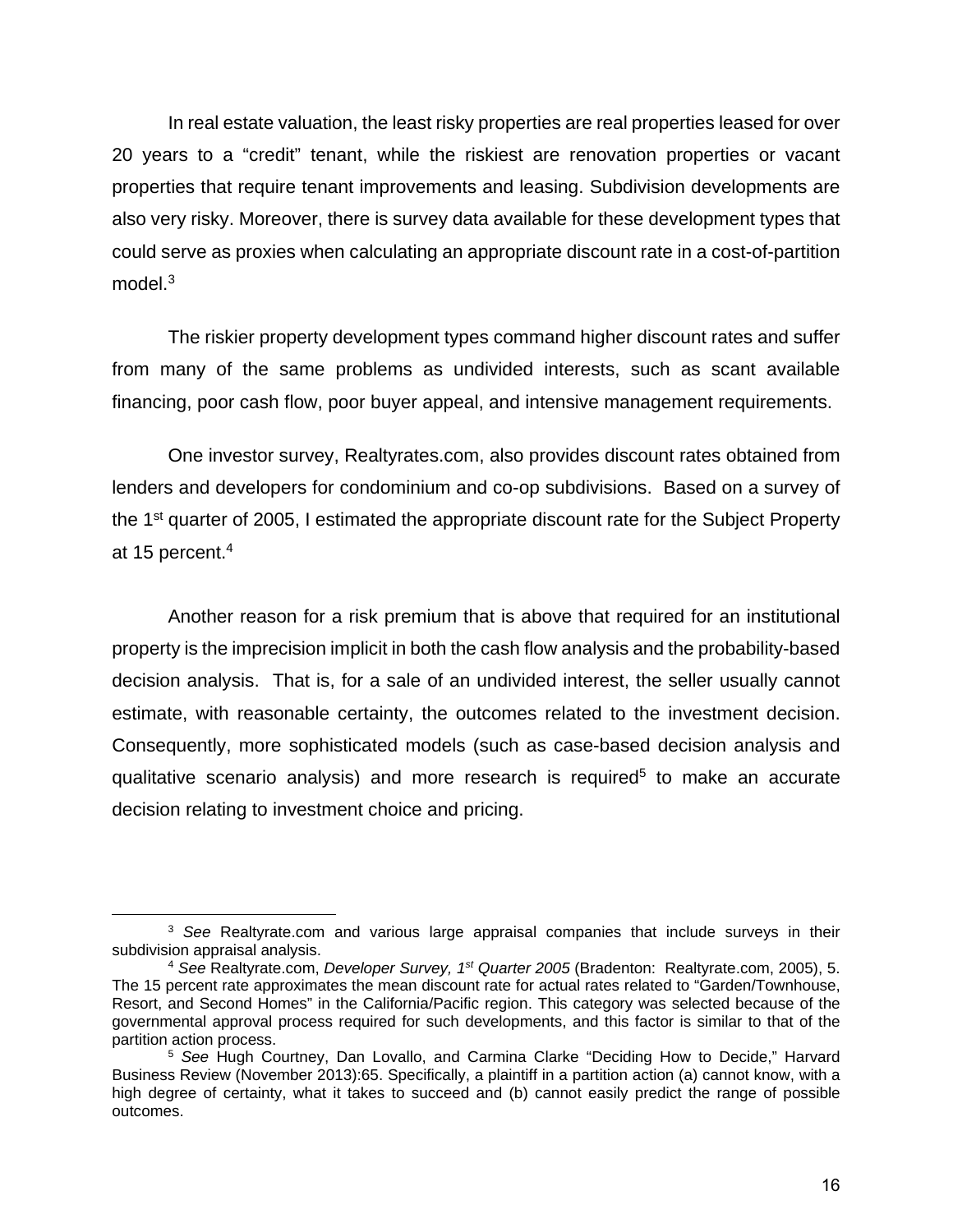#### *Impact of Various TIC Agreements*

Each fractional interest valuation is greatly impacted by the relevant TIC agreement of lack thereof, and we recapped the three most prevalent scenarios. In TIC Valuation Example A, the Subject Property in the *Ludwick* case was encumbered by a TIC agreement that enhanced its marketability similar to a 100-percent ownership interest. In TIC Valuation Example B, a property without a TIC agreement suffers from a moderate impairment of marketability because of an inability to unilaterally market the same property. In TIC Valuation Example C, a property with a typical TIC agreement suffers from a significant impairment of marketability because of a partition action prohibition, coupled with an inability to unilaterally market the same property.

 For TIC Valuation Example B, which is very common, we developed a reconsidered method. For TIC Valuation Example C, a suitable valuation would not rely upon a cost-of-partition method.

#### *Reconsidered Valuation Model – Property Without Any TIC Agreement*

In response to the specific methodology offered by the *Ludwick* court, I refined and developed an alternative valuation model that uses three alternatives: property sale at par, property sale at discount, and sale via partition action. This alternative model does not reflect all of the facts of the *Ludwick* case, as it does not include an adjustment for any tenancy in common agreement. My model develops and supports a three-prong, comprehensive analysis that applies to fractional interest valuations whereby the property is unencumbered by any prohibition of any partition action. The Subject Property's atypical TIC Agreement, on the other hand, fails to impair marketability, and each coowner enjoys the enhanced liquidity from a right to market the entire Subject Property, and not just a fractional interest.

#### **Alternative A – Sale at Par**

The first alternative is that a non-selling co-owner, or another buyer, pays the pro rata share of the real property (net of costs of sale). I applied a 20 percent probability to this alternative, which reflects a minimal to moderate probability. Absent any buy-sell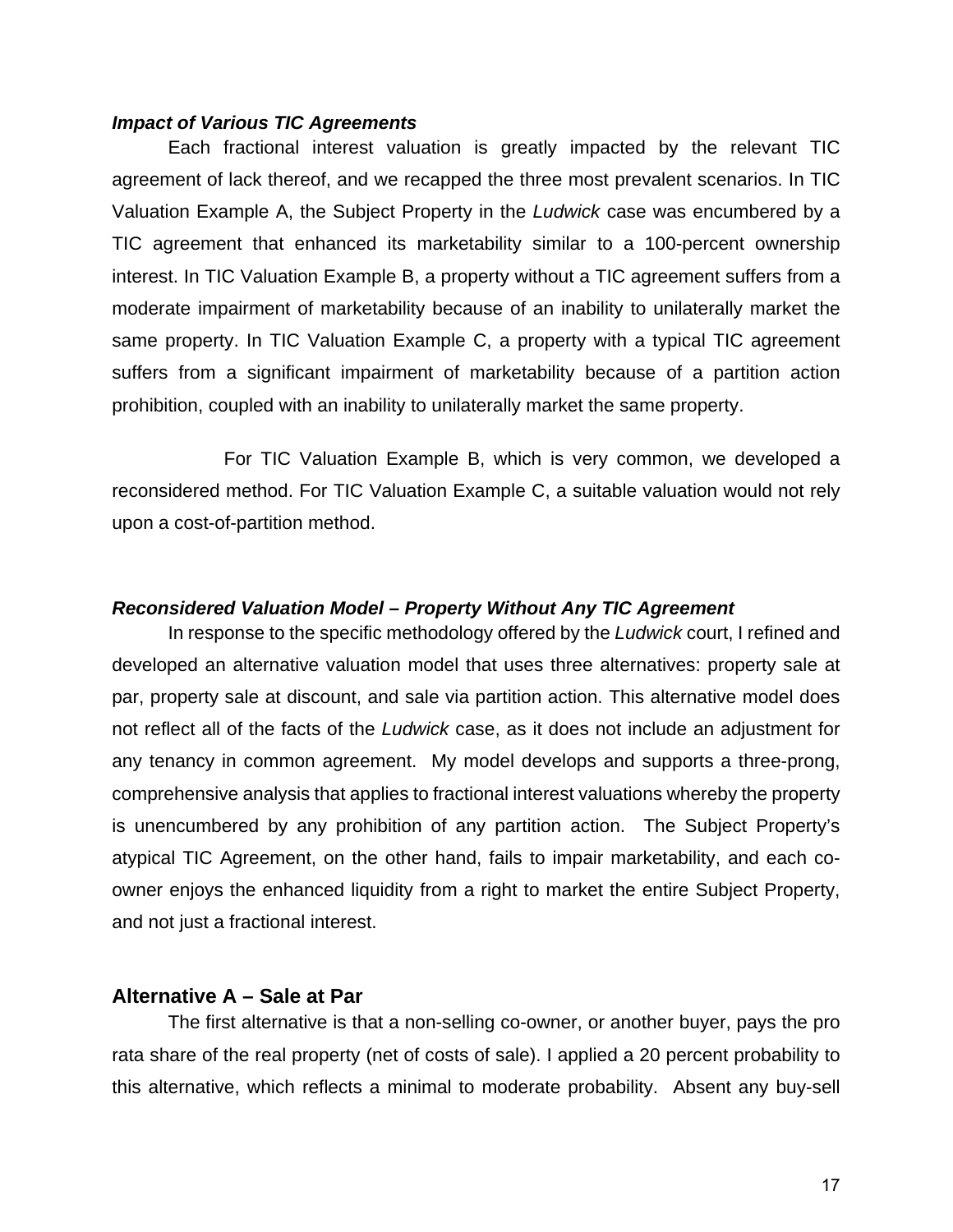agreement between the co-owners, this alternative seems unlikely. While many coowners eventually sell at par, it may take months to negotiate and require other personal or financial concessions unrelated to the instant transaction. Any assumption that a nonselling co-owner will liquidate a long-term realty investment because of the whims of the selling co-owner, especially a third party, is speculative. Consequently, I calculated Alternative A as follows:

| Fair Market Value of the Subject Property | \$7,250,000 |
|-------------------------------------------|-------------|
| Pro Rata Share@50%                        | \$3,625,000 |
| Less: Cost of Sale @ 6%                   | (\$217,500) |
| Indicated Value via Alternative A         | \$3,407,500 |
| Rounded to                                | \$3,400,000 |

# **Alternative B – Sale at Discount**

Second, I used another alternative that is similar to the first one, but I used a valuation discount of 20 percent, plus six percent cost of sale (about 26 percent total). This rate is supported by the undivided interest comparables. We also applied a 45 percent probability to this alternative, as this is the most reasonable alternative. This alternative is most likely, because (a) the Subject Property sale may incur unacceptable tax consequences for the co-owners (capital gains taxes for non-spouses), and (b) the selling co-owner is a 50 percent owner who suffers from an onerous negotiating disadvantage for the Subject Property. We calculated Alternative B as follows:

| Rounded to                                | \$2,730,000 |
|-------------------------------------------|-------------|
| Indicated Value via Alternative           | \$2,726,000 |
| Less Valuation Discount @ 20%             | (\$681,500) |
| <b>Net Property Proceeds</b>              | \$3,407,000 |
| Less: $Cost of Sale@6%$                   | (\$217,500) |
| Pro Rata Share@50%                        | \$3,625,000 |
| Fair Market Value of the Subject Property | \$7,250,000 |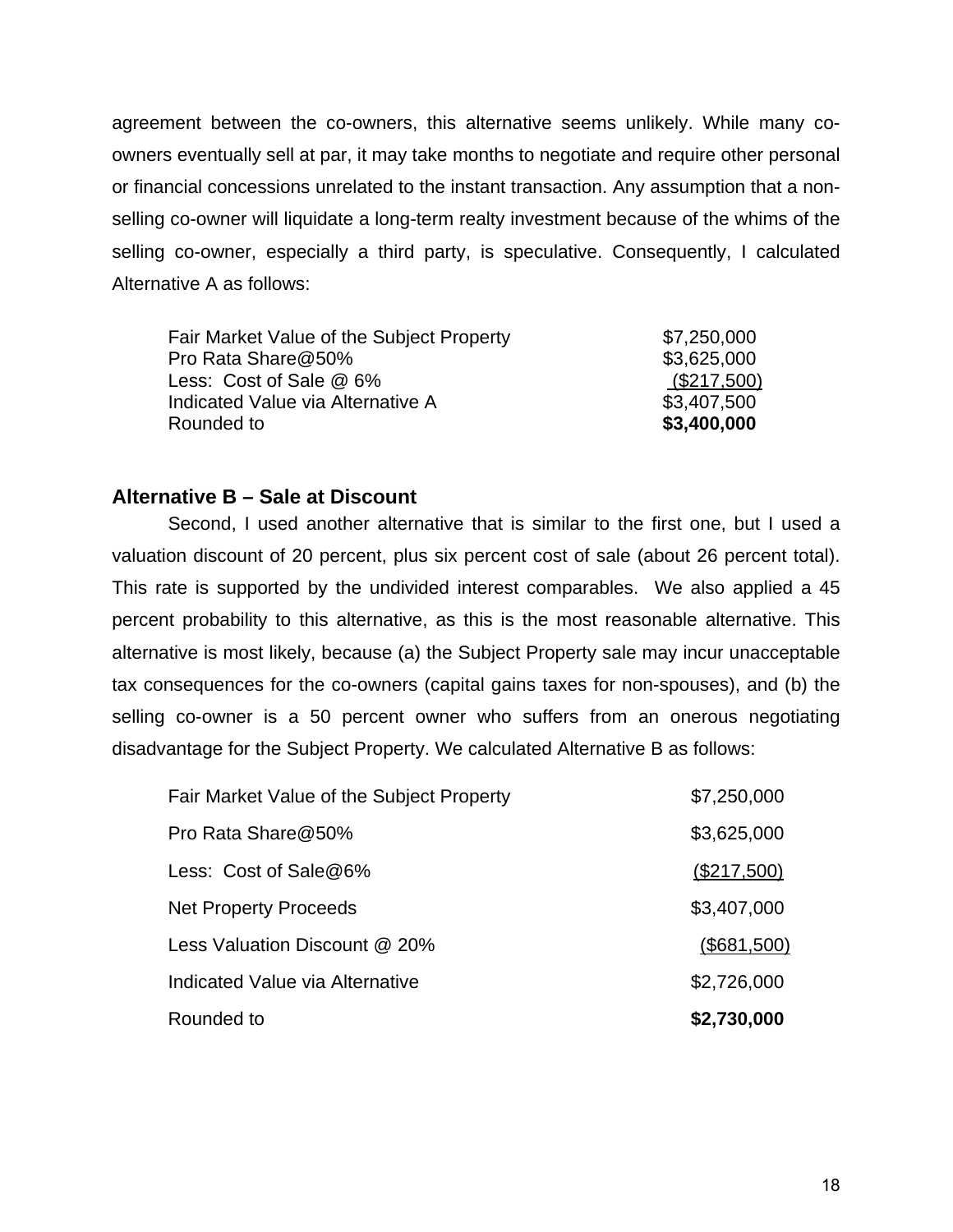# **Alternative C – Sale Via Partition Action**

Thirdly, I used a cost of partition analysis similar to that of the *Ludwick* court, except I used a 15 percent discount rate. For the two-year cash flow, I assumed a four percent growth rate for rental income (none for the Subject Property) and operating expenses. Similar to the *Ludwick* court, I also used a three percent property growth rate and a six percent cost of sale, which I based it upon the projected sale price. The probability of Alternative C is estimated at 35 percent, which makes it a moderately likely alternative. This is because there is (a) no evidence of funds available to pay litigation expenses, and (b) no evidence of financial ability to either buy-out as an alternative to sale, or fund the marketing period for the Subject Property. In its model, the *Ludwick* court used a discount rate of 10 percent, presumably because of the restrictive tenancy in common agreement. My alternative model does not reflect this restriction and I used a rate of 15 percent. The cost of partition model's assumptions are recapped as follows:

#### Assumptions for Model

| Date of Value                           | February 2005 |
|-----------------------------------------|---------------|
| F.M.V. of Subject Property              | \$7,250,000   |
| <b>Annual Property Growth Rate</b>      | 3%            |
| <b>Annual Expense Growth Rate</b>       | 4%            |
| <b>Cash Flow Period</b>                 | 2 years       |
| Costs of Sale                           | 6%            |
| <b>Annual Subject Property Expenses</b> | \$175,000     |
| <b>Subject Property Discount Rate</b>   | 15%           |

Alternative C's cash flow is presented in Exhibit 1.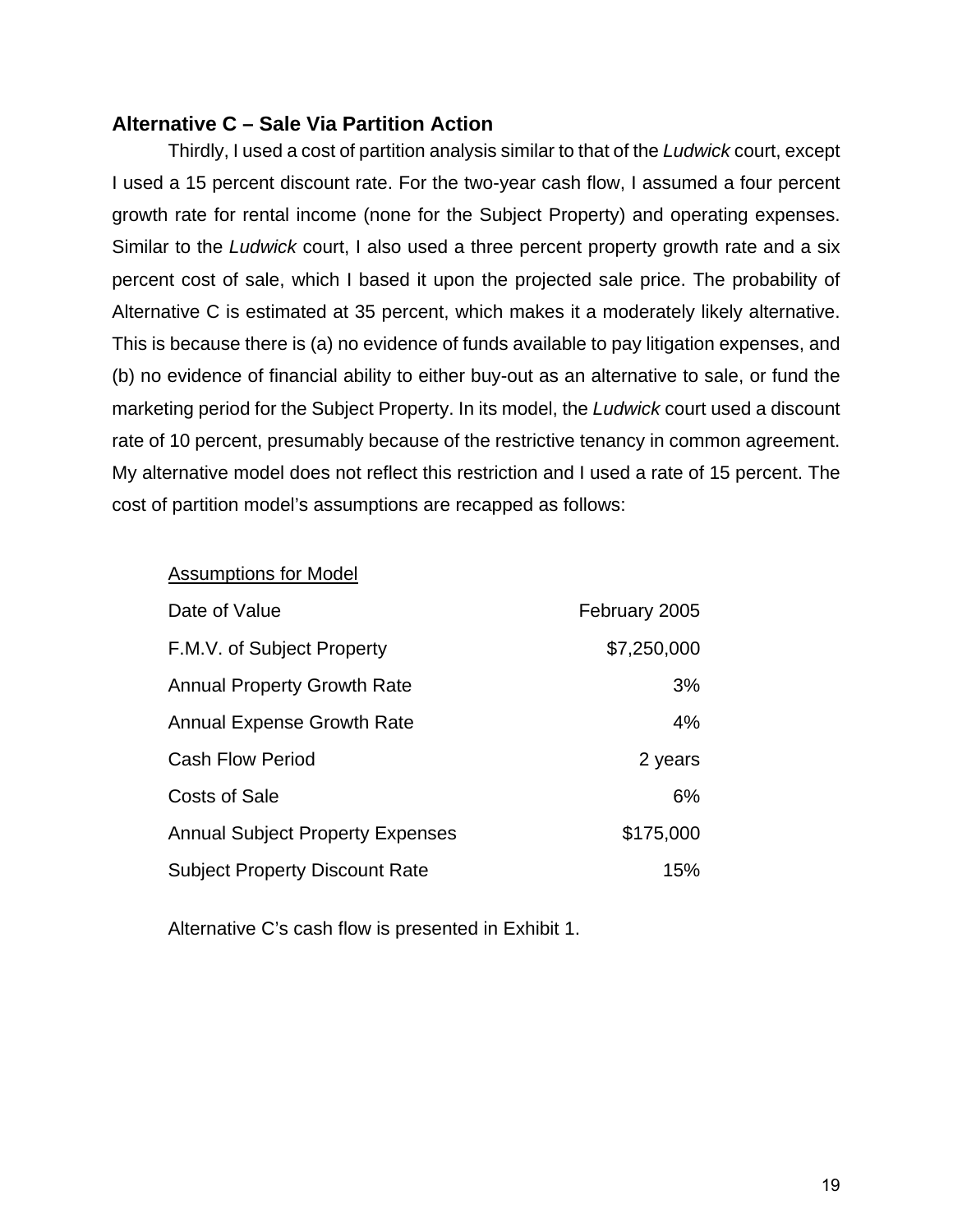| EXHIBIT 1<br>l CASH FLOW MODEL FOR ALTERNATIVE C                                                                                           |              |                   |              |             |               |  |
|--------------------------------------------------------------------------------------------------------------------------------------------|--------------|-------------------|--------------|-------------|---------------|--|
| <b>Total Cash Flow</b><br>Year<br>Partition & Selling<br>Gross Sale<br><b>Present Value</b><br>Operating<br>Cash Flow<br>Proceeds<br>Costs |              |                   |              |             |               |  |
| $\vert$ 1                                                                                                                                  | $-$175,000$  | $-$18,125^6$      |              | $-$193,125$ | $-$ \$167,935 |  |
| $\sqrt{2}$                                                                                                                                 | $-$182,0007$ | $-$ \$242,875 $8$ | \$3,845,7639 | \$3,420,888 | \$2,586,683   |  |
| Indicated Value of Alternative C                                                                                                           |              |                   |              |             |               |  |
|                                                                                                                                            |              |                   |              | \$2,418,748 |               |  |
| Rounded to                                                                                                                                 |              |                   | \$2,420,000  |             |               |  |

The weighted average of these three alternatives is calculated as follows:

| Alternative A - \$3,400,000 x 20% prob. =   | \$680,000   |
|---------------------------------------------|-------------|
| Alternative B - \$2,730,000 x 45% prob. =   | \$1,228,500 |
| Alternative C - \$2,420,000 x 35% prob. =   | \$847,000   |
| Indicated Value via Weighted Average Method | \$2,755,500 |
| <b>Rounded Effective</b>                    | \$2,760,000 |
| <b>Discount Valuation</b>                   | 23.9%       |

 All three alternatives relate to the investment calculus of a potential buyer. That buyer may buy the fractional interest outright, or that buyer may buy the Subject Property via a mutually coordinated sale. In any event, no consideration is warranted for the investment horizon of the potential buyer, who may want to lease it out or occupy it over a long holding period.

# *Concluding Comments*

 $\overline{a}$ 

 In this article I have offered support and methodologies required for a supportable discount analysis applicable to undivided property interests. As the *Ludwick* tax court decision shows, both the courts and IRS apply a variety of tests when analyzing such interests. Moreover, these entities have a tendency to challenge appraisers' assumptions inconsistently, varying greatly over time and by geographic region. As such, it is important

<sup>6</sup> Calculated as negative \$36,250 x 50%.

<sup>7</sup> Calculated as negative \$175,000 x 1.04.

<sup>&</sup>lt;sup>8</sup> Calculated as negative (\$36,250 x 50% x 1.04) + (\$7,250,000 x 50% x 1.03 x 6%).

<sup>9</sup> Calculated as \$7,250,000 x 1.03 x 1.03.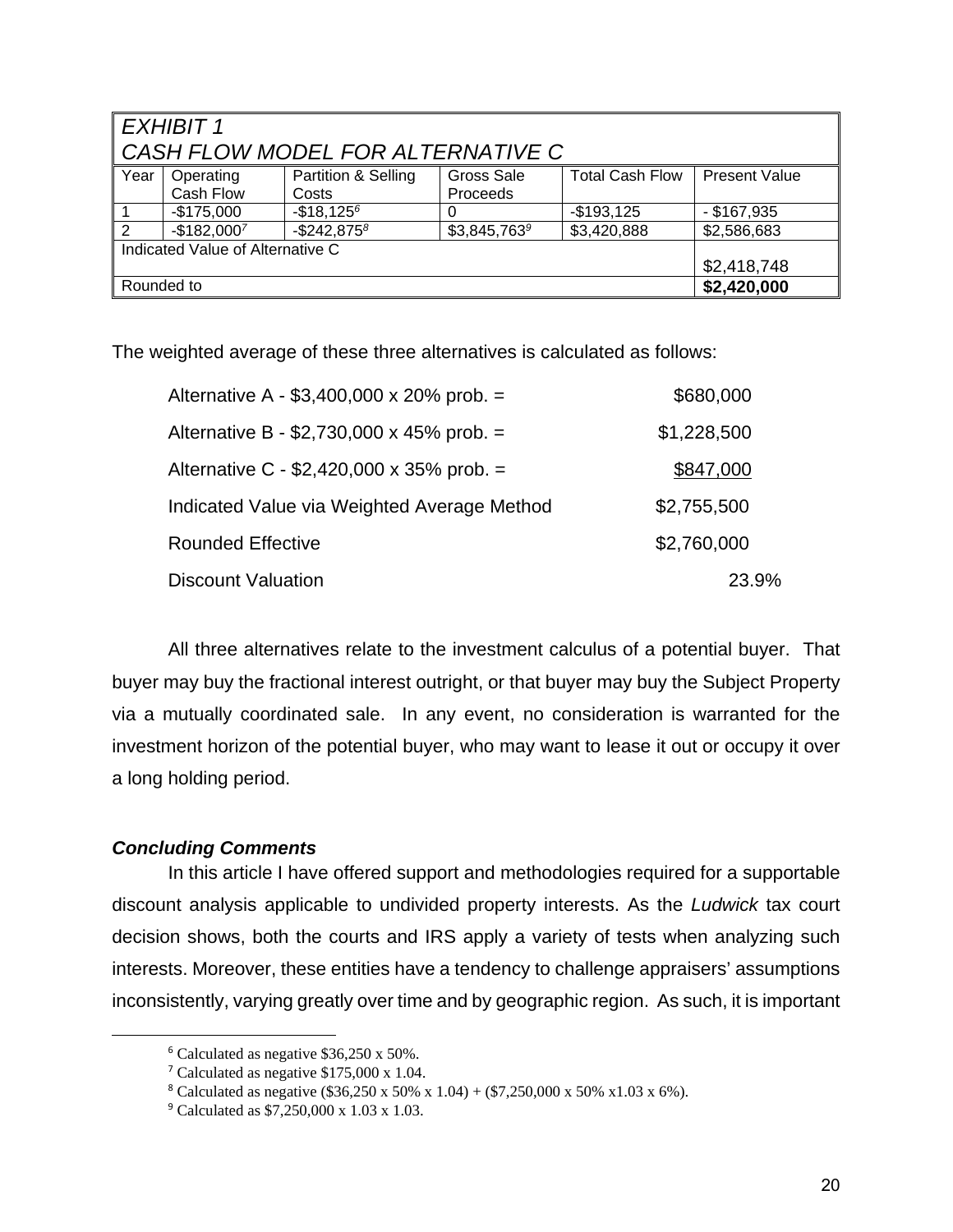for appraisers to utilize multiple approaches when completing a discount report. Specifically, the tax courts have frequently emphasized the cost-of-partition method, partly because of the judges' inexperience with business valuation and discount rates. In this article I offered sources and methodologies required for a supportable discount analysis applicable to fractional property interest valuation.

# **About the Author**



 Steven J. Decker, MAI, ASA is the owner of Steven J. Decker and Associates, Culver City, CA. He has published several articles with the Appraisal Institute and the American Society of Appraisers. He can be reached at steve@sjdassoc.com.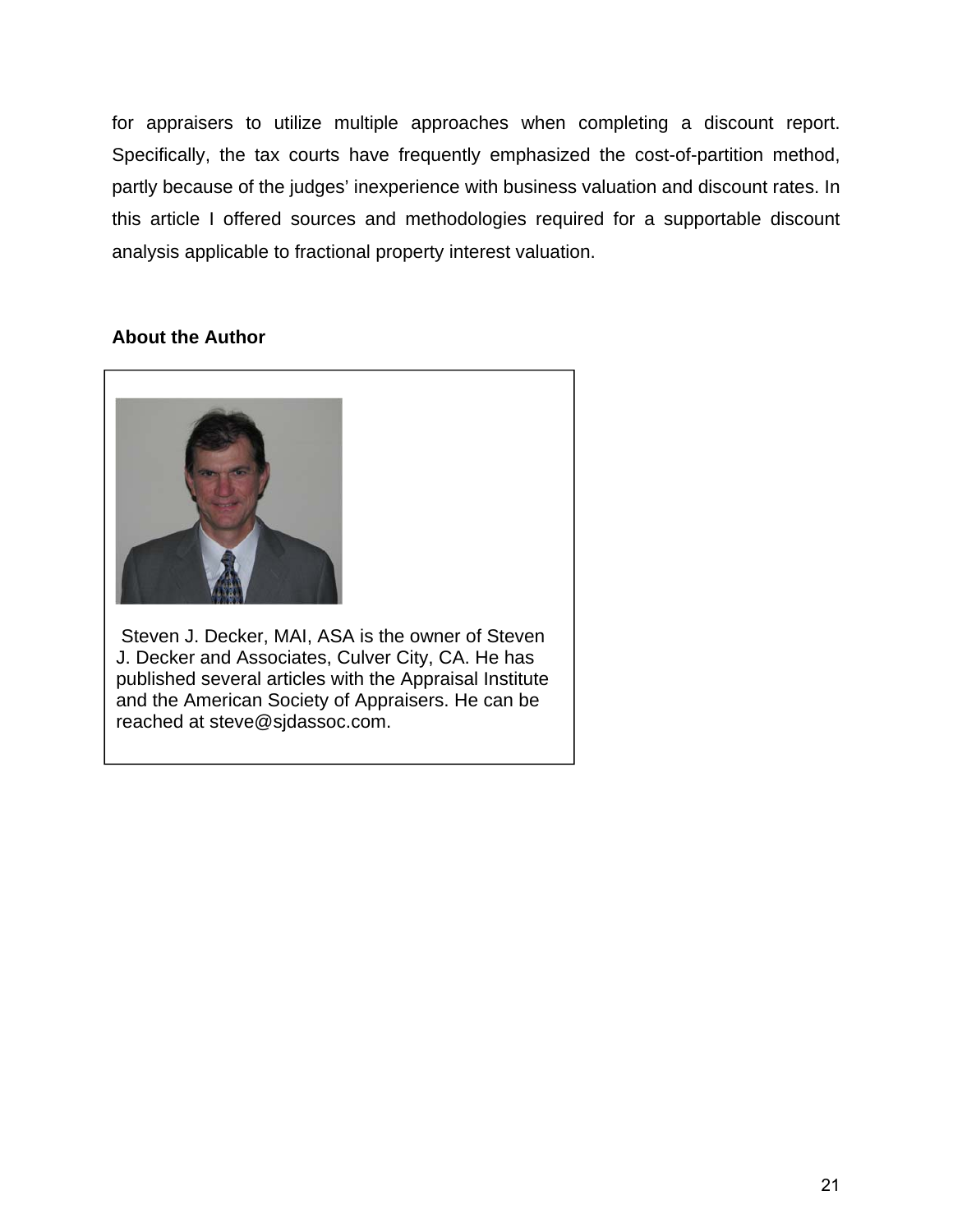

# **MARKET ABSTRACTED OVERALL CAPITALIZATION RATES**

## **Overview**

Overall rates abstracted from the market have been considered the simplest and most accepted method of obtaining overall capitalization rates (OAR). It's easily explained, easily understood, and easily defended. However, there is more to the development of the OAR's other than a simple calculation of known facts. This presentation provides some issues appraisers and mass appraisers should consider.

## **More Than a Simple Mathematical Calculation**

The format for abstracting the Overall Capitalization Rate from a market sale is as follows:

## **Net income ÷ Sales Price = Overall Capitalization Rate**

Simple, right? The most difficult task the appraiser and mass appraiser have in the development of this method is obtaining the necessary and accurate information to do this simple calculation.

Because of the complications of the real estate fallout over the past several years, USPAP confidentiality, resistance to allow others to have such pertinent information in their files, non-disclosure letters, I don't have that information available and so on and on.

Have you ever asked a buyer if they have a copy of the income and expense statement for the property they just purchased? Believe it or not, some have said "I never got one". Or the broker who provides one and it has been so altered in format that you end up with more questions with no possible answer.

Getting information from the lender sometimes is a futile endeavor. Now it's important to know that the lender does have the financial statements for the property because its part of the risk analysis they perform in order to determine and affirm a lending rate.

National publications for OAR's such as Robert G. Watts of Realtyrates.com and Korpacz Real Estate Investor Survey as conducted by PricewaterhouseCoopers, who on a national scale obtain information by strict criteria for each sale and on a uniform basis. Since the information is available in markets throughout the country, and utilized by some of the largest financial institutions, it has become readily accepted as reliable.

Although confidentiality is foremost apparent, the lending institution feels its better to provide this information to the those who provide such service rather than the local appraiser. Now this does not mean that all appraisers have this problem, but in my experience, there are more who do.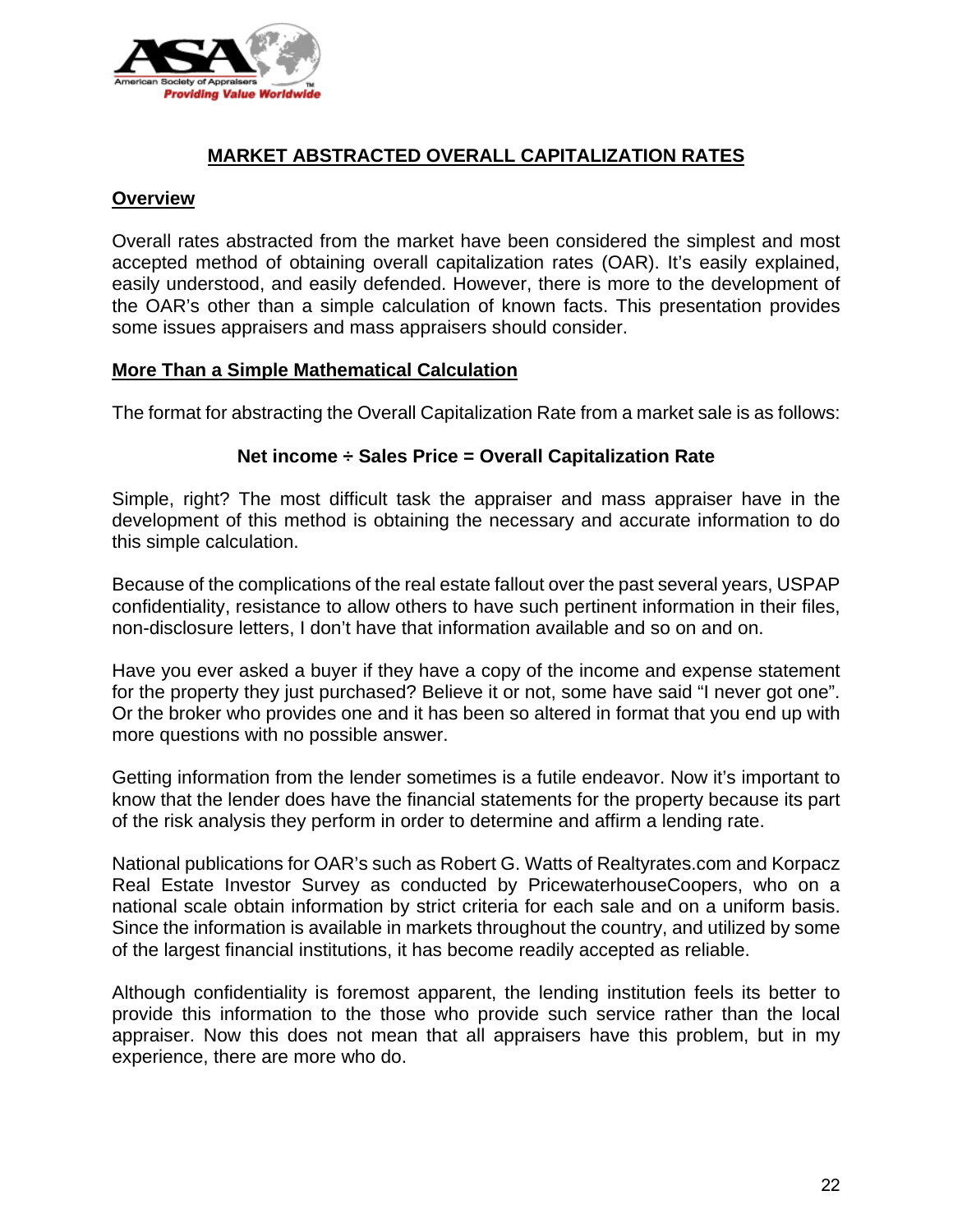

# **Reliability**

If the appraiser does obtain a financial statement, it should be reviewed as to the items that are included and those that are not included. Sometimes income and expense statements have categories that are collect-alls. Meaning more than one-(1) expense item is lumped into it.

A single year's statement should be used with great caution. For example, a single year's statement might include an extraordinary amount for so called maintenance when in fact it's for capital improvements. If the appraiser is unaware of this, the result will be overstated expenses, understated NOI (Net Operating Income), and too-low of a OAR.

Having a single year's income and expense statement for a sold property does not guarantee a reliable OAR. Relying on an owner's verbal statement of NOI may produce an even more skewed OAR, because the owner's idea of legitimate expenses may include items that should not be included in the valuation.

If at all possible, the appraiser should try to obtain a three-(3) year expense statement. Yes it's easier said than done. But this way the appraiser can do an audit, line by line to trend expenses. Any anomalies will be apparent. Keep in mind that the information being review will also assist in developing a expense ratio study based upon actual market information.

It does take time to systematically collect this information, however, it is also invaluable when the appraiser needs to estimate expenses for a similar property or simply report to a client what the market is doing or responding to existing economic conditions.

# **Elements Used in the Abstraction Method**

Since the actual data needed to obtain an OAR for a sale property is not available to the appraiser for one-(1) reason or another, and time is of the essence, it may be necessary and is quite acceptable to estimate the essential elements from market data that is used to arrive at a NOI to abstract the OAR from a sale.

Under USPAP1, the appraiser, subject to the Competency Rule, is responsible for factors that may apply to an appraiser's familiarity with a specific type of property, market, geographic area, or analytical method.

Lets say for example the appraiser has had a difficult time of obtaining a financial statement on a verified sale. Having previously researched the market for applicable data available to apply a market abstraction, the following basic elements are analytically applied to the sale property.

 $\overline{a}$ 

<sup>1</sup> USPAP 2014-2015, Competency Rule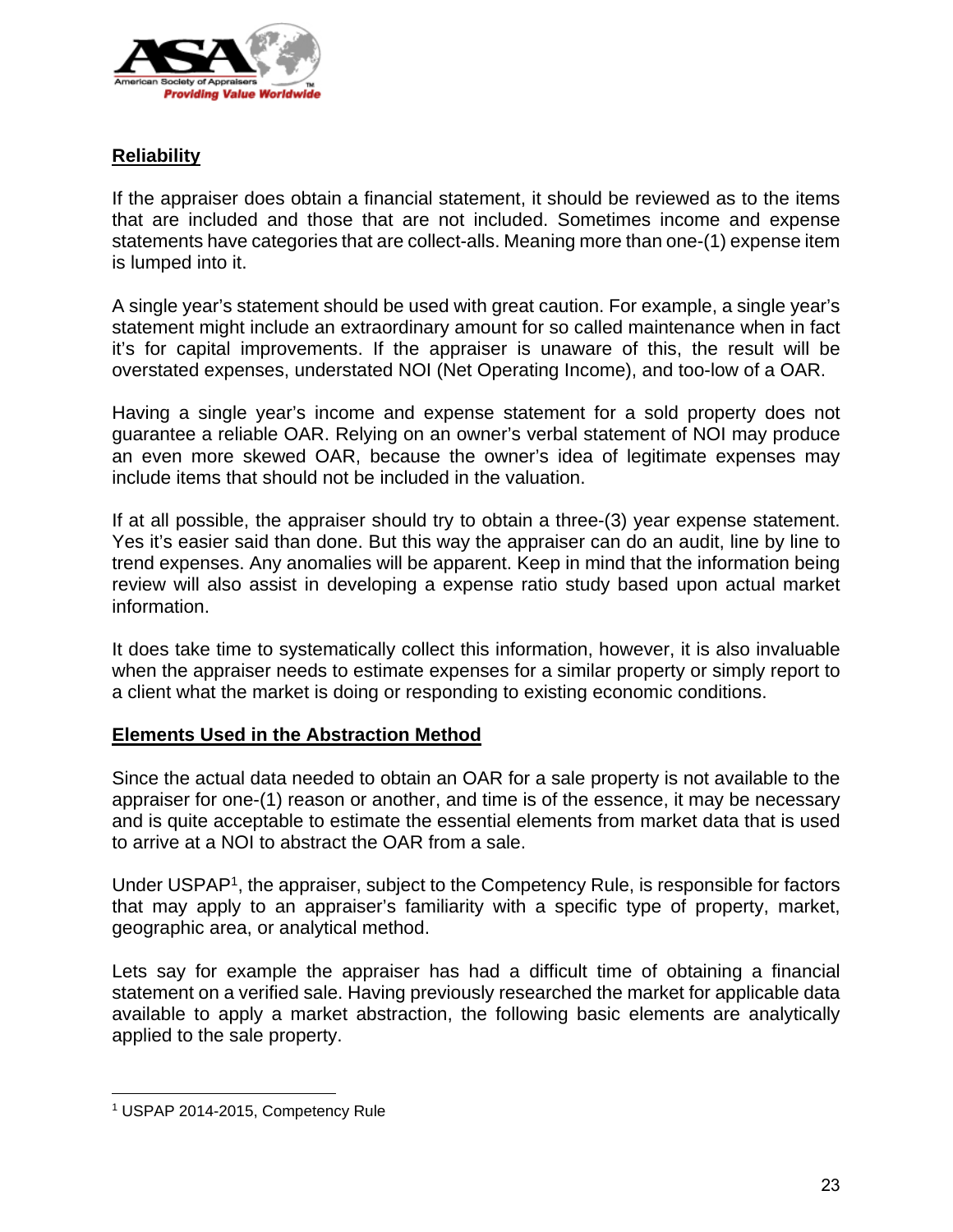

# **Elements - Continued**

| <b>Gross Income Estimate</b>        |  |
|-------------------------------------|--|
| (Market Rent - 100% Occupancy)      |  |
| Vacancy Rate $(0\%)$                |  |
| (Market Observed - Typical % Level) |  |
| <b>Income from other Sources</b>    |  |
| (If Applicable)                     |  |
| <b>Effective Gross Income</b>       |  |
| <b>Operating Expenses</b>           |  |
| (Typical for Property Type) \$      |  |
| (Include Reserve Estimate) \$       |  |
| (Other Applicable Expenses) \$      |  |
| (Property Taxes at Time of Sale) \$ |  |
|                                     |  |
| <b>Net Operating Income</b>         |  |

According to the principle of anticipation, market value can be viewed as the present worth of future benefits. Evan though the property's past performance can be a valuable guide, investors purchase on the basis of their expectations of the property's future performance under their management.

The competent investor's expectations are market-based and realistic. The investor expects to keep rental rates, vacancy, and expenses at about the same level as or better than those of similar competing properties.

Thus the appraiser develops an NOI for rate extraction from market-based estimates of rent, vacancy, and expense levels, applying the same rationale as a prudent, competent investor. Isn't that the goal of appraisers to emulate the actions of market participants.

#### **Other Important Factors to Consider**

In the qualification process of a verified sale, a big question that needs to be answered. Does the sale contain a consideration for personal property? Are there any other considerations in the sales price that should be excluded? Before an OAR Market abstraction can have any meaning, the sale should be adjusted for those considerations. It does have an affect on the outcome of the calculation.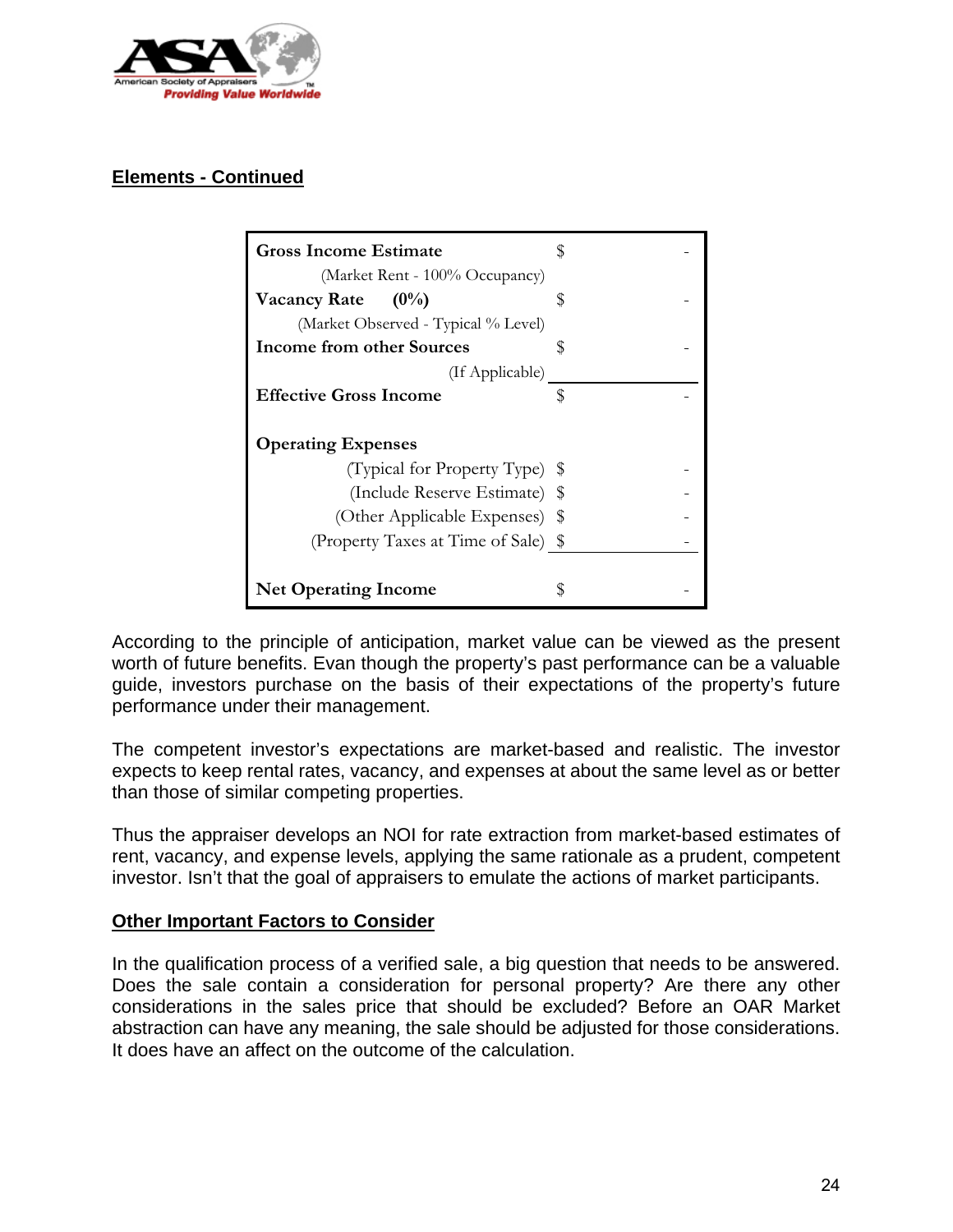

In the market abstraction technique for OAR's (and this is important), the appraiser must make certain that the net operating income of each comparable property is calculated and estimated in the same way the net operating income of the subject property is estimated.<sup>2</sup>

Non-market financing terms nor different market conditions should have affected the price of the comparables. The overall level of risk associated with each comparable should be similar to that of the subject. If there are differences between a comparable property and the subject that could affect the overall capitalization rate, the appraiser must account for the difference.<sup>3</sup>

As previously pointed out, the OAR abstraction analysis is "property specific". If the income to the property includes property taxes, then the market rent estimate will include that consideration. If a property receives an income based upon a Net-Net-Net Lease, then the inclusion of property taxes is not made.

The property taxes are paid by the Tenant and is reflected in the Lease rate per square foot. The following is a simple outline that can be adapted to all type of properties.

**Market Extracted Overall Capitalization Rate (OAR)**

| Market Rent<br>Vacancy (Observed for Market)<br>Total Expenses To Owner (Observed)<br><b>Taxes Paid By Tenant</b><br><b>Technique 1</b>                                                                                    | \$4.00 - \$5.00 NNN Per Sq. Ft.<br>9.50%<br>9.00% Includes Reserves Estimate<br>100.0% Not included in Market Rent                                        |
|----------------------------------------------------------------------------------------------------------------------------------------------------------------------------------------------------------------------------|-----------------------------------------------------------------------------------------------------------------------------------------------------------|
| Sale #1<br><b>Square Feet</b><br>Date of Sale<br><b>Estimated Gross Rent</b><br>Potential Gross Income<br>Vacancy Rate<br>Effective Gross Income<br>Total Expenses (9%)<br>Net Operating Income<br>Net Income Ratio (NIR)* | \$686,000<br>14,000<br>10/2014<br>\$4.50 (Per Market Comparison Method)<br>\$63,000<br>9.50%<br>\$57,015<br>\$5,131<br>\$51,884<br>91% of Eff. Gross Inc. |
| <b>OAR</b><br><b>Effective Gross Income Multiplier</b>                                                                                                                                                                     | $$51,884 \div $686,000 = 7.56\%$<br>$(\$686,000 \div \$57,015)$<br>12.03                                                                                  |

# **Warehouse Valuation Data**

 $\overline{a}$ 

<sup>&</sup>lt;sup>2</sup> Appraisal Institute, Appraisal of Real Estate, 12<sup>th</sup> Edit ion, Pg 531.

<sup>&</sup>lt;sup>3</sup> Appraisal Institute, Appraisal of Real Estate, 12<sup>th</sup> Edition, Pg 532.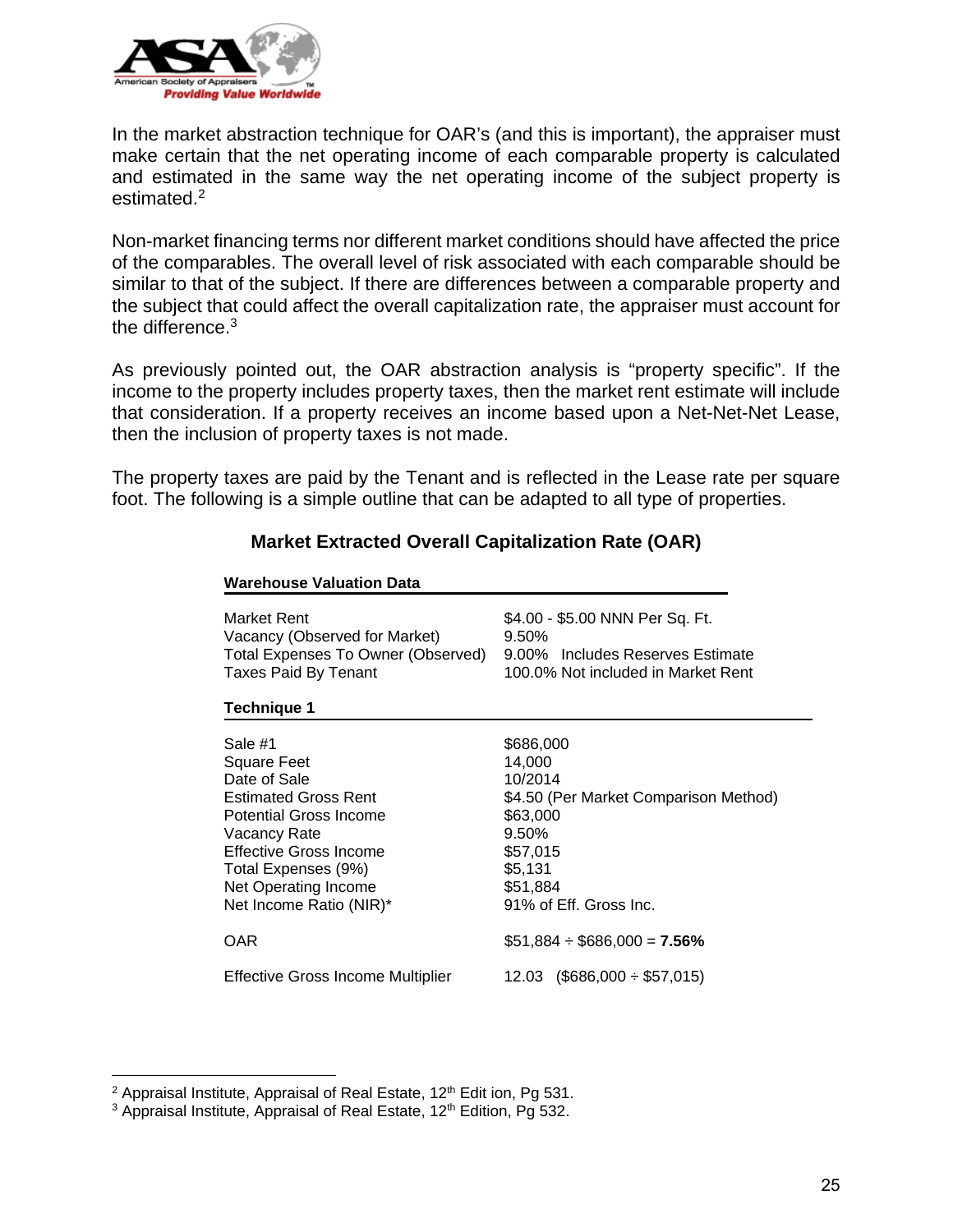

#### **Technique 2 – Abstraction from Multiplier**

Effective Gross Income Multiplier

(NIR)\* ÷ EGIM = OAR 91% ÷ 12.03 = .0756 or **7.56%**

#### **Market Extracted Overall Capitalization Rate (OAR)**

#### Method 1 - **Apartment Valuation Data**

| Market Rent                   | \$600 / Month 14-Units            |
|-------------------------------|-----------------------------------|
| Vacancy (Observed for Market) | 8.00%                             |
| Total Expenses To Owner       | 55.88% Includes Reserves Estimate |

#### **Technique 1**

| Sale #1                                  | \$378,000                                         |
|------------------------------------------|---------------------------------------------------|
| Date of Sale                             | October - 2014                                    |
| <b>Estimated Gross Income</b>            | \$100,800 (Per Market Comparison Method)          |
| Vacancy Rate                             | $8.00\%$                                          |
| Income from other Sources                | \$2,800                                           |
| <b>Effective Gross Income</b>            | \$95,536                                          |
| Expenses (excluding Taxes) (45%)         | \$42,991                                          |
| NOI (Including Taxes)                    | \$52,545                                          |
| <b>Estimated Taxes</b>                   | \$10,395 \$378000 x .50 [ratio] x .055 [tax rate] |
| <b>NOI After Taxes</b>                   | \$42,150                                          |
| <b>OAR</b>                               | $$42,150 \div $378,000 = 11.15\%$                 |
| <b>Effective Gross Income Multiplier</b> | $3.96$ (\$378,000 ÷ \$95,536)                     |
| Net Income Ratio (NIR)*                  | 44.12% of EGI                                     |

#### **Technique 2 – Abstraction from Multiplier**

Effective Gross Income Multiplier

 $(NIR)^* \div EGM = OAR$  44.12%  $\div$  3.96 = .1114 or **11.14%** 

#### **Method 2**

Effective Gross Income \$95,536 Expenses (excluding Taxes) (45%) \$42,991 NOI (Including Taxes) \$52,545 Indicated OAR 13.90% (\$52,545 ÷ \$378,000) Indicated OAR (Base Rate) **11.15%**

Effective Tax Rate 2.75% (.50 AV Level x .055 Tax Rate)

## **Conclusion**

Market-extracted OARs are not difficult to determine as long as the appraiser exercises analytical skill and judgment in the application of the market data available.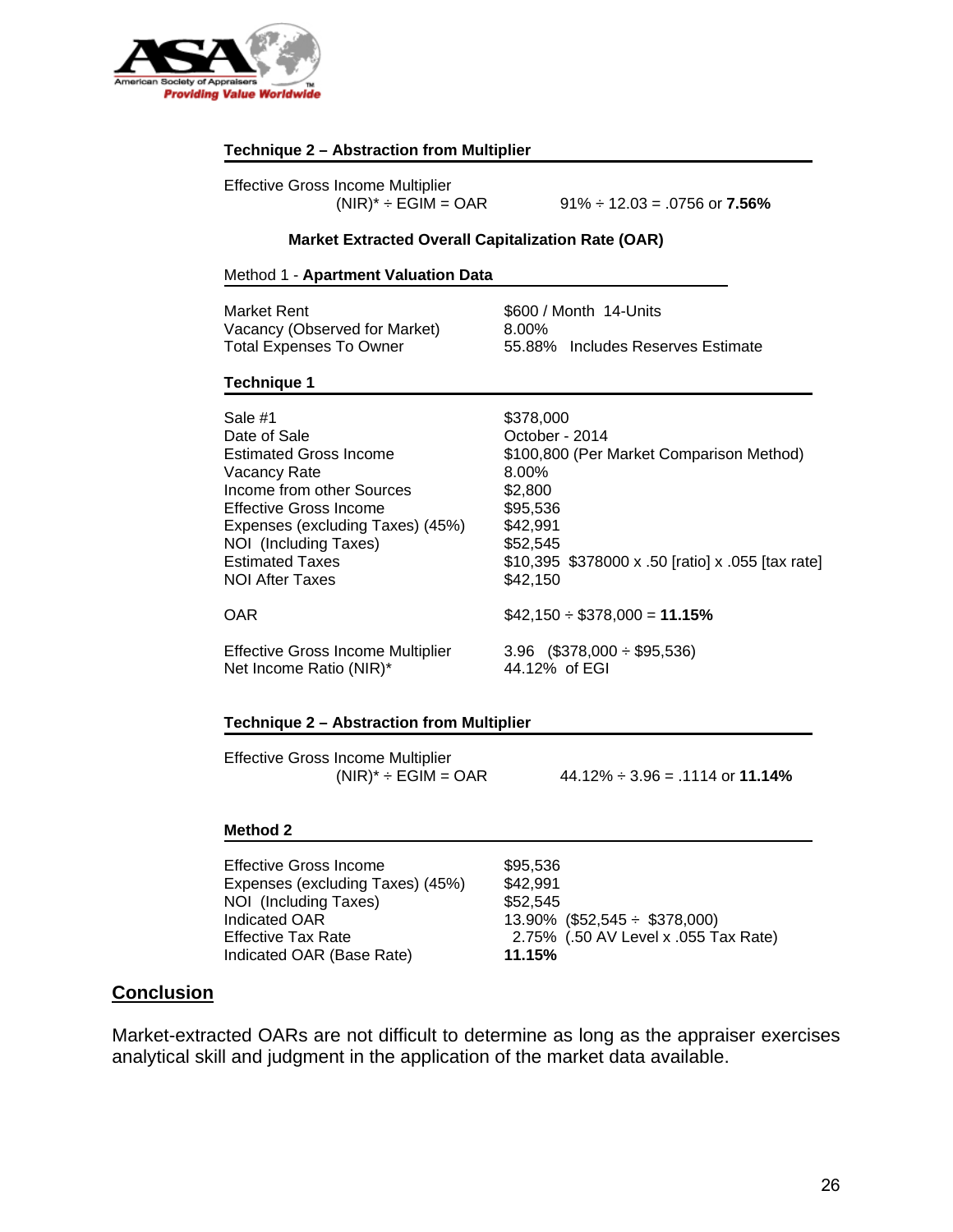

# **Bibliography**

# **Select readings and information Sources**

- 1. Appraisal of Real Estate, 12<sup>th</sup> Edition, Appraisal Institute, 2001
- 2. USPAP, Appraisal Foundation, 2014-2015 Edition

# **Biography of Author**

**Daniel J. Dzierbicki** is an independent real estate appraiser with thirty-Nine-(39) years of experience. He specializes in industrial real estate and special purpose property. Daniel holds the Senior designation of ASA-RP with the American Society of Appraiser, also the Senior designation of IFAS with the National Associations of Real Estate Appraisers, and the RES designation with the International Association of Assessing Officers. He is a Licensed Certified General Real Estate Appraiser with the State of Michigan and a Licensed Michigan Real Estate Broker. **Contact: dzierbicki54@att.net**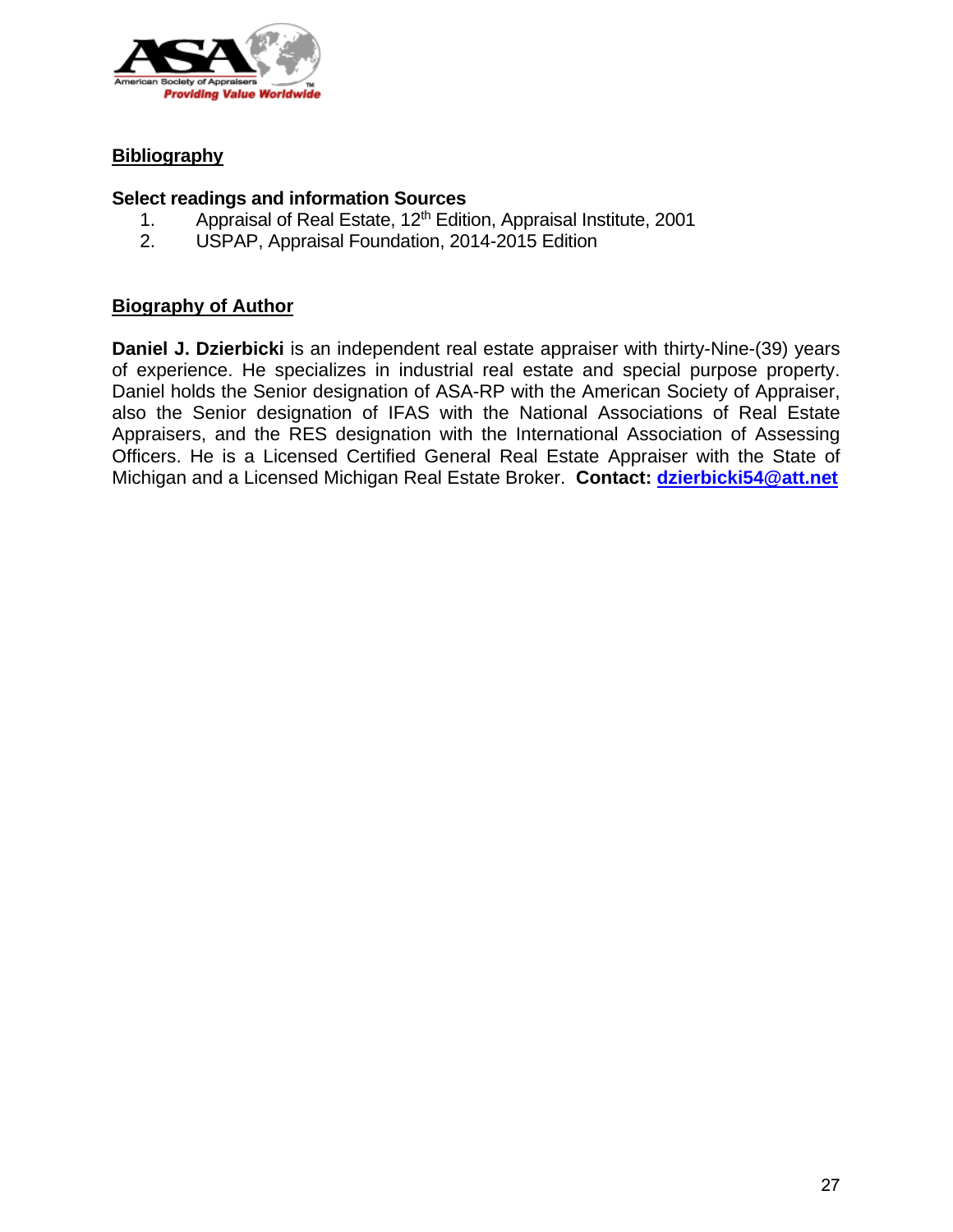

 $\overline{a}$ 

# **Multiple Regression Analysis – A Case Study**

**Case Study Method**<sup>1</sup> The first step in a case study analysis involves research into the subject property and a determination of the key factors that impact that property. Then, in an effort to determine any effect on value, case studies are developed from other properties that are similarly situated with respect to the subject property and its value drivers. In order for the analysis to be reliable, case studies must make "apples to apples" comparisons, that means that case studies being used must have similar property, market, and value drivers (highest and best use) as the subject property.

> Typically, the case-study method is considered a special case of the Sales Comparisons approach to value. Statistical studies, including simple and multiple regression analysis, are considered a refined version of sales comparison analysis that generally uses more data and allows for the statistical testing of the results.

> The purpose of this MRA case-study analysis is to demonstrate how this statistical technique can be used to isolate the impact of various value drivers and also to illustrate how MRA outcomes can be used to "test" the reasonable of the variables that form the basis of market value.

> Following is a brief description of the physical and functional characteristics of the case-study subject property.

> Current Use: The property is improved with a one-story, 8,967± SqFt, concrete tilt-up ("CTU") warehouse building and parking that was erected in 1974. Construction Type: Class "C"– Concrete Tilt-up. Year Built: 1974. The actual age is 40 years. Effective Age: 20 years Total Economic Life: 45 years. Remaining Economic Life: 25 years.

<sup>&</sup>lt;sup>1</sup> Randall A. Bell, Orell C. Anderson, Michael V. Sanders, *Real Estate Damages*, 2<sup>nd</sup> Edition. Chicago, Illinois: Appraisal Institute, 2008: 31-37.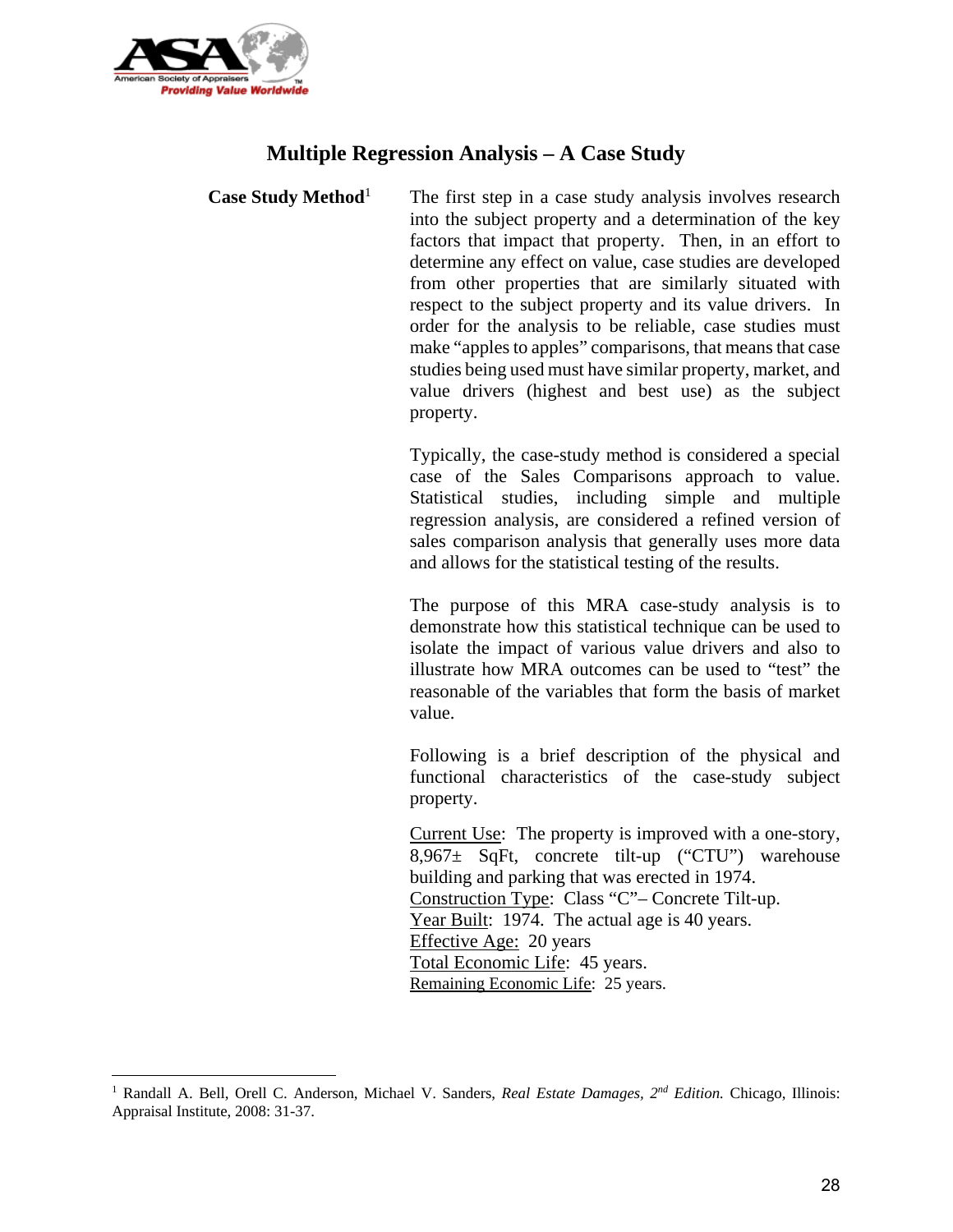

1

**Multiple Regression Analysis** Description of Improvements: This is a concrete tilt-up warehouse/retail building with office space and these general specifications:

| 20' Min. / 24' Max.                |
|------------------------------------|
| 796± SqFt (22.39% of GBA)          |
| 12 Spaces                          |
| 1.509/1,000 SqFt                   |
| The property is fully sprinklered. |
|                                    |
| 2000 Amps, 480 VAC,                |
| 3 Phase, 3 Wire                    |
| 400 Amps, 120/240 VAC,             |
| 3 Phase, 3 Wire                    |
| 0 "Dock High" Spots                |
| 3 Ground Level Doors               |
| Rail Spurs                         |
|                                    |

Functionality: Interviews with local brokers and market participants suggested that a lack of dock high loading spots, common for distribution warehouses, might be a functional detriment to an industrial property. Manufacturing properties built in past decades, such as the subject, often have only ground level doors. While our analysis of market leases did identify a general market preference for dock high doors, it appeared that the subject is leased at market rates.

Multiple regression analysis (MRA) is a statistical method that correlates the behavior or variation of a number of factors, or independent variables, in order to ascertain their individual and combined impact upon a single factor, called the dependent variable.

"The multiple regression equation describes the average relationship between these variables, and this relationship is used to predict or control the dependent variable.<sup>2</sup>" In statistical terms, this is known as a hedonic pricing model.

The principal drawback to multiple regression analysis is that it is a very data-hungry technique. Large data sets must be available for the analysis to be reliable. Smaller data sets run the risk that a few observations can significantly affect the outcome of the regression model. This can lead to a lack of multivariate normality, which is

<sup>2</sup> Spurr, William A. & Bonini, Charles P., *Statistical Analysis for Business Decisions.* Homewood, Illinois: Richard D. Irwin, Inc., 1973: 495.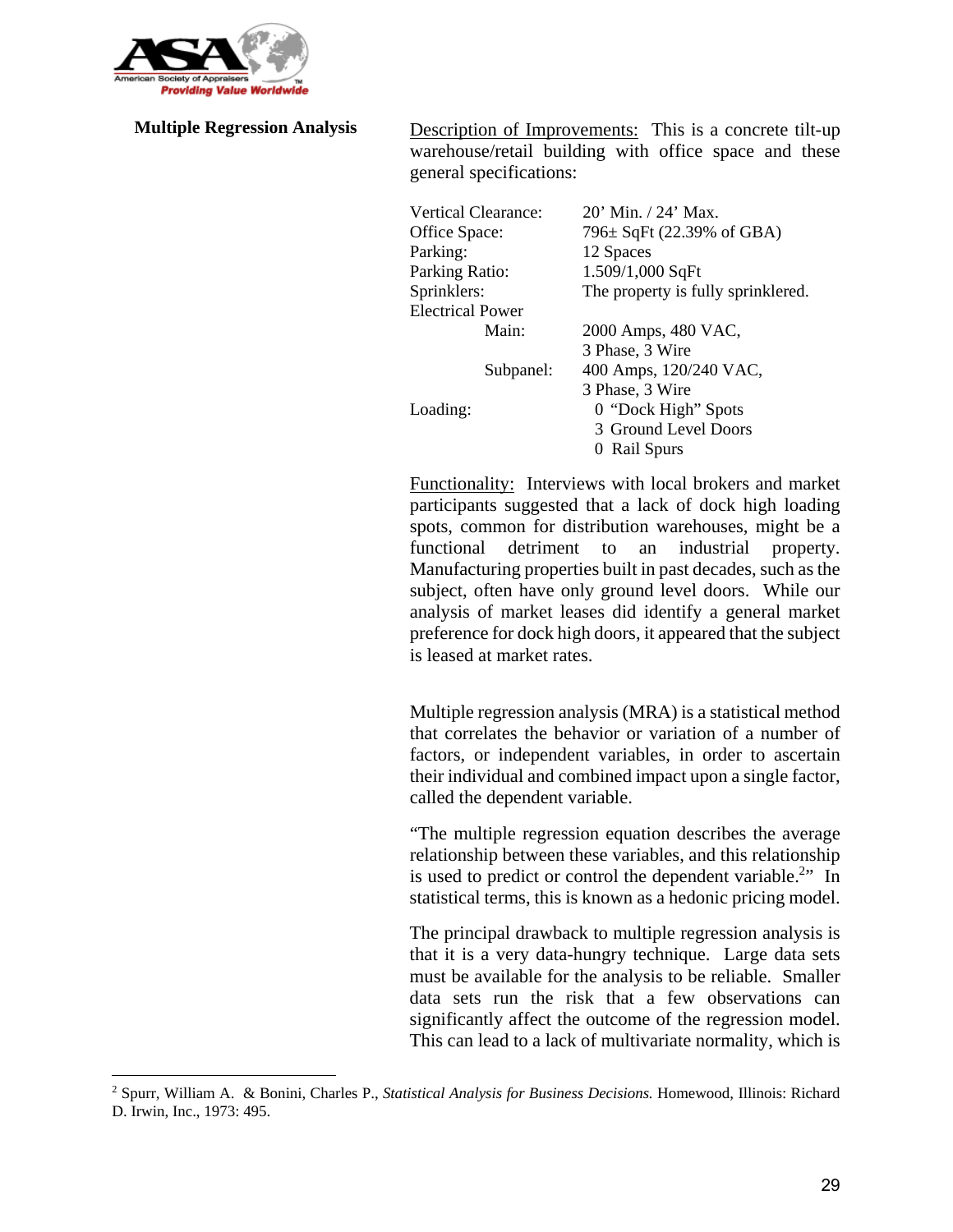

 $\overline{a}$ 

one of the underlying assumptions of a multiple regression analysis. Some researchers indicate that "a good rule of thumb is to use at least 10, preferably more, comparable sales per independent variable included in the MRA [Multiple Regression Analysis] model.<sup>3</sup> Typically, appraisers do not have that much data in a given market necessary to reach a reliable conclusion. In the case of the subject case-study property, it is located in a very active submarket, historically speaking. Vacancy rates have traditionally been very low and the market has remained relatively active over the years. Thus, we were able to compile sufficient data to overcome this hurdle.

The other drawback is that multiple regression analysis is statistical in nature, meaning that it relies on hard data characteristics (i.e. building size, year built, clear height, etc.) and thus, cannot truly take into account all of the "soft" characteristics of a property (i.e. individual location, effective age, etc.). Therefore, sufficient data must be not only known about each comparable, but must be mathematically quantifiable. In the case-study data set, we identified seven critical variables in our analyses, all of which are mathematically quantifiable.

These variables included:

- Rented SqFt  $(X_1)$
- Percent Office Space  $(X_2)$
- Year Built  $(X_3)$
- Clear Height  $(X_4)$
- Truck-High Doors  $(X_5)$
- Ground Level Doors  $(X_6)$
- Date of Lease  $(X_7)$

After defining the variables and the data set, we ran the regression through the *Data Analysis ToolPack* in Microsoft Excel. According to the program, "The Regression analysis tool performs linear regression analysis by using the 'least squares' method to fit a line through a set of observations." The "least squares" method is one of the more common ways of determining the regression equation "by solving a system of

<sup>3</sup> Isakson, Hans R., "Using Multiple Regression Analysis in Real Estate Appraisal." *The Appraisal Journal* (October, 2001): 424-430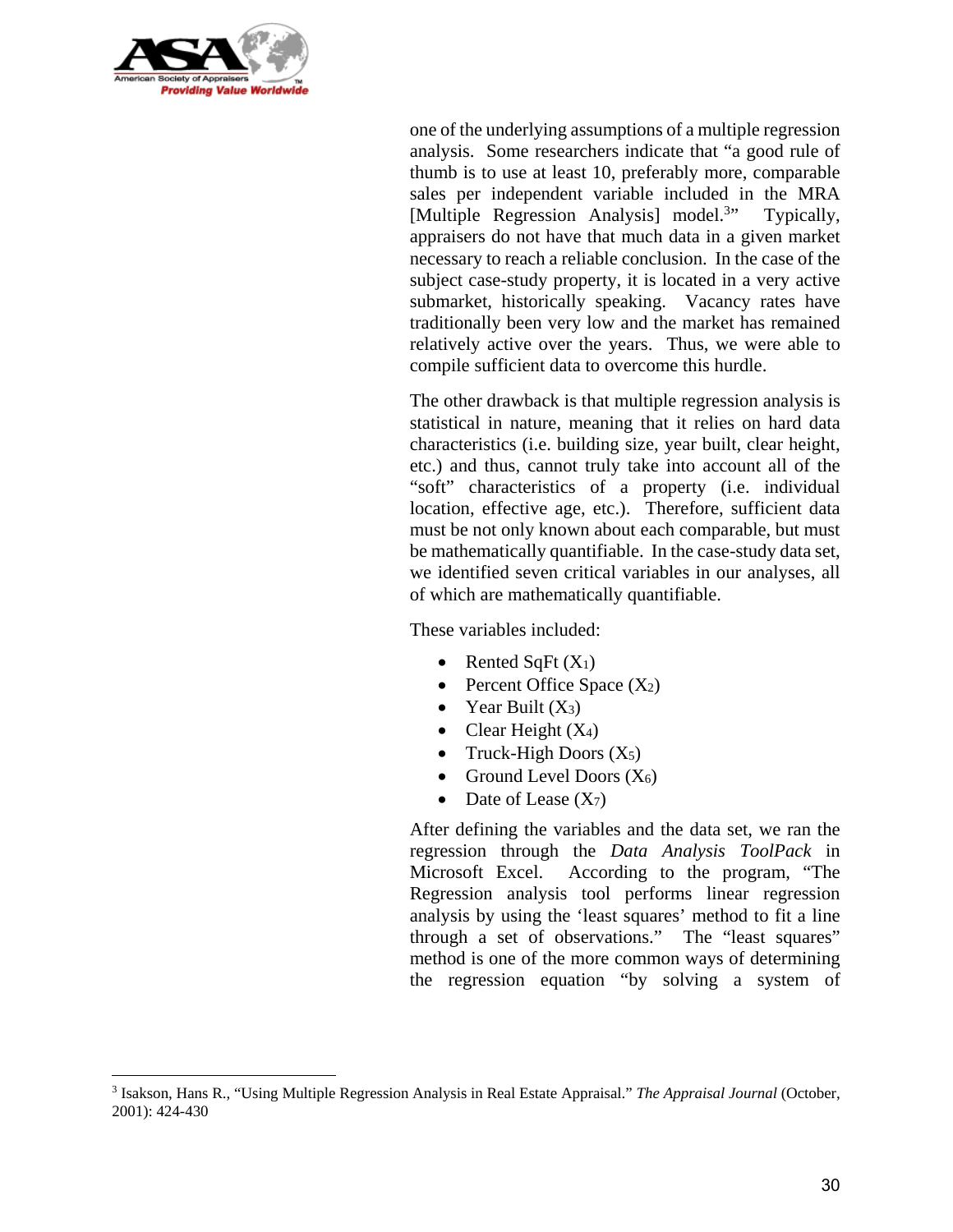

simultaneous linear equations in which the unknowns are the constants of the regression equation.<sup>4</sup>"

A first regression was run with the data from 167 leases. Then, 20 were eliminated, because their residuals (the difference between predicted and actual values) exceeded one standard error. A second analysis was run with the remaining 147 leases. The results are below.

| <b>Regression Statistics</b> |             |
|------------------------------|-------------|
| <b>Multiple R</b>            | 0.963238794 |
| R Square                     | 0.927828975 |
| Adjusted R Square            | 0.924194463 |
| <b>Standard Error</b>        | 845.2831017 |
| Observations                 | 147         |
|                              |             |

ANOVA

 $\overline{a}$ 

|             |     | SS                      | ΜS          |            | Significance F |
|-------------|-----|-------------------------|-------------|------------|----------------|
| Regression  |     | 1276803988              | 182400569.7 | 255.282954 | 4.85766E-76    |
| Residual    | 139 | 99315989.57 714503.5221 |             |            |                |
| $\tau$ otal | 146 | 1376119978              |             |            |                |

|                    | Coefficients | <b>Standard Error</b> | t Stat       | P-value     | Lower 95%    | Upper 95%    |
|--------------------|--------------|-----------------------|--------------|-------------|--------------|--------------|
| Intercept          | -25199.92159 | 9041.39028            | -2.787173301 | 0.006061244 | -43076.35789 | -7323.485294 |
| <b>Rented SqFt</b> | 0.299058402  | 0.010727598           | 27.87747948  | 8.86251E-59 | 0.277848032  | 0.320268771  |
| % Office           | 1922.329272  | 859.5535812           | 2.236427506  | 0.026916907 | 222.8389989  | 3621.819545  |
| Year Blt           | 6.205948575  | 4.584375236           | 1.353717411  | 0.178023625 | -2.858176447 | 15.2700736   |
| Cir Ht             | 46.36805005  | 25.80616359           | 1.796781993  | 0.074541676 | -4.655324137 | 97.39142424  |
| TD.                | 280.7750856  | 76.40493815           | 3.674829041  | 0.000338913 | 129.7089368  | 431.8412344  |
| GL                 | -140.4947672 | 72.23526439           | -1.944960933 | 0.053798454 | -283.3167296 | 2.327195116  |
| Lease Date         | 0.354482196  | 0.090385688           | 3.921884132  | 0.000137489 | 0.175773619  | 0.533190774  |
|                    |              |                       |              |             |              |              |

The resulting regression equation is:

Monthly Rent  $=$ 

- 25199.92159
- + 0.299058402 x SqFt in Premises
- + 1922.329272 x Percent Office
- + 6.205948575 x Year Built
- + 46.36805005 x Feet of Clear Height
- + 280.7750856 x Number of Truck-High Doors
- 140.4947672 x Number of Ground Level Doors
- + 0.354482196 x Date of Lease

 Using the characteristics of the case-study property in the equation yields a rent indication of \$11,432 per month, or \$0.367/SqFt/Mo., unadjusted for any upgrades.

<sup>4</sup> Spurr, William A. & Bonini, Charles P., *Statistical Analysis for Business Decisions.* Homewood, Illinois: Richard D. Irwin, Inc., 1973: 503.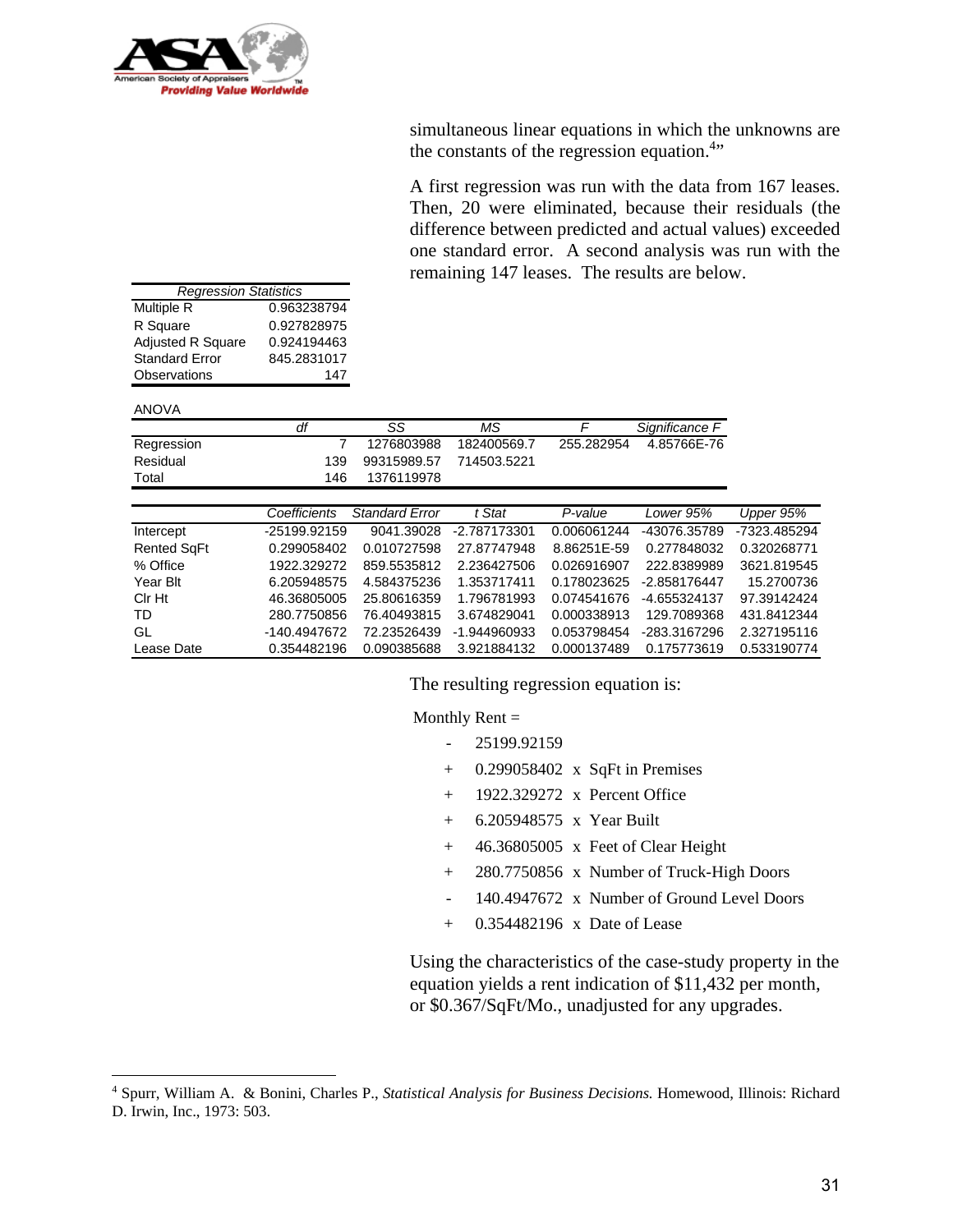

**Reasonableness:** Most of the other statistics in the above regression summary are tests indicating whether the model and the variables are statistically significant or not. The most important is the "Adjusted R-Square." The "R-Square" statistic tells us how much of the change in the dependent variable (in our case, total rent) is accounted for by the changes in the independent variables (the property characteristics). The R-Square must be between zero and one, with a higher number indicating more explanatory power by the independent variables.

> The Adjusted R-Square simply accounts for the degrees of freedom (the number of observations less the number of variables) in the model. In this case, the two numbers are very close to one (R-Square of 0.9278 and Adjusted R-Square of 0.9242). Together, these statistics indicate that over 92% of the change in total rent can be explained by changes in the seven chosen variables. In addition, the model is not over-specified with useless variables that might skew the results.

> The "Standard Error" statistic gives us the average error in the predicated dependent variable. This essentially is a measure of the accuracy of the estimate provided by the regression model. If the standard error is large, relative to the prediction, then estimates of the dependent variable based on this model will not be very reliable. One standard error is equivalent to about a 66% confidence level. Therefore, we could predict that the total rent for the subject case-study property has a 66% chance of being  $$11,432 \pm $845$ . For our purposes, we want a better significance level. A 90% confidence interval can be obtained by multiplying the standard error by 1.65. Therefore, we have a 90% chance, based on the original data set, that the subject case-study property will rent for somewhere between:

$$
$11,432 - (845 \text{ X } 1.65) = $10,037/\text{Mo}.
$$

And

$$
$11,432 + (845 \text{ X } 1.65) = $12,826/\text{Mo}.
$$

The "F" Statistic tells us whether or not we can reject the assumption (the "null hypothesis") that the independent variables (jointly) are insignificant. In other words, how significant is the regression analysis as a whole? Our F Statistic is 255.282954. At a 95% confidence level, with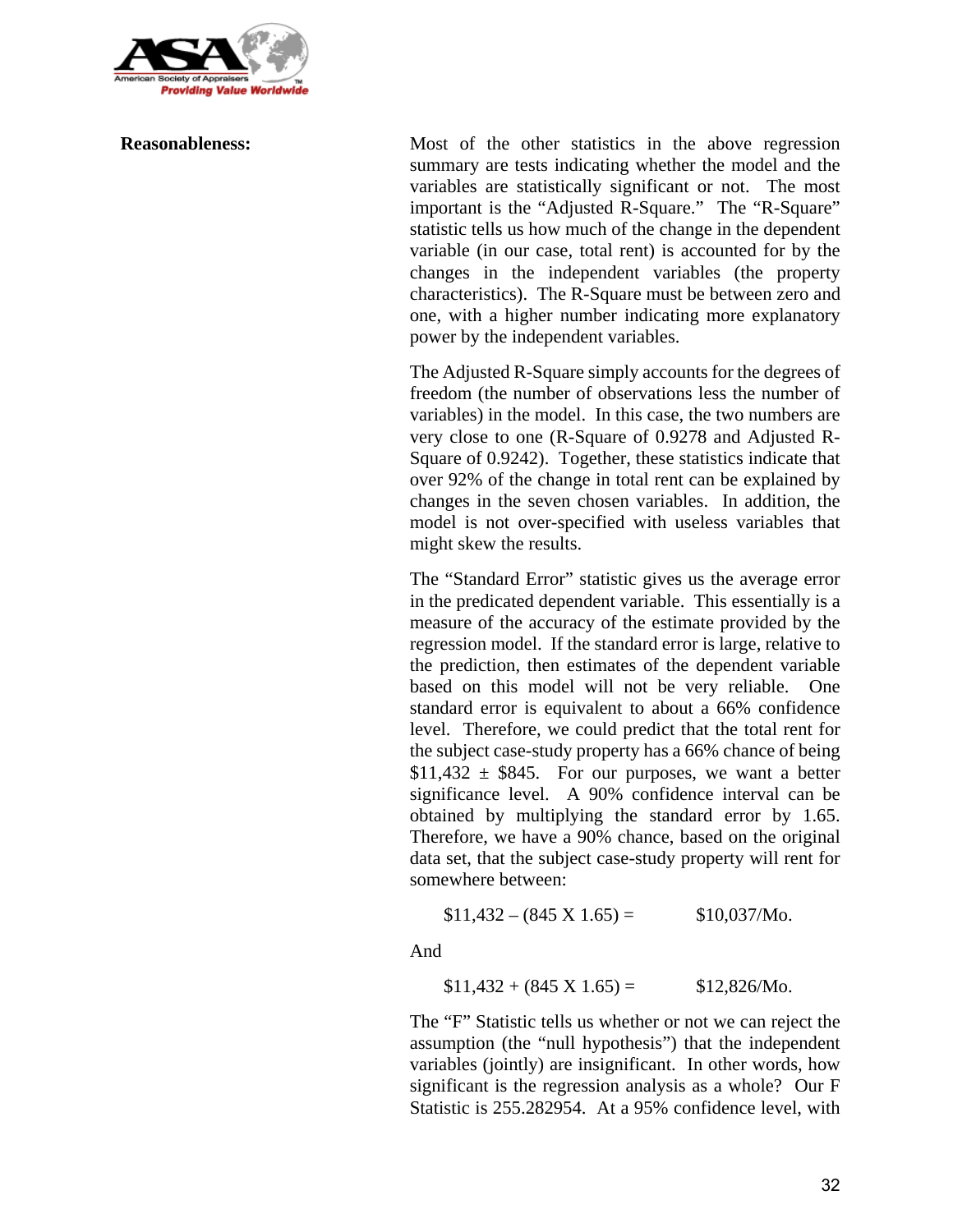

147 degrees of freedom, the critical F statistic is 2.164. The fact that the F Statistic is so much larger than the critical number, a byproduct of a large and consistent data set, underscores the significance and reliability of this model. Our model's F probability is  $4.857 \times 10^{-76}$ , practically zero. Therefore, we can conclude that the coefficients indicated by the regression model did not occur purely through chance.

We also calculated the Durbin-Watson statistic for this regression model. This is a test used to find the presence of autocorrelation in the residuals, which, if present, could invalidate the standard error measurements. The test returns a value between zero and four. A value of exactly two indicates no autocorrelation at all. A value of zero indicates very high positive autocorrelation, while a value of four indicates very high negative autocorrelation. The statistic of the regression model is 2.375, well within the bounds of acceptability.

The other relevant statistics in the table are the individual "t-stats" for each independent variable. These are simply the ratios of the coefficients to their corresponding standard errors. A higher t-stat indicates that the variable is more statistically significant to the model. A low t-stat indicates the opposite. A general rule of thumb is that a tstat above two signifies a significant variable.

In the case of our model, most of the variables were very significant. The t-stat for the "Rented SqFt" variable was 27.8775, indicating an extremely high correlation between size and lease rate. This relates to our common sense understanding that larger spaces rent for more money. The date the comparable was leased also has a relatively high t-stat of 3.9219. Again, this makes intuitive sense, as the date the lease was signed plays a large role in the rental rate.

It appears that the least relevant variable was the year that the building was built. This can be explained, because, while the year built is intended to be a proxy for condition (i.e. newer buildings are typically in better condition than older buildings), it doesn't take renovations and quality of upkeep into account. An older building that has been very well-maintained can certainly be in just as good, and perhaps better, condition than a newer building with lower quality construction and less maintenance.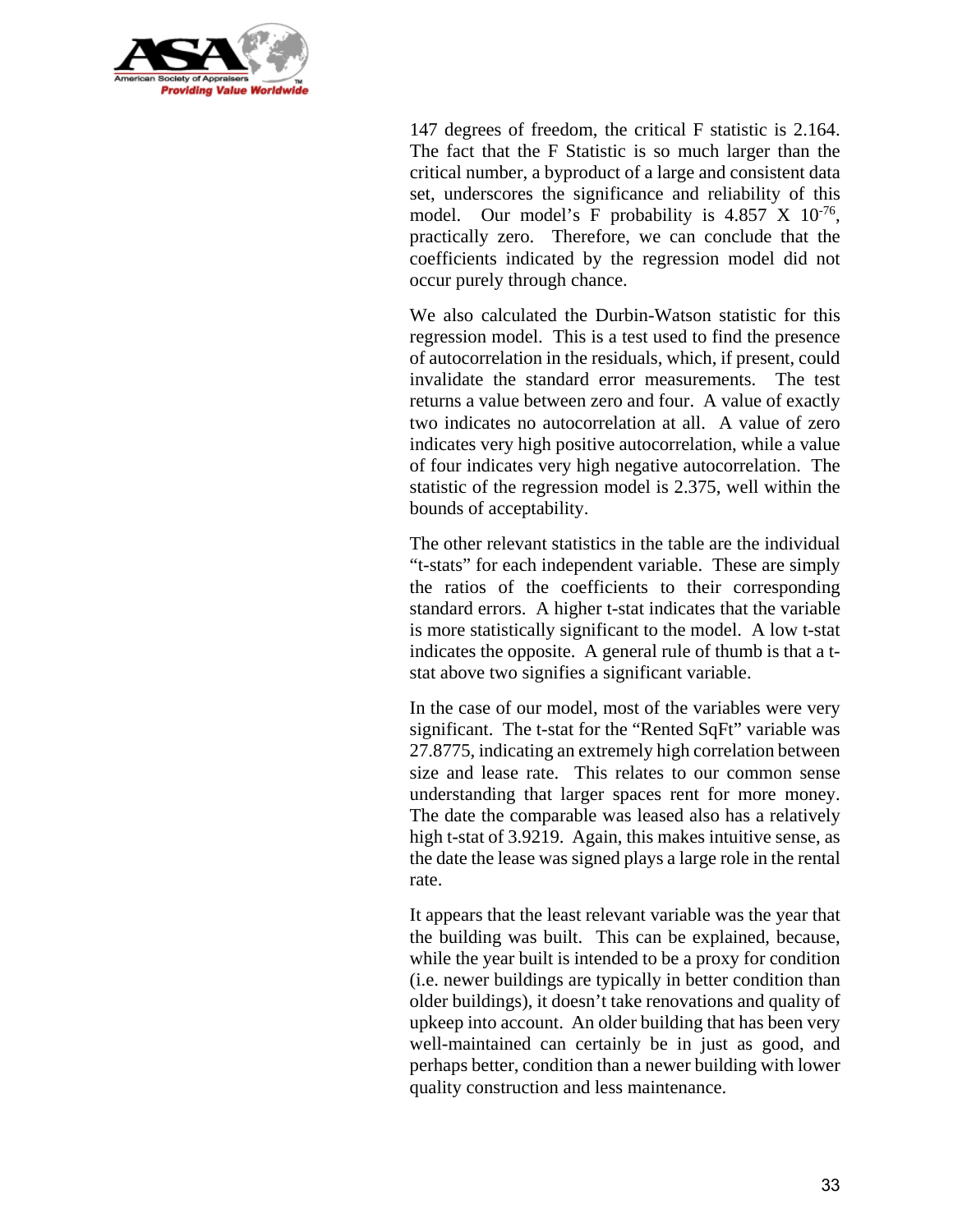

The most interesting relationship that can be taken from the t-stats is the relationship between truck-high and ground level doors. With a t-stat of 3.6748, truck high doors must play a key role in the determination of a rental rate. Again, this makes perfect sense, as a building with more truck-high doors, all else being equal, should rent for more than a building without. However; the ground level doors variable has a *negative* coefficient, indicating that for every ground level door added to a building, the rental rate actually goes *down.* At first, this does not make sense. Why would adding something that theoretically adds functionality to a building decrease the amount that the market will pay for it?

The answer lies in the typical user in the market. The outsourcing boom of the 90s and the import boom coinciding with the rise of China and India have resulted in the typical user in the market shifting from manufacturing to warehousing. Conversations with market participants revealed that the typical user now is importing and exporting goods to and from the Ports of Los Angeles and Long Beach. They need warehouse space to store their goods before distribution. Since many of those goods are moved via trucking, truck-high doors are very useful for the typical warehouse user. Therefore, the market is not necessarily discriminating *against* ground level doors. They are, in effect, cheering *for more* truck high doors.

The fact remains that the subject case-study lacks any truck high doors. It has three ground level doors, one facing a primary arterial and two in the rear yard facing a secondary feeder street.

Nevertheless, the subject case-study suggests that the subject case-study property appears to be renting at a market rate, as indicated by the regression analysis. The current tenant makes good use of the subject case-study facilities as they currently exist and do not particularly need any truck-high doors.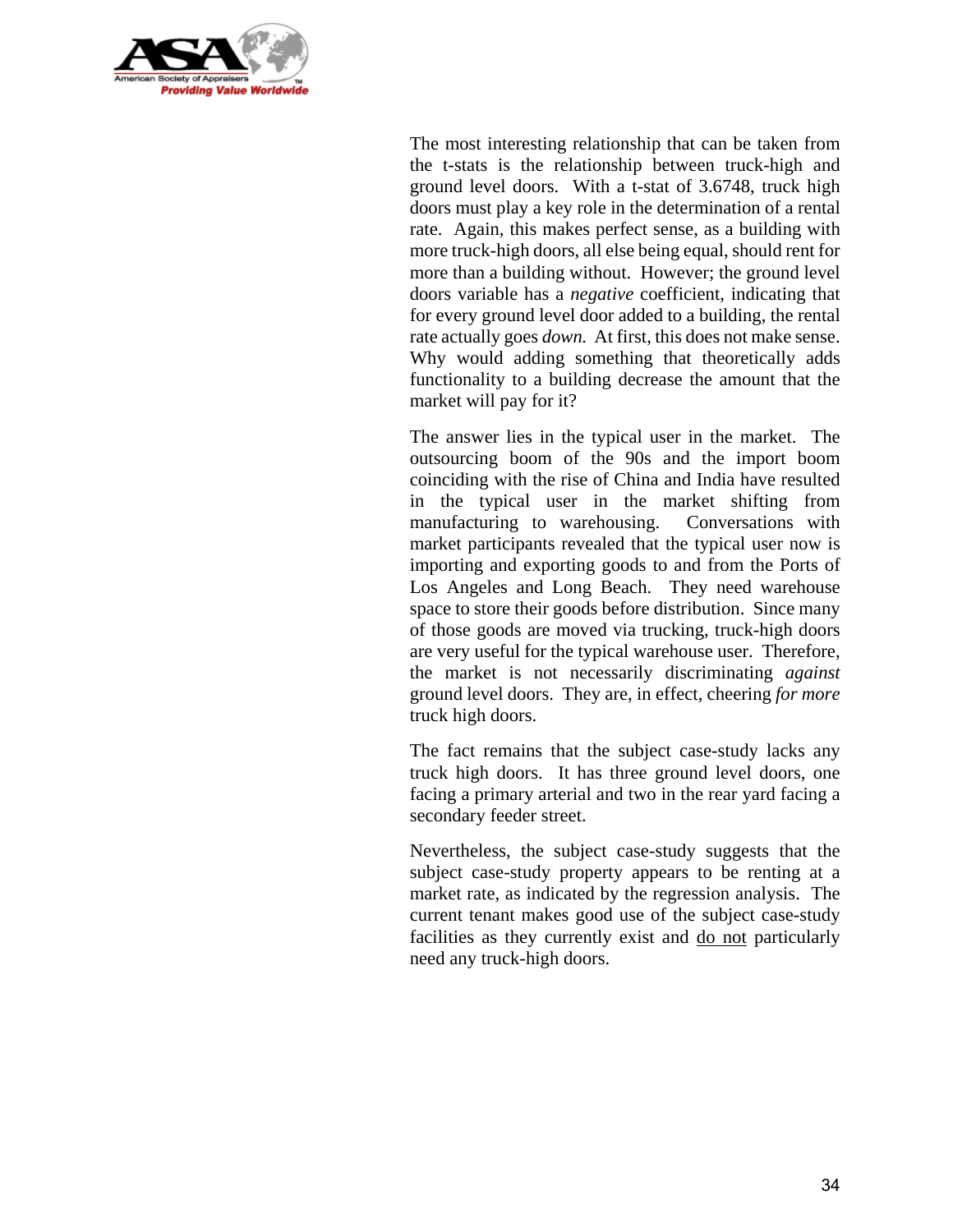

#### **About the Author**

Kurt Goeppner is a real estate appraiser, broker, counselor and expert witness. He evaluates and/or values real property for a variety of purposes, including disposition, acquisition, development and financing, as well as consultation and litigation support. He consults on matters involving real estate damages such as contamination, geotechnical problems, construction defects, eminent domain, environmental issues such as wetlands and habitat, property damage, tax appeal, title questions and easements, and unlawful detainer. Cases involve a wide range of commercial, industrial, residential, public use, open space, and special purpose properties. Most recently, Mr. Goeppner has worked on the development of a Carbon Credit Valuation webinar for the ASA. Mr. Goeppner can be reached at: 213-268-1494 and or kurtgoeppner@gmail.com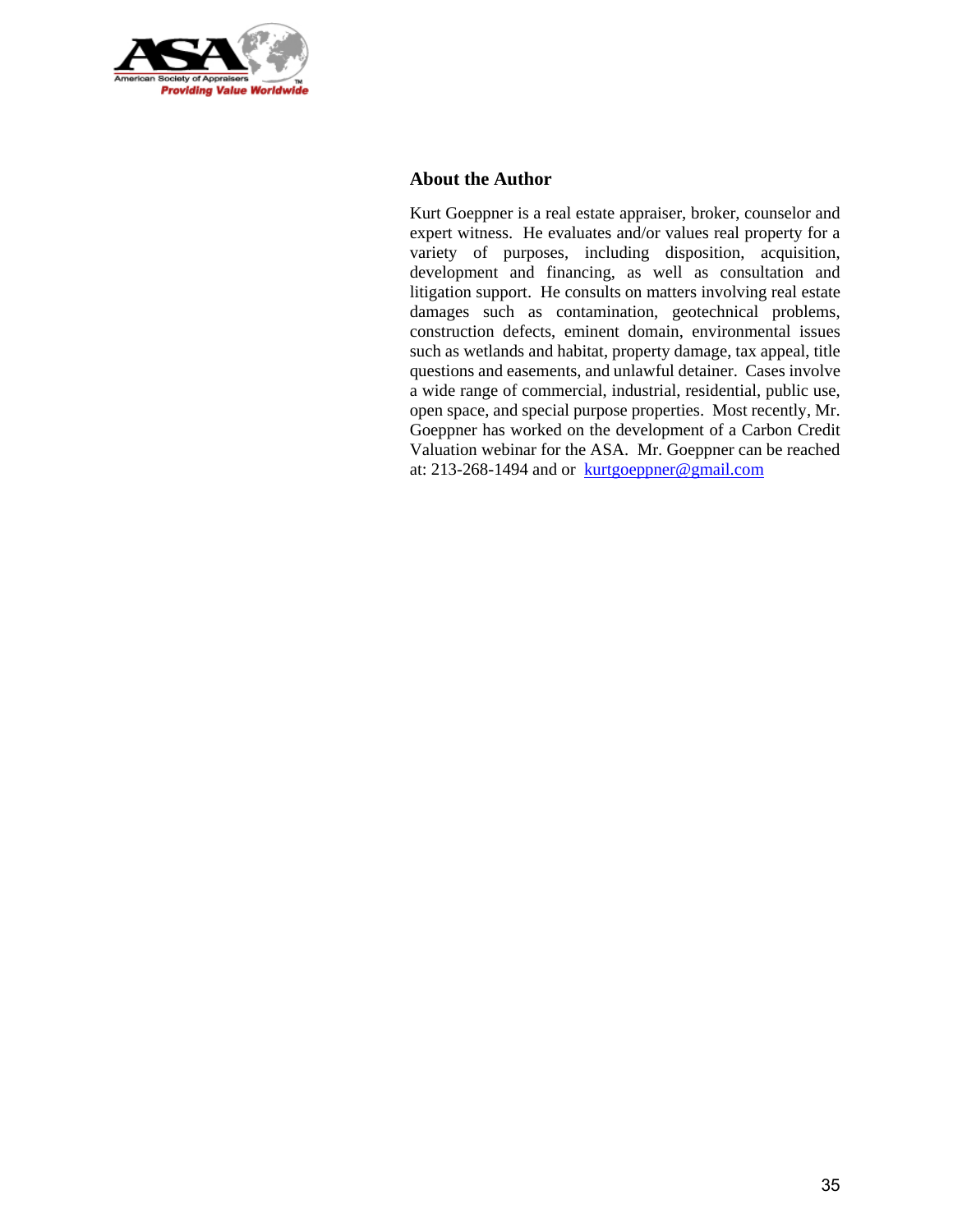

# **Should an Appraisal Report Contain an Economic and/or Industry Analysis?**

The answer to this question, of course, is … it depends!

If appraising a "bread and butter" type commercial property in a stable market for a bank that is only interested in the "value conclusion" – an economic and/or industry analysis may not be necessary or even relevant. In this type of report, I often see the area population and a list of major employers, however, seldom does the appraiser explain what the data included actually means and how it affects the value. Extra "stuff" thrown into a report to make it thicker does not make the report any better.

If the appraisal assignment is for a real property going concern such as a truck stop, convenience store, hotel or motel, car wash, assisted living facility, restaurant, or for a major manufacturing facility, a large resort, a travel plaza, a shopping mall, a special purpose property, large industrial property, a subdivision, etc., then an economic analysis is likely relevant and an industry analysis may also be needed.

The key concept that needs to be addressed is "analysis." Many appraisal reports that do include an economic or industry section simply include some "boiler plate" pulled from a service or from some Internet site that is "dropped into" the report. This is meaningless. It is not the reader of the reports job to figure out how the economic and industry data included in a report affects the value – that is the appraiser's job to explain.

Economic data is plentiful – it is readily available for the following levels:

- International
- National
- Regional
- State
- Local

Please don't include a discussion of each of these levels in every report. Only use data that is relevant and explain how it drives value. For example, if appraising a small office building, the trade imbalance with China and Japan is not likely relevant. However, if appraising a manufacturing facility for a company that sells overseas, it may very well be relevant. If appraising a truck stop, a chain of convenience stores, or a bulk oil plant, a discussion of oil prices and the outlook may be very relevant.

When appraising many types of real property going concerns or properties used by many types of businesses, the national, regional, and state, as well as the local economic outlook may impact the value and should be addressed. Key value drivers, depending on the nature of the property, such as consumer spending, employment outlook, discretionary income should be addressed.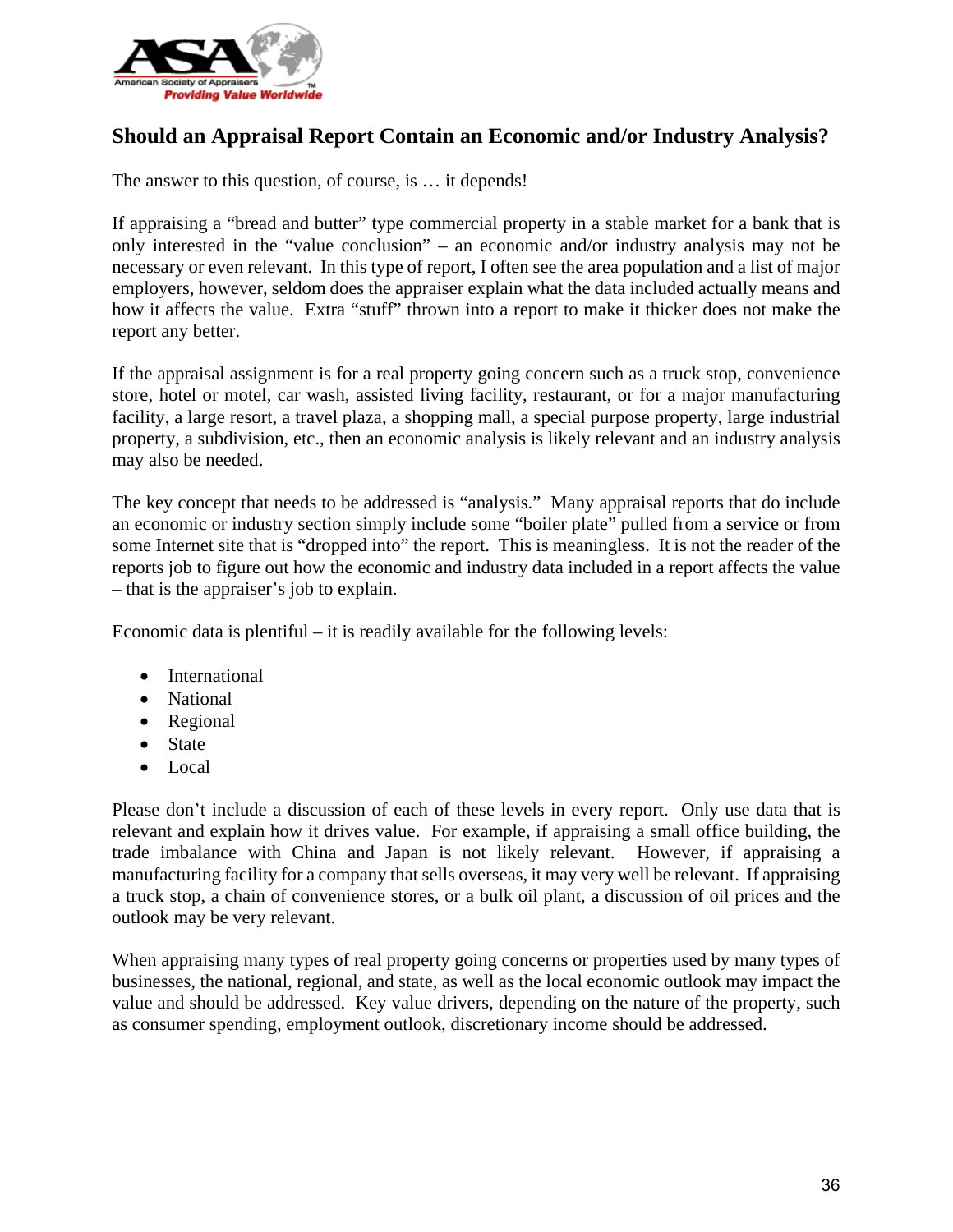

Likewise, many real property appraisal assignments are of properties in a specific industry and as such require an industry analysis section to explain how various industry factors affect the value of the property.

For example, when valuing a car wash, demand is driven by new car sales, growth in consumer income, and gas prices. Other specific factors include such things as local municipality rules regarding release of contaminated water into storm drains, water shortages that may affect consumer's ability to wash their own cars, and new energy and water efficient equipment.

When valuing a restaurant building, the industry data for restaurants should be examined an explained. Even though the building may be covered by a long-term lease, the lease is only as good as the restaurant operator. If the restaurant fails, the lease will not likely be paid. Restaurants are highly dependent on such things as demographics, consumer tastes, and personal income. Trends and changes in the industry may affect the value of the property and they should be explained.

If valuing an assisted living facility, an explanation of the Affordable Care Act and its impact on Medicare reimbursement rates is important.

The results of the economic analysis and industry analysis directly impact all three typical approaches to value. It affects either the development of the income forecast whether you do a one-year reconstructed operating statement or a multi-year discounted cash flow model or the selection of the capitalization/discount rate; the multiples used in the market approach; and whether or not any external obsolescence exists in the cost approach.

The relevance and importance of an economic and industry analysis varies from appraisal to appraisal. The appraiser should always consider the impact of the economy and the industry on the property value, include relevant data, and explain how it affects the value.

#### **About the Author**



Paul R. Hyde, EA, MCBA, ASA, MAI appraises business entities, real property, and machinery & equipment. He can be reached at prh@hydevaluations.com.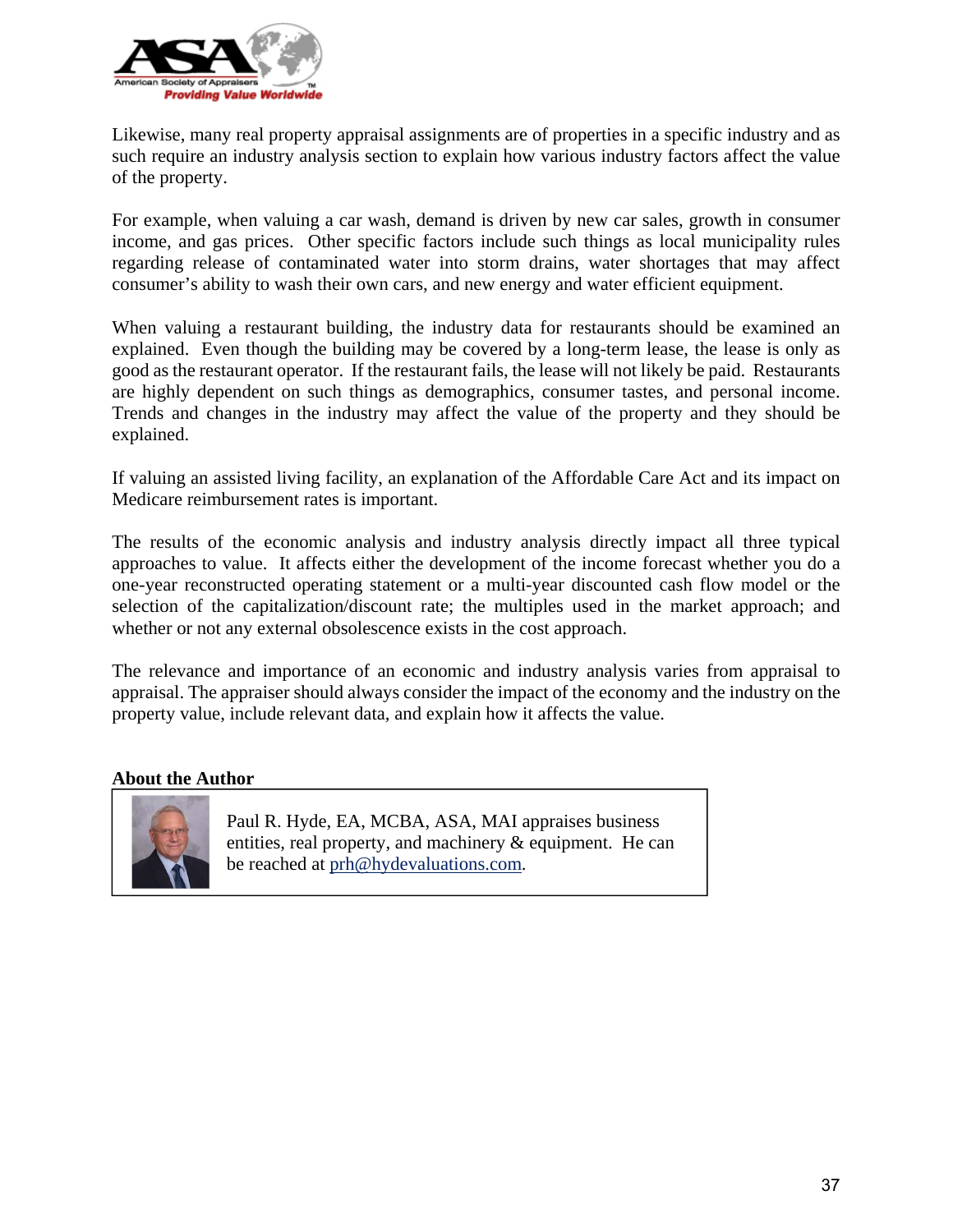

# **Integrating Land Planning into Appraisals**

## **Overview**

In the field of "eminent domain" or "condemnation" appraisal, an appraiser is often required to incorporate a land planner's report into his appraisal. Many partial acquisitions of improved properties for public projects leave remainder properties in essentially the same condition as they were before the acquisition, but they are not really able to function without curative work and perhaps a redesign of the remainder. For example, the acquisition of substantial parking or other significant property improvements such as access points may require a land planner to redesign parking and restore functionality to the remainder.

Under these circumstances, an appraiser or the public agency may request a land planner study the impact of the acquisition and develop a plan to return all or some measure of functionality to the remainder property. An appraiser's ability to work effectively with the land planner may determine how well the appraiser defines the market value of the acquisition and any damages resulting from it. This article will explore the relationship between the appraiser and the land planner and provide guidance from an appraisal perspective on how appraisers and land planners can achieve positive results.

# **When is a Land Planner needed?**

Most partial acquisitions from improved property for highway expansions, power lines, gas pipelines or other proposed longitudinal occupancies can encompass site improvements and often building improvements. The degree of impact to the remaining property is determined by the nature and the size of the acquisition.

A small "corner clip" of a few hundred square feet from an improved office building sitting on two acres with an ample landscaping buffer along a roadway may not justify employing a land planner. The appraiser can merely estimate the contributory value of the landscaping in the area of the acquisition along with the value of the land being acquired. Minor acquisitions may not require a land planner.

However, should this same property have two of its four driveways closed as a result of the acquisition and twenty parking spaces from its parking lot within the area to be acquired, the services of a land planner are definitely recommended. Even though an experienced eminent domain appraiser may be able to put together a simple cure plan for a remainder office building to restore some parking and analyze the impact of the driveway closures, he is wise to allow a qualified land planner to undertake this task.

Additionally, the land planner is better able to furnish the appraiser with a reasonable cost to cure for the remainder property using local contractors. The land planner can create an "After Acquisition" plan for the office building and present it to the local planning and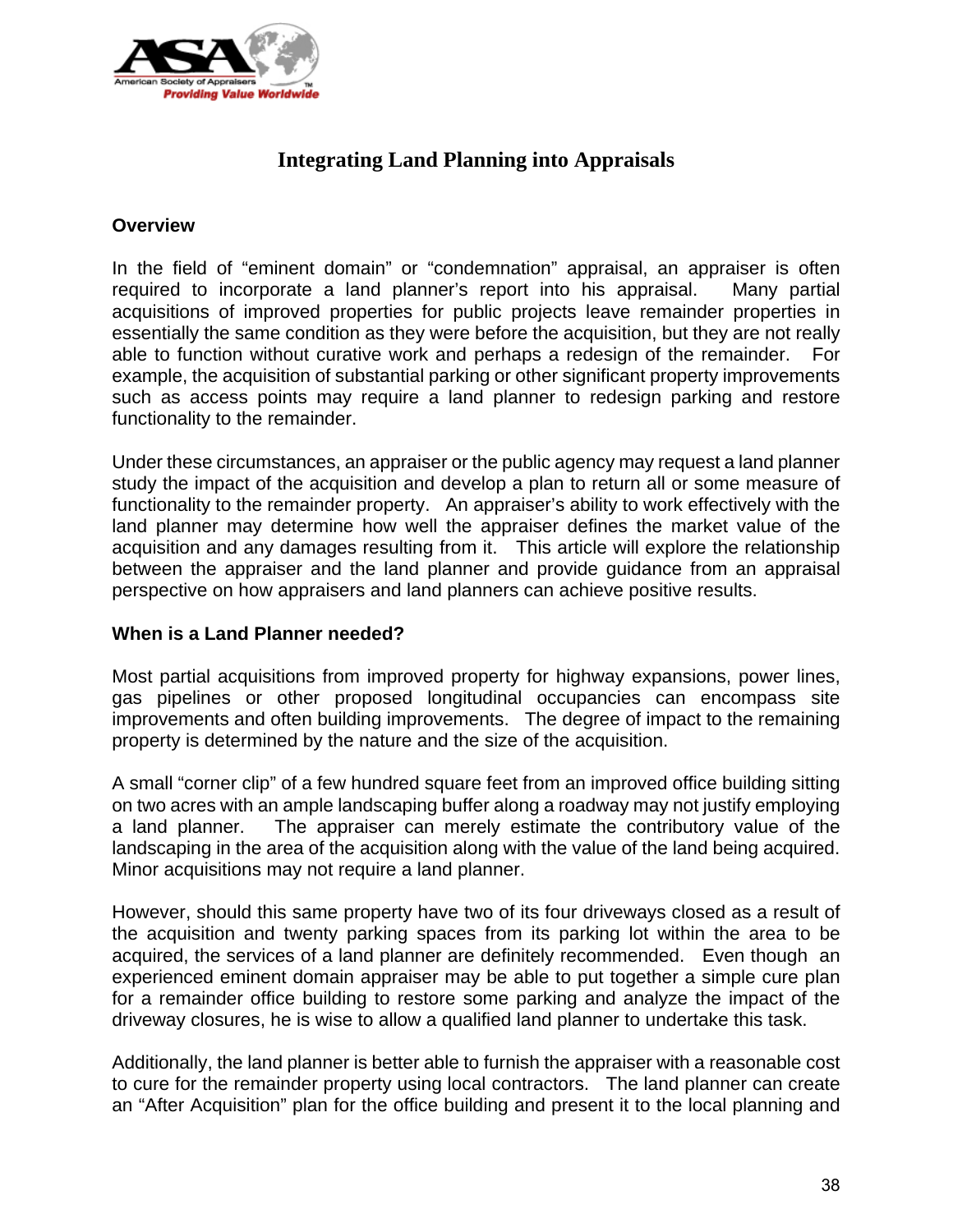

zoning agency for approval by the Development Review Committee and the local Planning Director.

## **What is the Relationship between the Appraiser and the Land Planner?**

There are various opinions about "much" or how "little" a land planner's report should be included within an appraisal report. There is also a great of debate among appraisers about how critical a land planner's report is in a partial acquisition appraisal. Typically, appraisers either welcome the land planner's insight and comprehensive conclusions or they do not.

The land planner in a partial acquisition is really assisting an appraiser through two of the four criteria in his highest and best use analysis of the remainder property. He is analyzing the remaining improved property to see if it is *physically possible* to continue the existing use and return functionality to it. Next, he is designing a solution for the remainder property, which the local planning and zoning officials can approve so the use will be *legally permissible*.

Naturally, the appraiser has to independently establish whether or not the land plan is in synch with the appraiser's highest and best use. Many appraisers only reference the land plan in their appraisals or feature portions of the land plan report in the appraisal's addendum to avoid any potential conflicts with their highest and best use.

Sometimes land plans tend to make statements, which sound as if the land planner is doing his own highest and best use analysis and this, is an area where appraisers and land planners do experience some difficulties. Highest and Best Use is the providence of the appraiser and not the land planner. Decisions about whether a remainder property's use is "financially feasible" or "maximally productive" are the purview of the appraiser.

Land plans often conclude their reports by stating their design for the remainder property is the "maximum development potential" for the remainder. Statements similar to this suggest to appraisers the land planner maybe infringing on his highest and best use analysis. The term, "maximum development potential" implies a degree of financial feasibility in its title.

Another area where a land planner and an appraiser may differ is in the proposed cure for an improved remainder property. A land planner attempts to restore the same functionality to the remainder it had before the acquisition. In some cases, if this is not possible, the land planner makes statements about the remainder's lack of utility, which border on an appraiser's economic analysis of the remainder's cured situation.

Land planners should avoid interjecting any conclusions regarding valuation issues in their reports. Appraisers appreciate land plans with factual conclusions concerning the improved remainder property's ability to function, absent of any comments regarding "reduced marketability" or "limited parking for this class of office." The land plan should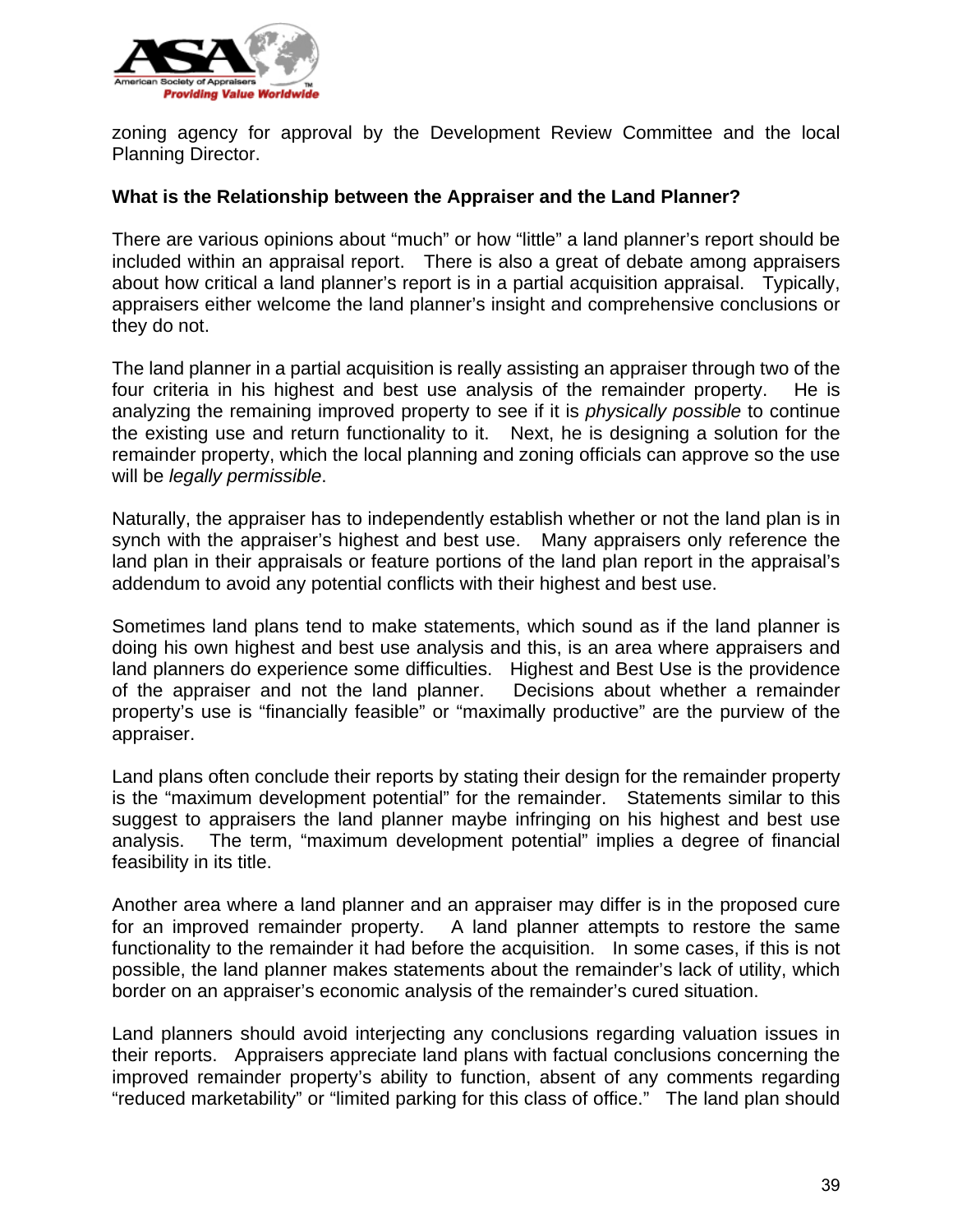

merely identify what will be permitted by the local planning and zoning department and whether or not the remainder property will be legally conforming or legally non-conforming for various property improvements.

## **Improving the Environment between Appraisers and Land Planners**

There are a few appraisers who do not enjoy working with land planners, even when they are dealing with complex acquisitions. Both appraisers and land planners are professionals and each may have their own opinion about the remainder's potential use and these opinions could differ.

Another one of the potential conflicts is time, because land plans tend to take as long as or often longer than it does to complete the appraisal. Clients scheduling appraisals in conjunction with land plans often contract separately with the appraiser and the land planner, but usually run both schedules concurrently. If the appraiser is dependent on the land planner's report to finish his or her remainder valuation, the appraisal may be delayed while the appraiser waits to receive the land plan report.

Clients, who may be attorneys or governmental agencies, should plan their contracts with appraisers and land planners so both professionals have adequate time to complete their respective assignments. Further, clients should consult with their appraiser before contracting with a land planner. An appraiser may have a better working relationship with certain land planners than with others and it is advisable to solicit their input. The appraiser is responsible for the credibility of any reports or portions of reports he includes within his appraisal so his confidence in the land planner's work is a key aspect in the appraisal process and in satisfying his obligations in USPAP [S.R. 2-2(a)(vii), 2-2(b)(vii) and S.R. 2-3].

A second method of improving the relationship between appraisers and land planners in project work is to pair appraisers and land planners with properties they both enjoy working on. Appraisers and land planners can appraise and evaluate many types of properties, but like all real property professionals they may specialize in specific improved properties.

Some appraisers have an affinity for appraising fast food restaurants and some land planners may specialize in planning these properties. For a large highway widening project situated in a metropolitan area, a client may be well advised to contract with and pair those appraisers and land planners who excel in planning or appraising fast food restaurant properties. To establish a certain consistency in the valuation and the curative solutions the client should consider assigning them all of the fast food properties being acquired.

# **Conclusion**

Appraisers and land planners can provide a valuable service to clients trying to negotiate partial acquisitions from improved residential, commercial and industrial properties.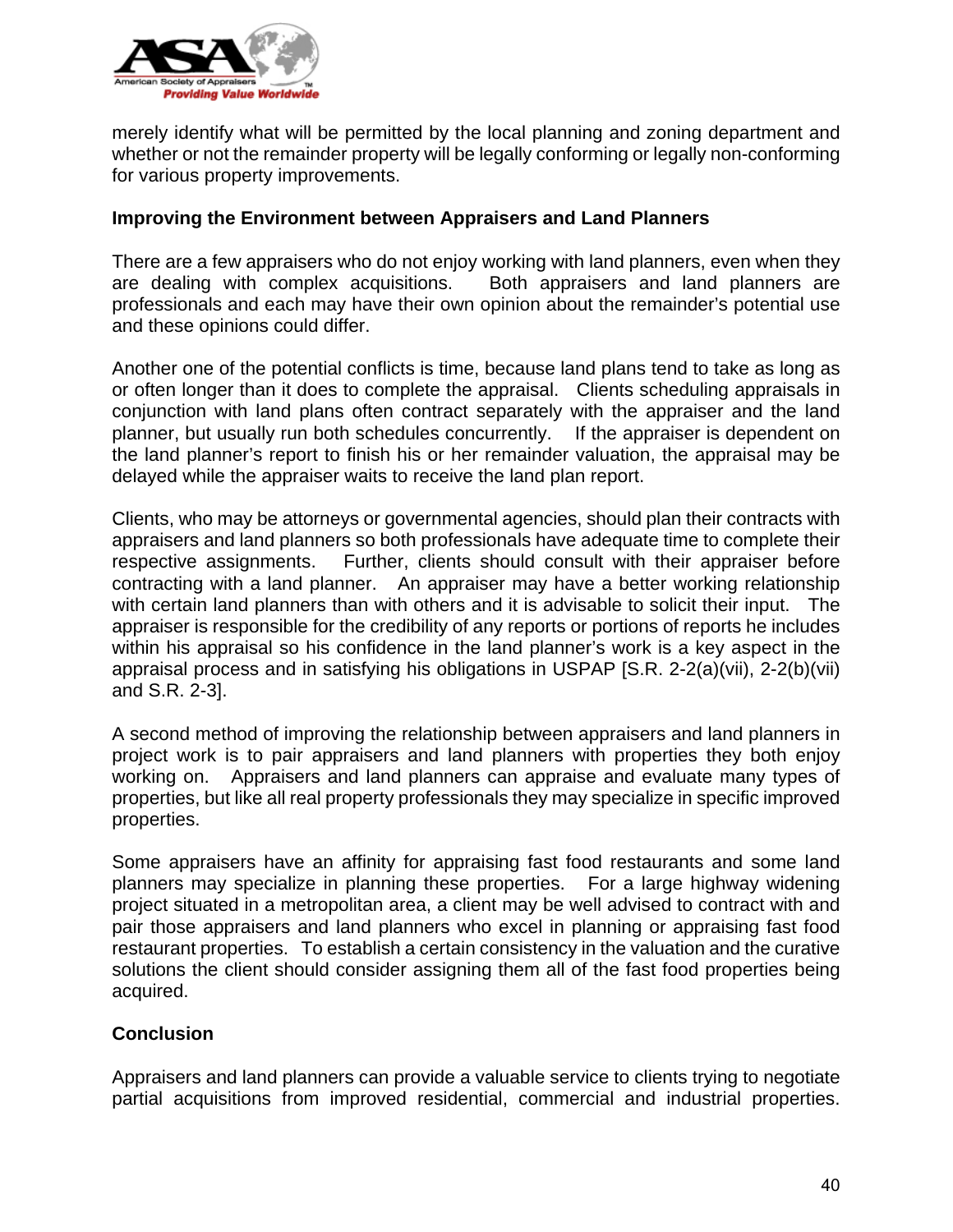

Appraisers and land planners can complement and augment each other's professional analysis and special expertise. Both groups have a critical role in determining whether improved remainder properties can continue to function in their current use or seek an economically-viable alternative use in the after situation.

Appraisers doing eminent domain or condemnation appraisal work should actively seek out land planners in their area of practice and become familiar with their work. In a similar manner, land planners doing eminent domain work on remainder properties would be wise to meet with appraisers to discuss how their land plans could be more helpful to appraisers.

Finally, clients engaged in eminent domain acquisitions should be aware of the unique dynamics between appraisers and land planners or other specialists involved in partial acquisitions from improved properties. Contracting for appraisal and land planning services in conjunction with partial acquisitions cannot be done "in a vacuum" or in isolation among the experts.

In eminent domain appraisal work, a good working relationship between the appraiser and the land planner is essential. This article has attempted to explore some recommendations on how appraisers and land planners can work together more effectively.

## **About the Author**

John R. Navratil, ASA, SR/WA, MRICS, R/W-AC, R/W-NAC. Mr. Navratil is an appraisal consultant with Atkins North America; and has over 39 years of experience in appraisal, appraisal review and appraisal management. He has worked in eminent domain appraisal for the last 31 years employed by state DOTs, railroads, engineering companies and private consultants. He holds designations and certifications from the American Society of Appraisers, the International Right of Way Association and the Royal Institution of Chartered Surveyors. He is currently an active certified general appraiser in Texas and Florida. He may be reached for further contact at john.r.navratil@atkinsglobal.com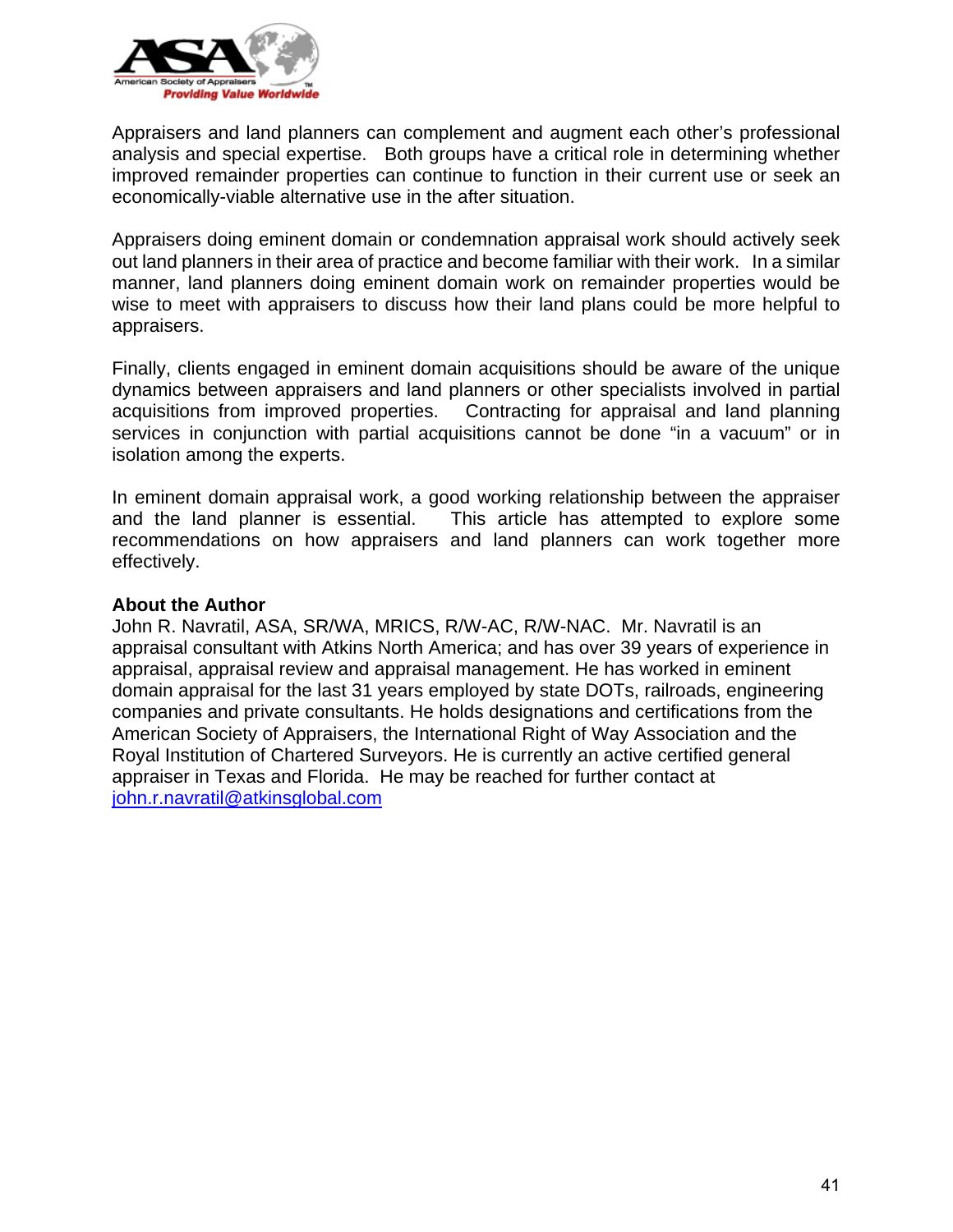

# **Big Property Tax Appeal: Supreme Court Upholds \$10 Billion Value of Trans-Alaska Pipeline***<sup>1</sup>*

# Article Overview

 $\overline{a}$ 

This article is a case summary of the Alaska Supreme Court's decision in the 2006 property tax appeal of the Trans-Alaska Pipeline System. The taxpayers argued for an \$850 million "fair market value" using the income approach, or in the alternative, a cost approach value with much depreciation and obsolescence. Municipalities argued for a \$12 billion "use value" using the cost approach. Each appeal brought higher valuations, until ultimately the highest court in Alaska upheld a \$10 billion valuation.

Taxpayers own the Trans-Alaska Pipeline System (TAPS). TAPS is an 800-mile oil pipeline that transports crude oil from Alaska's North Slope to a shipping terminal in the City of Valdez. The Department of Revenue valued TAPS by the cost approach at \$3.6 billion in 2006. Both the taxpayers and municipalities appealed to the State Assessment Review Board, which raised the value to \$4.3 billion. Both sides appealed to the superior court, which raised the value to \$10 billion. Both parties appealed to the Supreme Court, which affirmed.<sup>2</sup> The two main discussions covered the proper method of value to use, and the cost approach deductions for depreciation and obsolescence.

Taxpayers argued that TAPS should be assessed an \$850 million "fair market value" using the income approach, based on their regulated tariff income stream. The municipalities argued for an almost \$12 billion valuation using the cost approach. Nevertheless, the Supreme Court affirmed the lower court which held that TAPS should be assessed at "full and true value," or "use value," because there was a limited market for TAPS and it was a special purpose property. Furthermore, unlike most pipelines, TAPS is a closed system mostly used by affiliated oil producers. Three companies that owned 95% of TAPS also controlled 91% of the North Slope oil production. Therefore, the court affirmed that it would be inappropriate to value TAPS using the *related-party* tariff income that the producers paid TAPS.

Most of the court's discussion concerned cost approach depreciation and obsolescence. Taxpayers argued for higher deductions for depreciation and obsolescence, and the municipalities argued for lower deductions.

<sup>1</sup> This article was originally prepared for the International Association of Assessing Officers (IAAO) 35th Annual Legal Seminar, December 11, 2014, Chicago, Illinois. Published here with IAAO's permission. <sup>2</sup> *BP Pipelines (Alaska) Inc. v. State of Alaska, Department of Revenue*, Supreme Court of Alaska, May 9, 2014, 325 P.3d 478.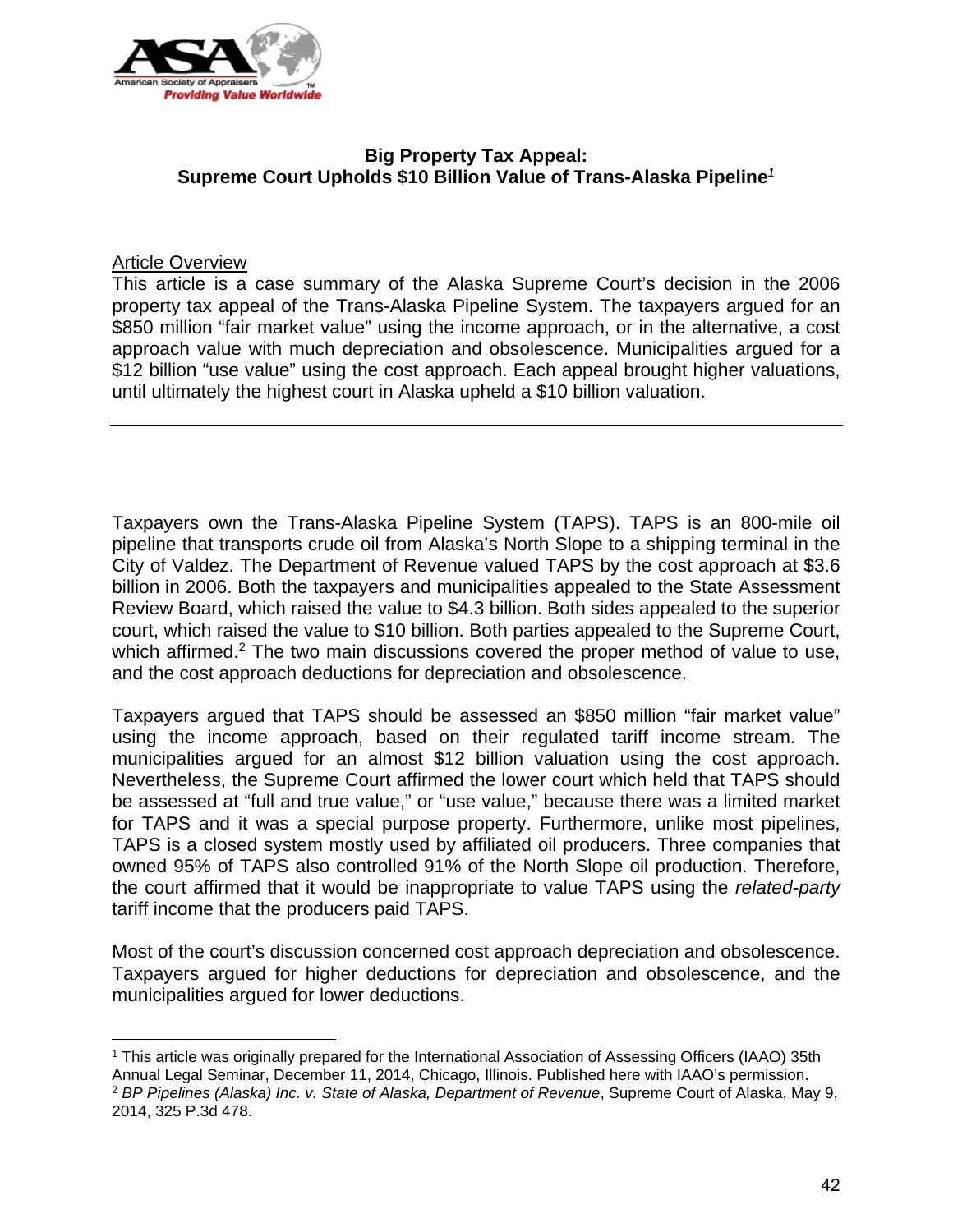

First, taxpayers argued for additional obsolescence deductions due to tariff regulation – calculated by the income shortfall method – based on the theory that a hypothetical new pipeline would be allowed to charge higher tariffs because it would have a higher rate base. The court rejected taxpayers' argument, just as it did their income approach valuation, in part, again, based on the close affiliation and integration of the owners and producers: "the value of the pipeline is completely divorced from the Owners' ability to charge tariffs."

Second, taxpayers argued for a shorter economic life of TAPS. "Alaska law requires that the measure of a pipeline's economic life be based on the estimated life of 'proven' reserves of oil and gas." The court affirmed that TAPS could operate until 2047. Taxpayers argued that *undeveloped* reserves are unproven and should be excluded from the economic life estimate. The court disagreed and cited industry definitions of *proven reserves* which included undeveloped reserves.

Third, the court upheld a super-adequacy obsolescence deduction for excess capacity. TAPS is required to maintain capacity of 1.1 billion barrels per day, but operates at less than that. The municipalities questioned whether it was economic or functional obsolescence, which the court dismissed as irrelevant. Municipalities also argued, in part, that a super-adequacy obsolescence deduction double-counted what the economic agelife depreciation already deducted from value. The court disagreed with the municipalities and held that while economic age-life accounted for the level of reserves, it did not account for the physical capacity of the pipeline.

Finally, the taxpayers were dealt a further blow when the court affirmed the superior court in holding that interest on the supplemental taxes runs from the date the original taxes were due. The original taxes were due in 2006, meaning taxpayers owe eight years of interest.

Two justices dissented in part. They opined that the super-adequacy obsolescence deduction for excess capacity might be improper. Since the owners of TAPS are closely affiliated with the producers, the use of TAPS is controlled by the producers. Thus, TAPS's declining throughput might *not* be caused by external factors, but might instead be based on the producers' own business decisions of holding back oil reserves.

Interestingly, the same court in a related case about attorneys' fees, 327 P.3d 185, ruled three months later that the municipalities, as the prevailing parties, were entitled to their costs plus the *enhanced* 45% of their reasonable attorneys' fees, with a total award of around \$2.5 million. The court notes that as a result of the valuation case, taxpayers will pay the municipalities \$152 million in supplemental taxes for the 2006 tax year.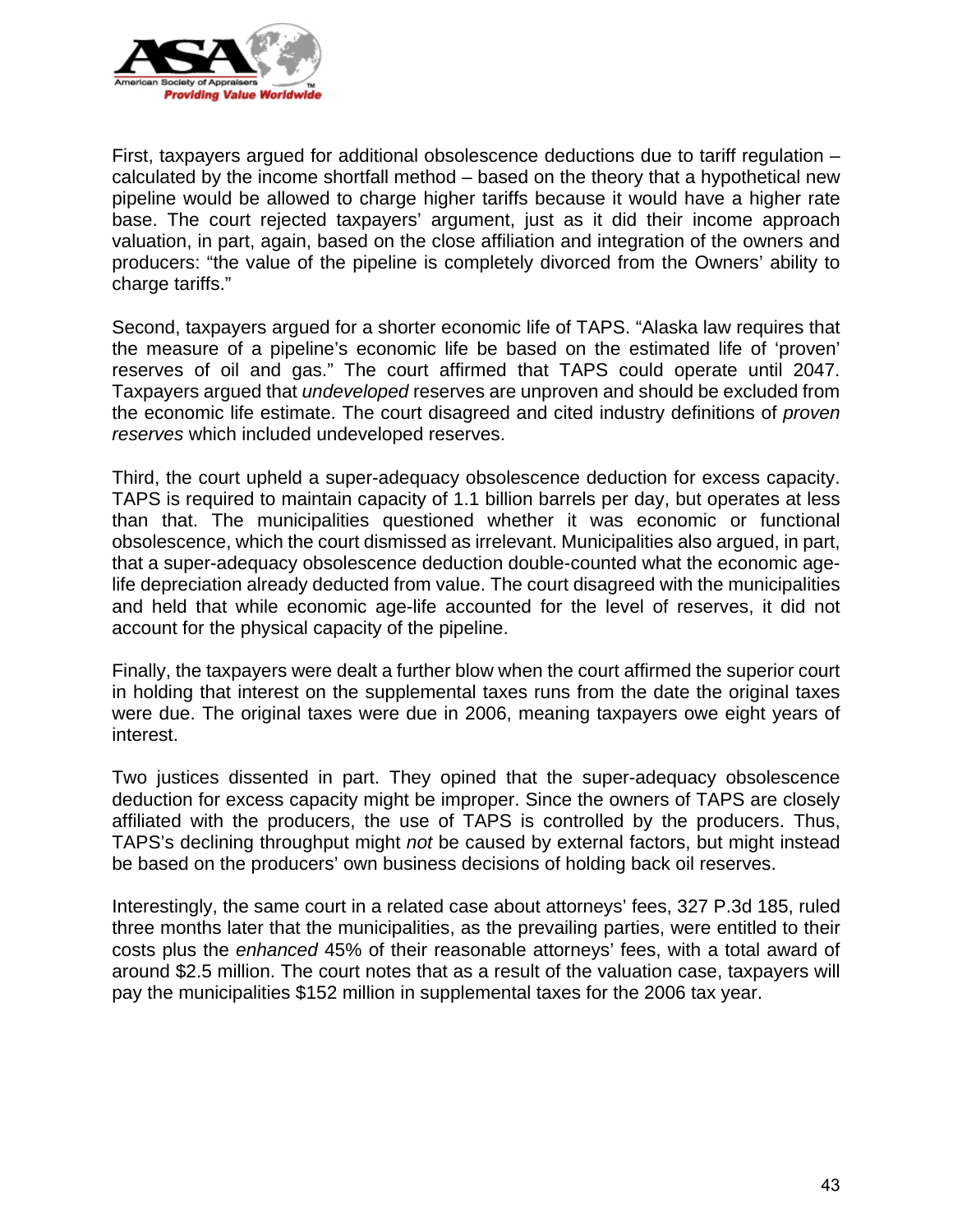

#### **About the Author**

Benjamin M. Williams, a former appraiser, is an attorney at Podell, Schwartz, Schechter & Banfield, LLP, the largest law firm in New York City that is solely dedicated to reducing property taxes. Ben has presented to the International Association of Assessing Officers (IAAO), the New York State Society of CPAs (NYSSCPA), and several chapters of the American Society of Appraisers. He has guest lectured at Rutgers Law School. Ben previously served on the board of the Northern New Jersey chapter of the American Society of Appraisers.

Ben is an Accredited Senior Appraiser of the American Society of Appraisers and holds an engineering degree. He used both in his past performing cost segregation studies and power plant appraisals. Ben may be reached at the following:

Benjamin M. Williams, ASA Attorney Podell, Schwartz, Schechter & Banfield, LLP 605 Third Avenue, New York, NY 10158

212-883-6500 x 252 bwilliams@pssb-law.com Fax: 212-883-6518 http://pssb-law.com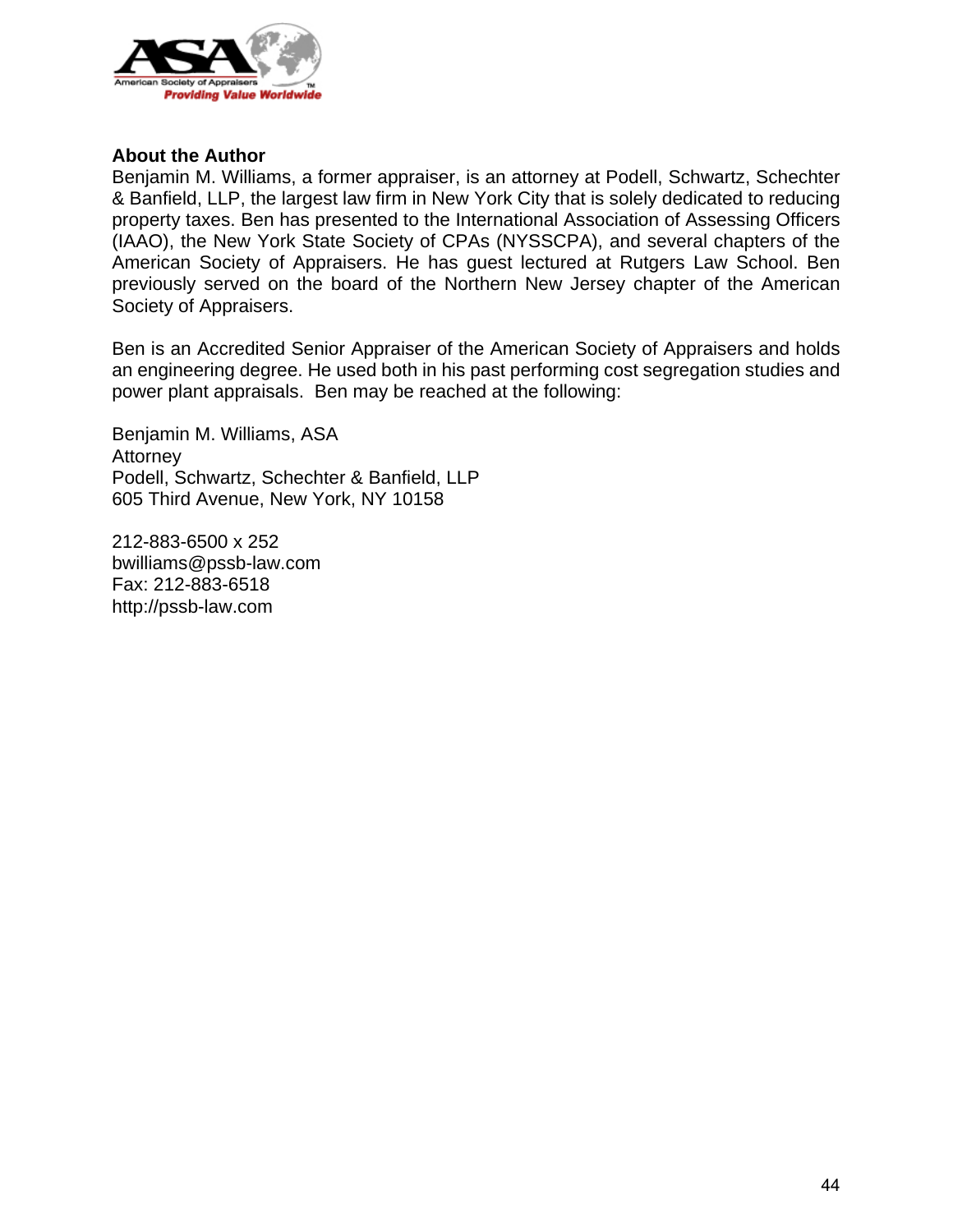

# **Professional Perspectives of the 2014 International Appraisers Conference in Savannah, GA**

The American Society of Appraisers had a highly successful **International Appraisers Conferences** this past September. The conference was held in downtown Savannah, Georgia, a beautiful city with rich history, vast shopping areas, waterfront charms, and other attractions for everyone to enjoy.

The conference brought together valuation specialists from a variety of disciplines including real property, personal property, machinery and technical specialties, gems and jewelry, and business valuation. This year's speakers came from equally diverse backgrounds including private fee appraisal offices, government offices, and large corporate accounting offices and financial service firms.

## **Real Property Committee Meeting**

The Real Property Committee (RPC) met on Sunday and discussed a variety of contemporary and challenging issues facing its members and the real estate appraisal profession. Discussions included membership recruitment and retention, education, and our financial solvency. Education focused on future classes currently being developed by the *Alliance for Valuation Education*, as well as international and on-line opportunities.

# **Professional Networking Opportunities**

- *Get-Acquainted Welcome Reception*. Sunday night our members had an opportunity to meet and network with other ASA members at the ASA's Get-Acquainted Welcome Reception. This was a very well attended event and a natural segue from the RPC meeting.
- *ASA Educational Foundation Auction*. Monday night the ASA held its annual auction. This was well attended and the auction items for bid (silent auction) were tremendous.
- *President's Networking Reception*. Also on Monday night following the auction was a reception and an opportunity to meet with our current and past International Presidents. These leaders were easy to spot in their red jackets.

# **Real Property Committee Discipline Education**

The Real Property Committee provided a diverse mixture of real property programming at the conference including. Education opportunities included

- *Best Practices* with Ernest Demba, FASA.
- *Real Property Appraisal Report Review* with Roger Durkin, FASA
- *Allocating Components in Going Concern Valuations* with Robert Schlegel, FASA and Deane Wilson, ASA (and one word to describe this program … "Fantastic!")
- *Contemporary Ad Valorem Property Tax Issues* with Thomas Countryman, Paul Bidwell, ASA, MAI, SRA, CCIM and Micheal R. Lohmeier, FASA, MMAO(4), MAI, SRA, RES

In all our members were able to earn up to 18 hours of continuing education credit!!!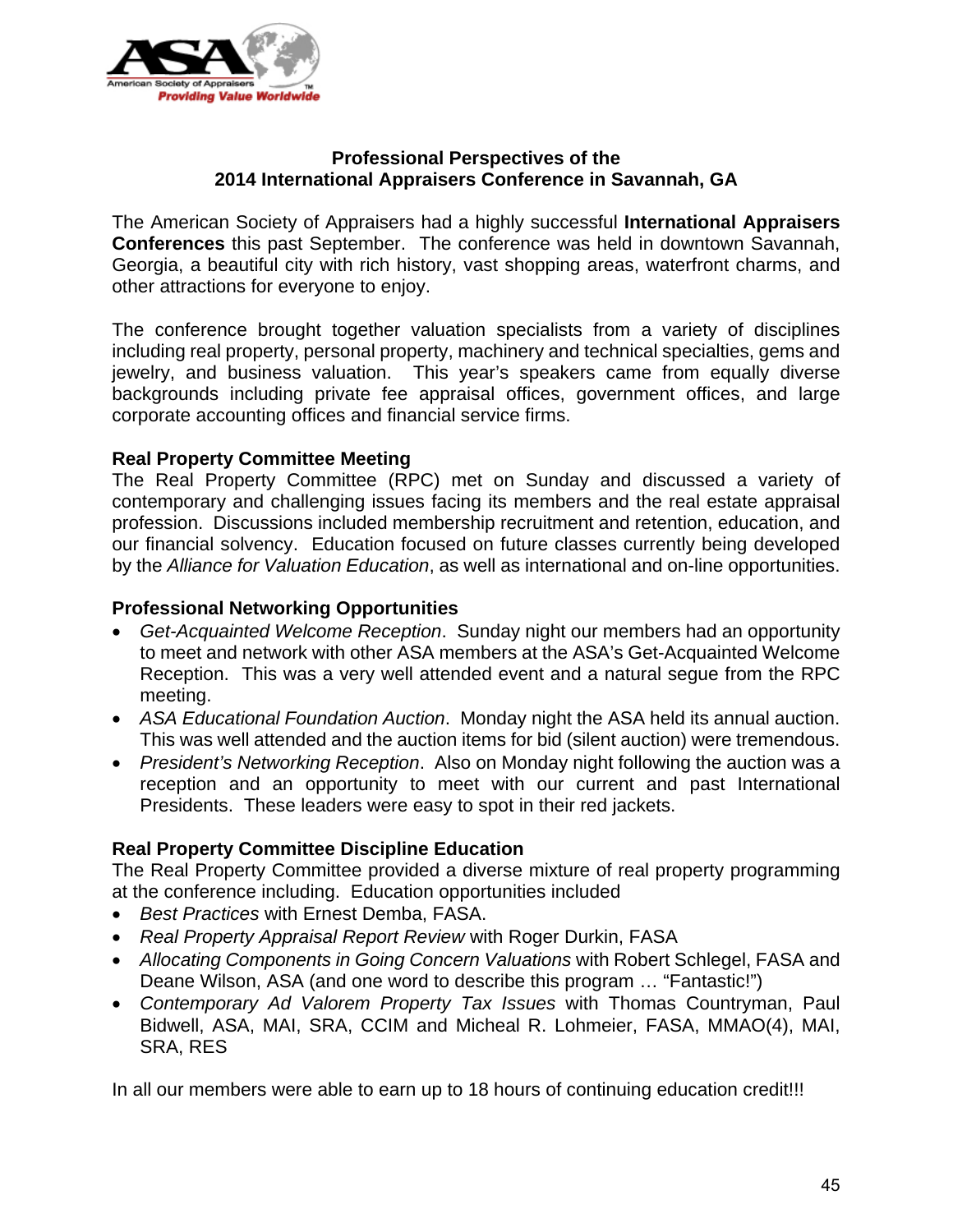

# **2014 ASA Awards Ceremony**

The Awards Ceremony took place on Monday afternoon. This annual event recognizes and honors the achievements of ASA members, volunteers, chapters and staff. The following awards were presented:

- Life Member: W. David Snook, FASA; Alan Iannacito, ASA; and Paul Giroux, ASA
- Examiner of the Year: Micheal R. Lohmeier, FASA
- College of Fellows Member: J. Michael Hill Jr., FASA; Edith Yeomans, FASA
- Jerry F. Larkins Award: Lee P. Hackett, FASA
- Sylvia Wade Olson Award: Todd J. Paradis
- Best Chapter Mentor Program: Los Angeles Chapter
- Best Chapter Newsletter: Los Angeles Chapter
- Best Chapter PR Program: Chicago Chapter
- **Best Chapter Website: Los Angeles Chapter**
- Outstanding Chapter Education Event: Houston Chapter
- Outstanding Chapter of the Year: Chicago

Including committee and board meetings, as well as other discipline education opportunities, our ASA members had three to six days of education and professional networking opportunities available to them. The following are a few of the photographs from the conference.



(lt to rt) Jim Hirt, ASA CEO, Micheal Lohmeier, FASA and J. Mark Penny, ASA





Speaker Ernest Demba, FASA lecturing to a full class on Best Practices

(lt to rt) Micheal Lohmeier, FASA, Mike Pratt, ASA, Lee Hackett, FASA, and Ron Prat, ASA



Speaker Joseph Cornell, ASA lecturing to a full class on Appraising Firearms.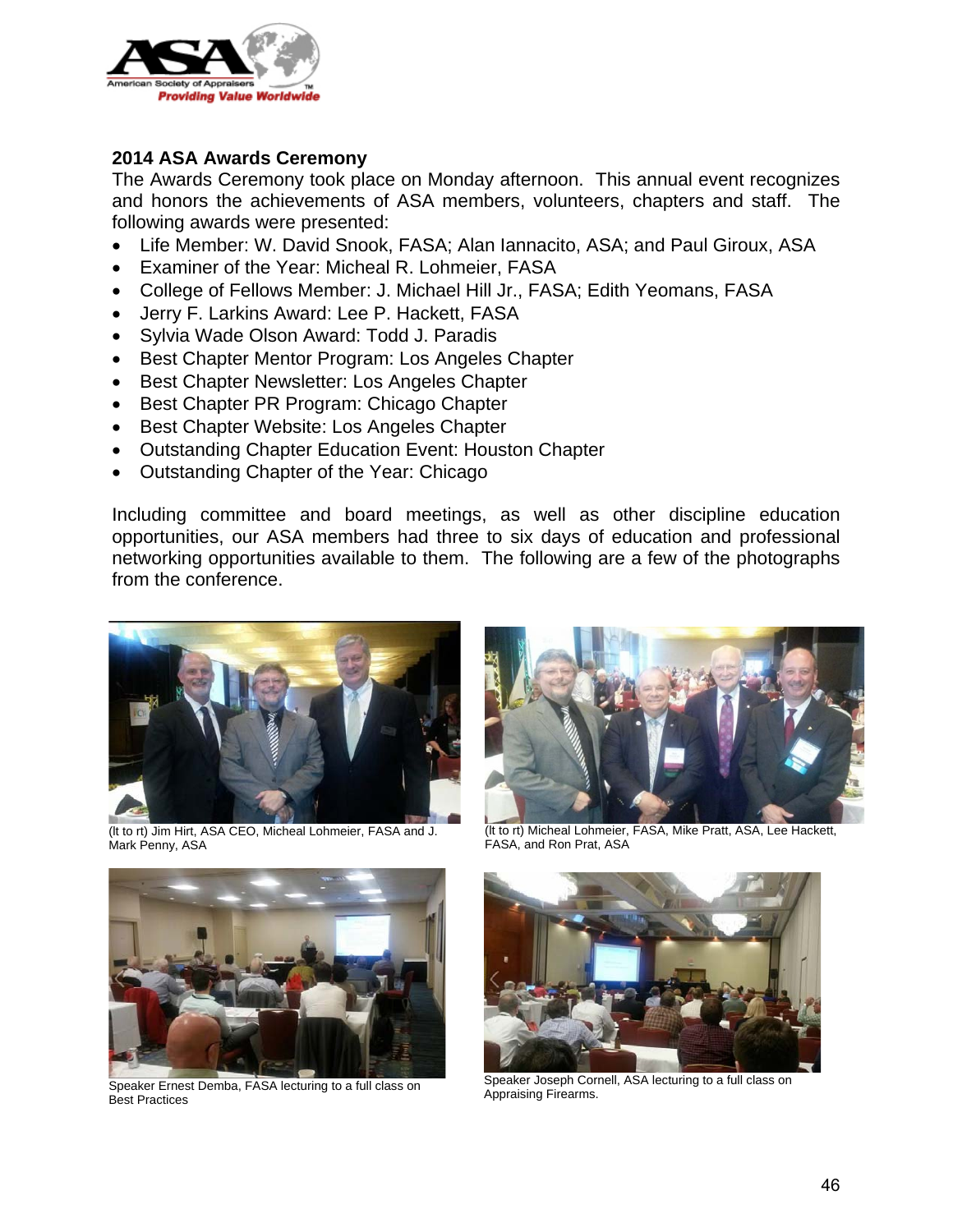



Went next door to City Hall and met Savannah's Clerk (lt to rt) Clerk Dyanne Reese, Micheal Lohmeier, FASA, Kirsten Sieloff, ASA, and Ron Prat, ASA



Micheal Lohmeier, FASA presented by International President Gary Smith with award for Examiner of the Year



David Snook, FASA presented by International President Gary Smith with Life Member



Lee Hackett, FASA presented by International President Gary Smith with Jerry F. Larkins Award



Micheal Lohmeier, FASA and Mike Pratt, ASA discussing ASA business



Conference Speaker Paul Bidwell, ASA, MAI, SRA, CCIM focusing on the conversations at the Awards Ceremony